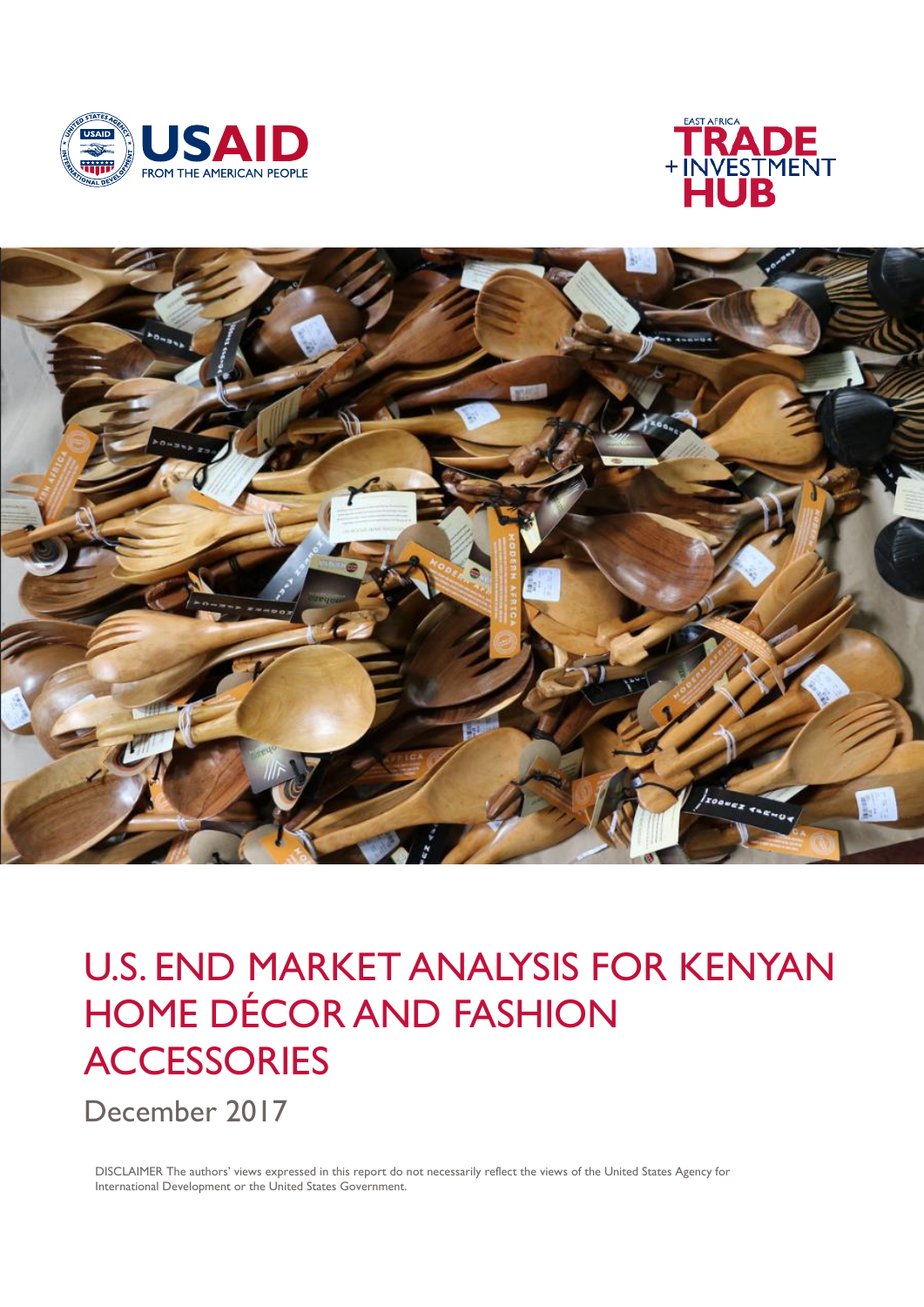# <span id="page-1-0"></span>**TABLE OF CONTENTS**

|                   |       | <b>TABLE OF CONTENTS</b>                                                                                                    | ii             |
|-------------------|-------|-----------------------------------------------------------------------------------------------------------------------------|----------------|
|                   |       | <b>ACRONYMS AND ABBREVIATIONS</b>                                                                                           | iii            |
| Ι.                |       | <b>EXECUTIVE SUMMARY</b>                                                                                                    | $\overline{4}$ |
| 2.                |       | <b>TARGET PRODUCTS</b>                                                                                                      | 6              |
| 3 <sub>1</sub>    |       | <b>GENERAL CHARACTERISTICS OF THE U.S. MARKET FOR TARGET PRODUCTS</b><br>AND PERFORMANCE OF KENYAN GOODS IN THE U.S. MARKET | 8              |
|                   | 3.1.  | Kenyan Exports to the U.S. Market                                                                                           | 9              |
| 4.                |       | U.S. MARKET STRUCTURE, CHARACTERISTICS AND TRENDS                                                                           | П              |
|                   | 4.1.  | Market Size                                                                                                                 | 12             |
|                   | 4.2.  | <b>Market Segments</b>                                                                                                      | 3              |
|                   | 4.3.  | <b>Market Trends</b>                                                                                                        | 15             |
|                   | 4.4.  | Dealing with Buyers                                                                                                         | 6              |
| 5.                |       | <b>U.S. TARIFF STRUCTURE</b>                                                                                                | 8              |
| 6.                |       | <b>NON-TARIFF REQUIREMENTS</b>                                                                                              | 9              |
|                   | 6.1.  | <b>AGOA Rules of Origin</b>                                                                                                 | 9              |
|                   | 6.2.  | <b>Standards and Certifications</b>                                                                                         | 9              |
|                   | 6.3.  | Packaging and Labeling                                                                                                      | 22             |
|                   | 6.4.  | <b>Customs Procedures</b>                                                                                                   | 23             |
| 7.                |       | <b>U.S. DISTRIBUTION</b>                                                                                                    | 25             |
|                   | 7.1.  | <b>Supplier Selection</b>                                                                                                   | 25             |
|                   | 7.2.  | <b>Contract and Payment Terms</b>                                                                                           | 26             |
|                   | 7.3.  | <b>Distribution Channels</b>                                                                                                | 26             |
|                   | 7.4.  | <b>Retail Channels</b>                                                                                                      | 28             |
| 8.                |       | <b>SALES PROMOTION</b>                                                                                                      | 30             |
|                   | 8.1.  | <b>Key Trade Fairs</b>                                                                                                      | 30             |
| 9.                |       | <b>COMPETITION AND PRICES</b>                                                                                               | 31             |
|                   | 9.1.  | Key Competitors and Prices Range                                                                                            | 31             |
|                   | 9.2.  | Critical Success Factors and Performance on each Factor                                                                     | 33             |
|                   | 9.3.  | Sector Success Factors and Performance on each Factor                                                                       | 33             |
| $\overline{10}$ . |       | <b>RECOMMENDATIONS</b>                                                                                                      | 34             |
|                   | 10.1. | <b>Suggested Buyers</b>                                                                                                     | 34             |
|                   |       | 10.2. Export Strategy                                                                                                       | 35             |
|                   |       | APPENDIX I: JUSTIFICATION FOR TARGETING WOMEN IN THE KENYAN HOME                                                            |                |
|                   |       | DÉCOR AND FASHION ACCESSORIES SECTOR                                                                                        | 39             |
|                   |       | APPENDIX II: FUNDAMENTALS OF NICHE MARKET STRATEGY                                                                          | 40             |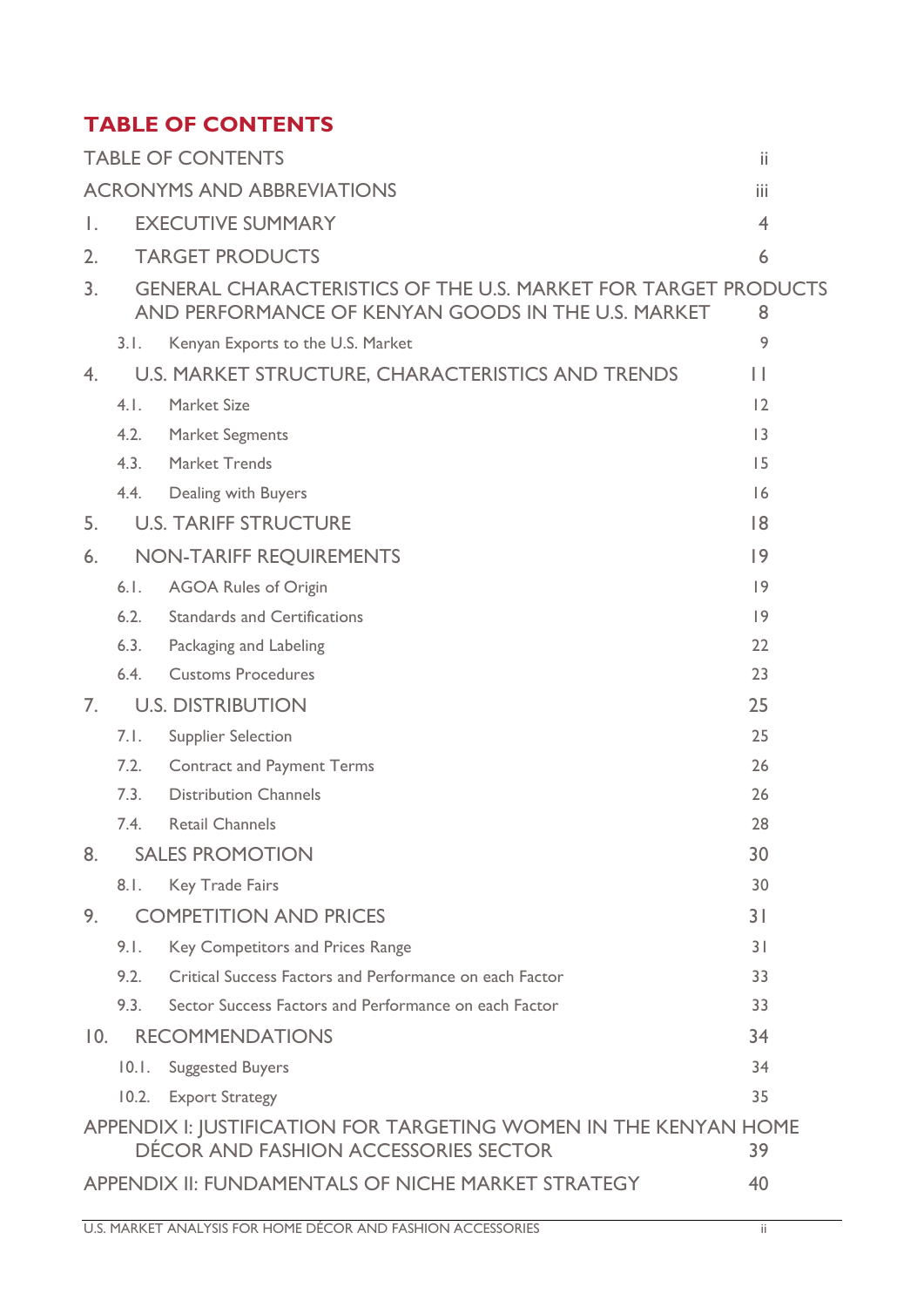| SUGGESTED MARKET STRATEGY                                            |    |
|----------------------------------------------------------------------|----|
| NICHE MARKET STRATEGY FOR HOME DÉCOR & FASHION ACCESSORIES SECTOR 40 |    |
| APPENDIX III: IMPORT PROGRAM BY HS CODE                              | 45 |
| <b>APPENDIX IV: BIBLIOGRAPHY</b>                                     | 63 |

# <span id="page-2-0"></span>**ACRONYMS AND ABBREVIATIONS**

| <b>ACTIF</b>  | African Cotton and Textiles Industry Federation    |
|---------------|----------------------------------------------------|
| <b>AGOA</b>   | African Growth and Opportunity Act                 |
| <b>APHIS</b>  | Animal and Plant Health Inspection Service         |
| <b>CIF</b>    | Cost, Insurance and Freight                        |
| <b>CSPC</b>   | <b>Consumer Safety Product Commission</b>          |
| <b>CSR</b>    | <b>Corporate Social Responsibility</b>             |
| D&A           | Designers and Agents                               |
| <b>DOC</b>    | Department of Commerce                             |
| <b>EAC</b>    | <b>East African Community</b>                      |
| <b>FTC</b>    | <b>Federal Trade Commission</b>                    |
| <b>FOB</b>    | Free on Board                                      |
| <b>FWS</b>    | Fish and Wildlife Service                          |
| <b>GSP</b>    | <b>Generalized System of Preferences</b>           |
| <b>HS</b>     | <b>Harmonized System</b>                           |
| <b>HTSUS</b>  | Harmonized Tariff Schedule of the United States    |
| <b>IPPC</b>   | International Plant Protection Convention          |
| <b>MDF</b>    | <b>Medium Density Fiberboard</b>                   |
| MMF           | Manmade Fiber                                      |
| <b>MSME</b>   | Micro, Small and Medium Enterprises                |
| <b>NGO</b>    | Non-governmental Organization                      |
| R&D.          | <b>Research and Development</b>                    |
| <b>RFQ</b>    | <b>Request for Quote</b>                           |
| <b>RIN</b>    | Registered Identification Number                   |
| <b>SME</b>    | Small and Medium-Sized Enterprise                  |
| <b>TSCA</b>   | <b>Toxic Substance Control Act</b>                 |
| <b>UNCTAD</b> | United Nations Conference on Trade and Development |
| <b>USDA</b>   | U.S. Department of Agriculture                     |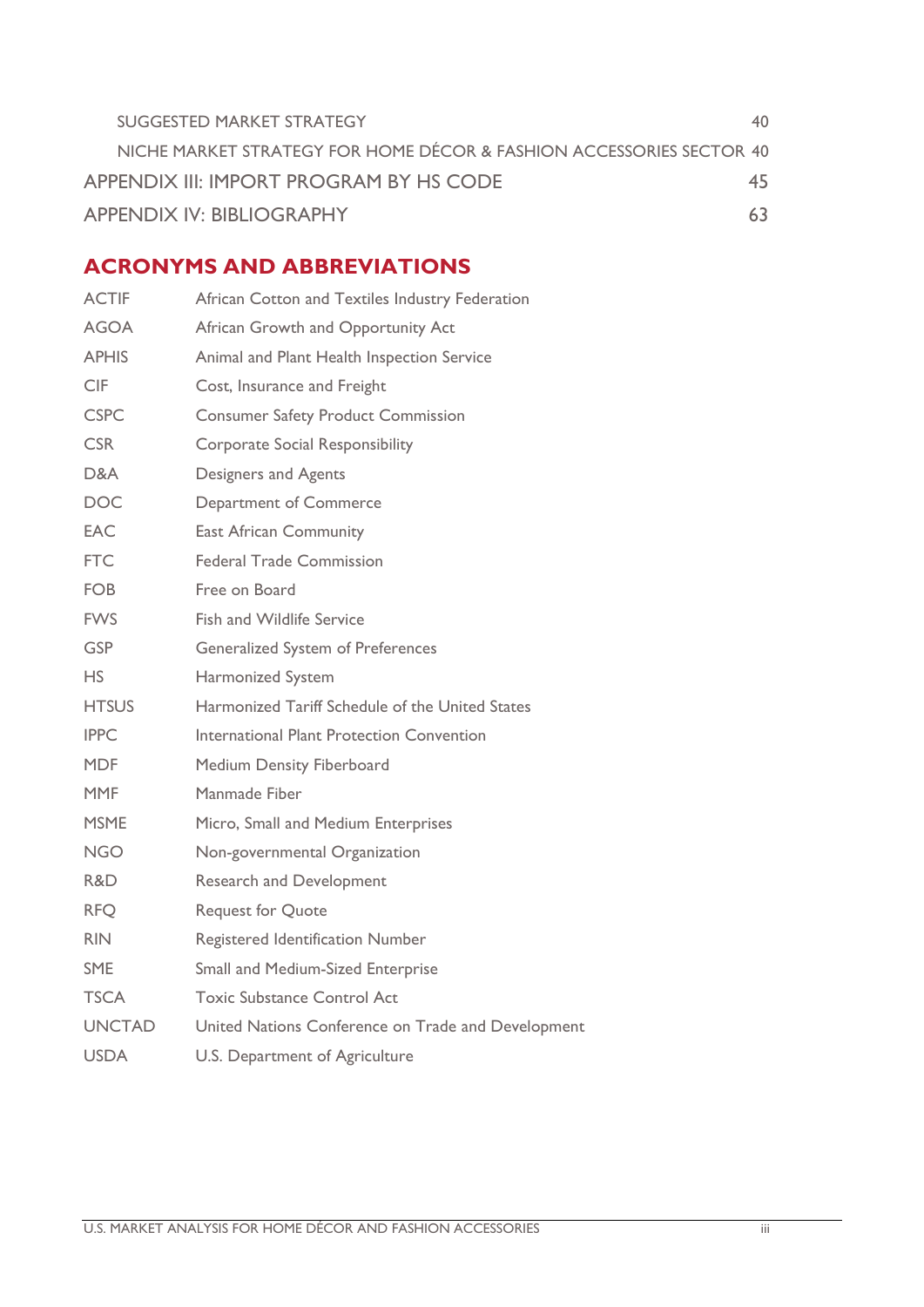## <span id="page-3-0"></span>**1. EXECUTIVE SUMMARY**

This report provides market data at a product level for use by Kenyan exporters interested in the United States (U.S.) market and to support the National African Growth and Opportunity Act (AGOA) Strategy and Action Plan for Kenya.

The home décor and fashion accessories sector has the capacity to further the goals of increasing women and youth participation in manufacturing by providing greater access to economic opportunities. In 2016, the top preforming Kenyan product categories in this sector represented \$5.2 million in exports to the U.S. The U.S. is the largest importer in the world in all categories, and the fourth largest in jewelry.

This report analyzes the top supply growth opportunities for Kenya based on the U.S. import demand. It also presents the current market trends in the U.S. for Kenya to better compete internationally. In addition, the Kenya Vision 2030 makes the recommendation for "a better and more inclusive wholesale and retail trade sector." Accomplishing the goal of increasing efficiency, lowering transaction costs and strengthening trade as well as linking trade to wider local and global markets requires:

- Understanding the demands of the international market and the trends that influence the global exports to the U.S. market;
- Understanding the advantages of the Kenyan market in key product categories, competitiveness in raw material sourcing, and the international competitors participating on the global stage;
- Sharing a detailed explanation of U.S. brands supply management and distribution trends; and
- Recommending several high-priority investments and opportunities that will best position Kenya within this sector and help to build a strategic advantage in a competitive marketplace.

Within the market analysis, six Harmonized System (HS) product level categories are presented:

- Articles of leather, harness, travel goods, etc.
- Manufactures of plaiting material, basketwork, etc.
- Other made textile articles, sets, etc.
- Jewelry, precious stones, metals, coins, etc.
- Works of art, collectors' pieces and antiques.
- Articles of wood.

These six product categories are also described in Section 1 and have demand in the U.S. market. The greatest opportunity for an export-import relationship between the U.S. and Kenya is demonstrated by:

- The size of imports (\$126 billion in 2016) as market potential in the U.S.;
- Growth of imports to the U.S. from global export partners that ranges from zero for jewelry to 8 percent in works of art;
- Growth of imports to the U.S. under AGOA specifically (5 percent to a total of \$19 billion in 2016);
- An existing import/export relationship between the U.S. and Kenya in all six categories;
- A pattern of growth within the product categories in exports from Kenya to the U.S.

To direct current and future Kenya exporters to take advantage of these import opportunities to the U.S., the market analysis provides:

- The historical import purchase volumes to the U.S. at the product level;
- The global value of competitors for U.S. imports at the product level;
- The global price competition of U.S. imports at the product level;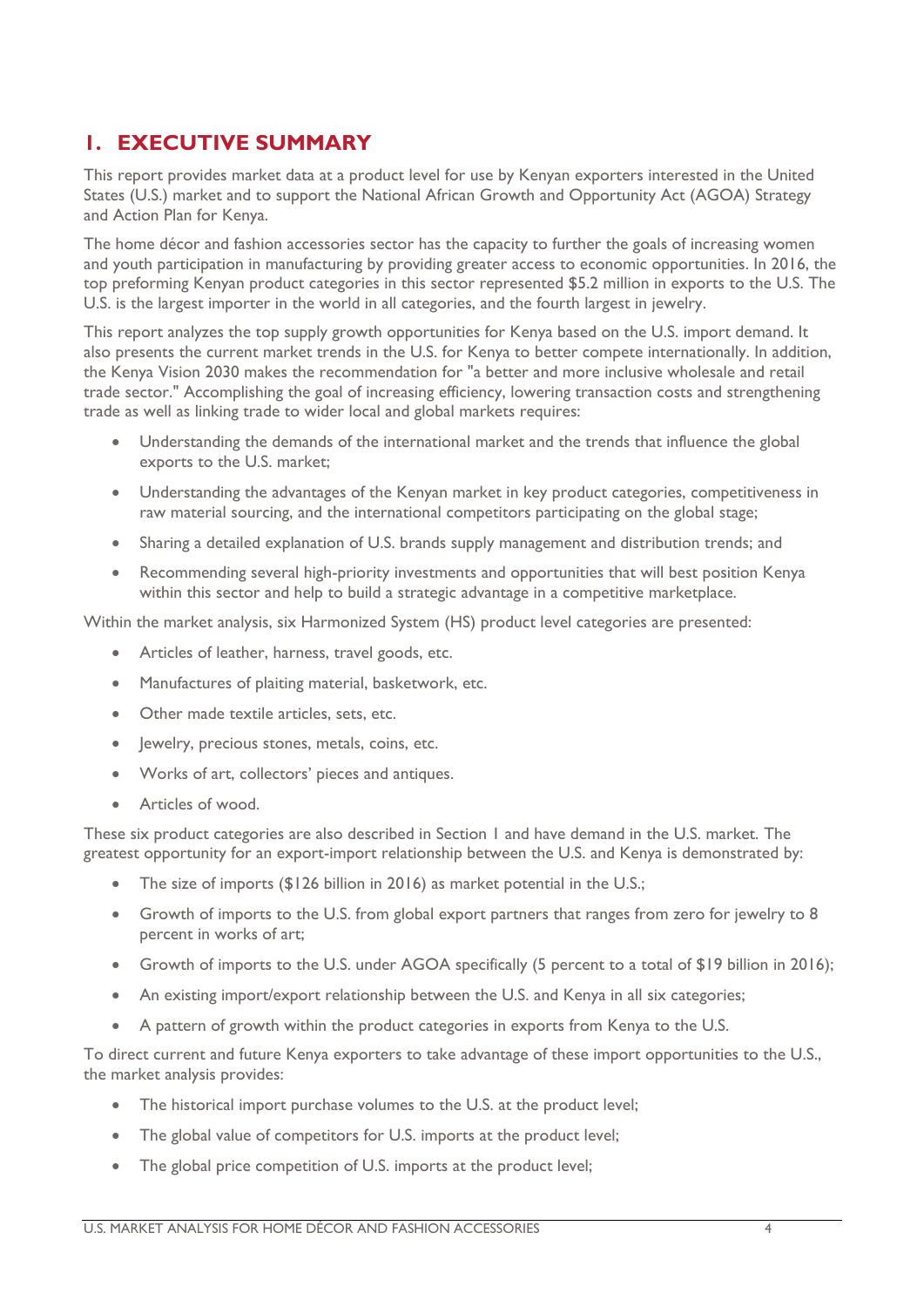- The AGOA export standards, certifications and Rules of Origin required to export to the U.S;
- The various criteria, definitions and promotional landscape to supply the U.S. market;
- The constraints and opportunities in Kenya as well as strategic recommendations to capture niche export market opportunities; and
- Suggested buyers and trade fairs relevant to the sector.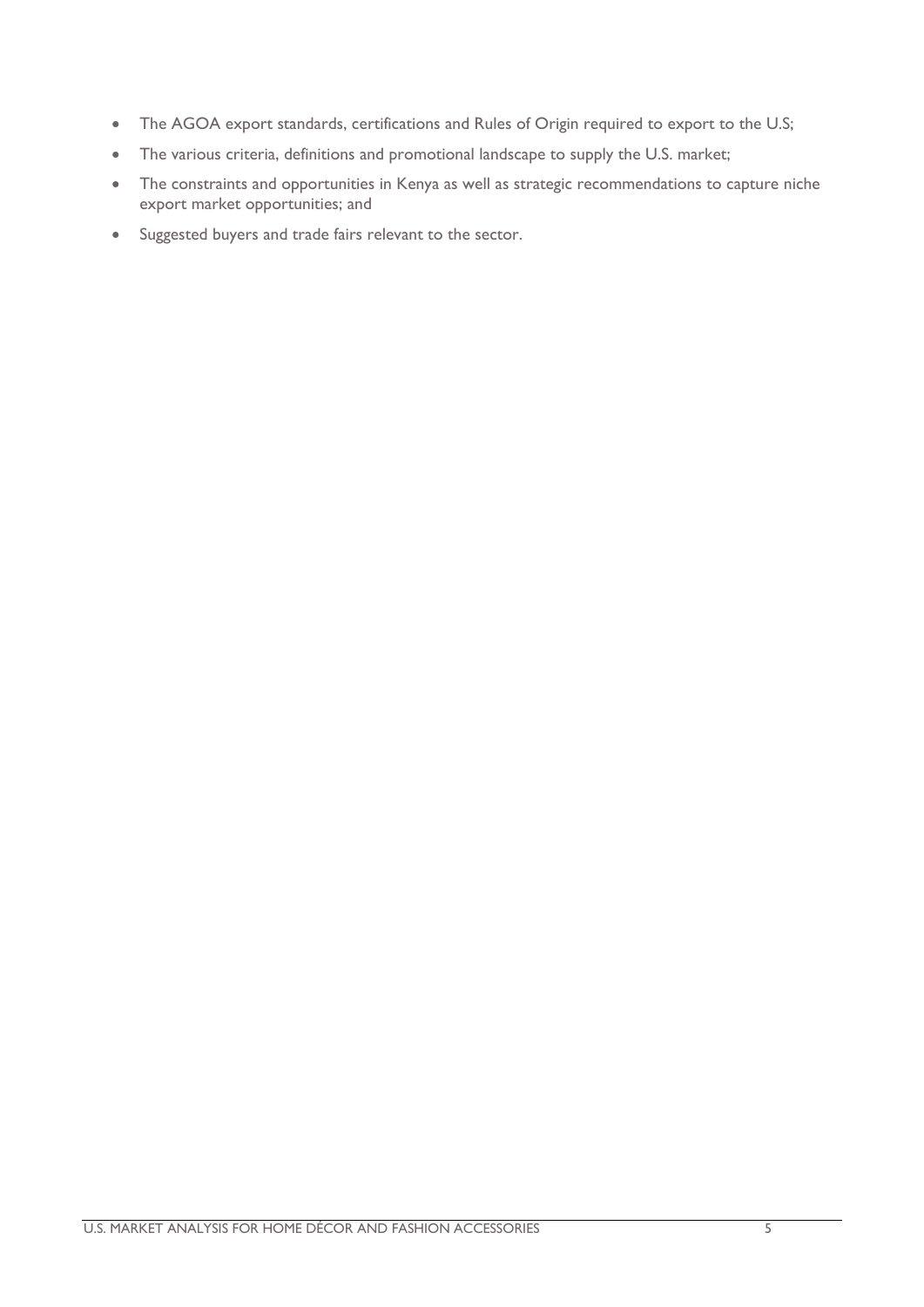# <span id="page-5-0"></span>**2. TARGET PRODUCTS**

The list of target products for the home décor and fashion accessories sector was developed based on the following considerations:

- a) Qualify for AGOA or GSP eligibility;
- b) Demonstrate the ability to increase macroeconomic stability;
- c) Have the potential to create enhanced equity and wealth creation for the poor;
- d) Motivate infrastructure development; and
- e) Demonstrate the potential to create investment and innovation.

The home décor and fashion accessories sector is developing in Kenya. Historically, it was made up of small family-based artisans working in the informal sector popularly known as "Jua Kali." Although the informal sector is made up of many talented artisans, the infrastructure for supply chain management to manufacture export quality items is lacking. However, through young and innovative entrepreneurship, a new generation of small and medium-sized enterprise (SME) exporters with enhanced quality and market knowledge is emerging in Kenya. The sector is diversifying to include Kenyan enterprises with improved business operations. These enterprises serve various segments of the market – ranging from luxury products to handmade artisan crafts. Although Kenya export volumes to the U.S. are currently small, accounting for roughly \$5.1 million in 2016, the sector's diversity, both in export business models and product supply, offers a unique opportunity for growth and the ability to serve multiple niche U.S. market segments. The U.S. retail market and the possibilities of the niche market are important stepping stones for SME in Kenya to advance competitiveness and take advantage of the AGOA legislation.

#### **The Harmonized System: Home Décor and Fashion Accessories**

U.S. import data is collected from the HS, which is an international nomenclature classification of products for customs purposes. The products identified at the HS level in the home décor and fashion accessories categories are shown in Table 1 below and selected for the following reasons:

- 1. Manufactured in some volume in Kenya;
- 2. Represent large import potential into the U.S. market;
- 3. Demonstrate a buying trend in increased purchase level;
- 4. Have the capacity to reach niche market opportunities in the U.S.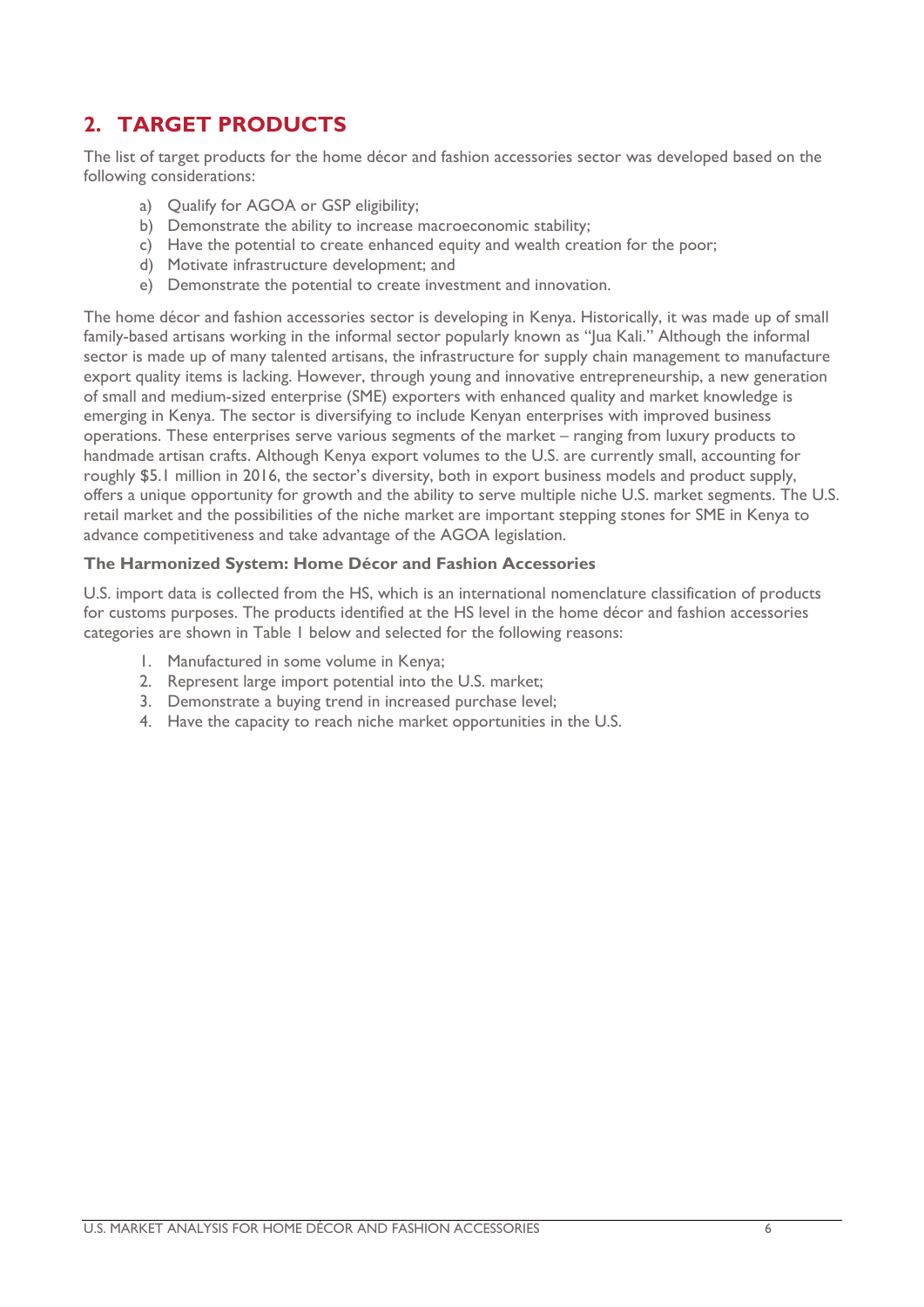| <b>HS</b><br>Chapter | Range     | Description                                               | Specific Kenyan Exports<br>and Potential New<br><b>Products</b>                                                                               | <b>Justification</b>                                                                                                                                                                                                                                                                          |
|----------------------|-----------|-----------------------------------------------------------|-----------------------------------------------------------------------------------------------------------------------------------------------|-----------------------------------------------------------------------------------------------------------------------------------------------------------------------------------------------------------------------------------------------------------------------------------------------|
| 42                   | 4201-4206 | Articles of leather,<br>harness, travel<br>goods, etc.    | Handbags, totes, travel<br>luggage, wallets, leather<br>accessories, belts, small<br>leather goods                                            | Leather value chain is a priority<br>manufacturing sector for Kenya<br>Kenya is the third largest livestock<br>producer in Africa                                                                                                                                                             |
| 44                   | 4407-4421 | Articles of wood                                          | Olive wood bowls,<br>serving utensils, salad<br>servers, wood carvings,<br>walking sticks, small<br>furniture items,<br>collectables, statues | Kenya has a long and rich history in<br>wood carvings<br>Many of the woods with strong export<br>potential such as ebony are no longer<br>legal to export due to extreme<br>deforestation<br>Rough estimates show that 60,000<br>people are employed in the wood<br>carving industry in Kenya |
| 46                   | 4601-4602 | Manufactures of<br>plaiting material,<br>basketwork, etc. | Sisal rugs, baskets,<br>organizers, desk<br>accessories, wall hangings                                                                        | In sub-Saharan Africa, 84% of female<br>non-agricultural workers are informally<br>employed<br>23,000 MT of sisal are produced<br>annually in Kenyal<br>80% of the fiber is exported, China is<br>the largest importer of Kenya sisal for<br>value add addition                               |
| 63                   | 6301-6310 | Other made textile<br>articles, sets, etc.                | Home textiles - pillows,<br>tabletop, runners,<br>placemats, napkins,<br>throws                                                               | The textile value chain is a priority<br>manufacturing sector for Kenya<br>Kenya has 52 textile mills, of which only<br>15 are currently operational and they<br>operate at less than 45% of total<br>capacity <sup>2</sup>                                                                   |
| 71                   | 7113-7117 | Jewelry, precious<br>stones, metals,<br>coins, etc.       | Gold, ruby, emerald,<br>zoisite, green garnet,<br>brass, glass beads,<br>ceramic beads                                                        | Gold production was more valuable for<br>the sector than the other precious<br>minerals, peaking at Ksh1,290,288,000<br>in $2003^3$                                                                                                                                                           |
| 97                   | 9701-9704 | Works of art.<br>collectors' pieces<br>and antiques       | Mostly art, soapstone<br>carvings                                                                                                             | The country's first major auction of<br>East African art was held at Circle Art<br>Agency in Nairobi in 2013 <sup>4</sup>                                                                                                                                                                     |

#### **Table 1: Harmonized System Codes – Home Décor and Fashion Accessories Sector**

1

<sup>1</sup>Noah, E. and Waithaka, M. 2005. Kenya Sisal Industry Report.

<sup>2</sup>Chemengich, M., Vaid, V., and Karuiki, F.G. 2013. Policy Research on the Kenyan Textile Industry: Findings and Recommendations..

<sup>&</sup>lt;sup>3</sup>Noah, E. and Waithaka, M. 2005. Gemstones and Jewellry in Kenya. Export Processing Zone Authority. Nairobi, Kenya.

<sup>4</sup> Stewart, C. 2016. "Nairobi's Vibrant Art Market Points to a Boom." *Financial Times*. 2017.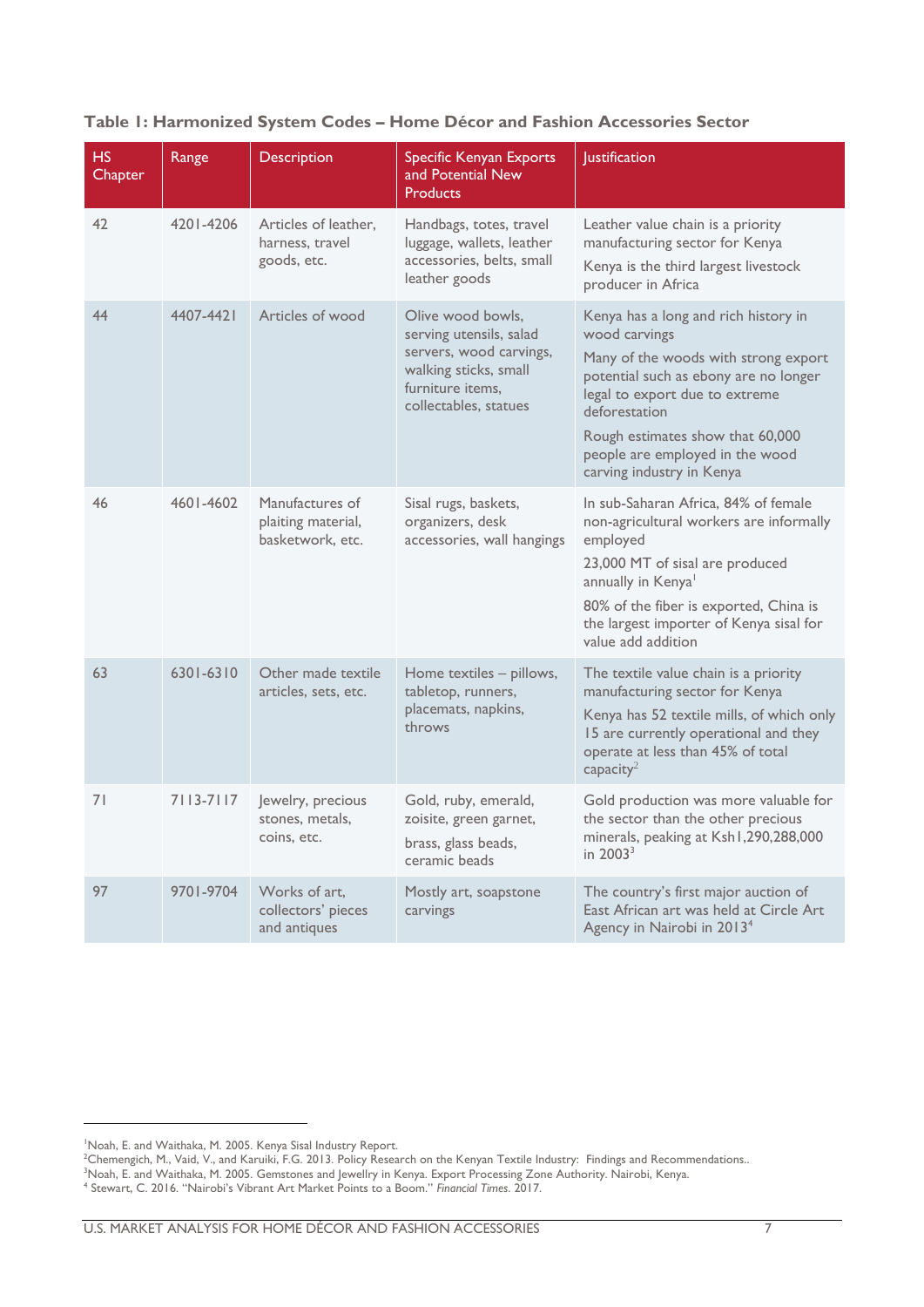### <span id="page-7-0"></span>**3. GENERAL CHARACTERISTICS OF THE U.S. MARKET FOR TARGET PRODUCTS AND PERFORMANCE OF KENYAN GOODS IN THE U.S. MARKET**

According to UN Comtrade statistics, the U.S. imported close to \$123.2 million in the home décor and fashion accessories sector in 2016. In fact, U.S. retailers depend on foreign manufactured goods for 90 percent of their purchases.<sup>5</sup> Of the six categories highlighted below, the U.S. was ranked first in global exports for four and fourth in HS Code 71 (jewelry) and 44 (articles of wood). Between 2012 and 2016, exports to the U.S. experienced a minimum flat and maximum 9 percent growth under the codes, which demonstrating the ongoing viability of these products in the U.S. market (see Table 2).

AGOA beneficiary country imports represented close to \$28.2 million, or roughly 23 percent, of total imports in the sector. The HS Codes identified below represented 6 percent of all imports coming into the U.S. from AGOA beneficiary countries in 2016. <sup>6</sup>

#### **HS Code 42: Articles of Leather, Harness, Travel Goods**

- 1. U.S. imports represent 18.9 percent of world imports for products in HS Code 42.
- 2. In 2016, the U.S. imported \$13,292,245.
- 3. In 2016, the U.S. ranked first in world imports in this category.
- 4. U.S. import growth in value between 2012 to 2016 was 2 percent.
- 5. The largest exporter to the U.S. in this category for 2014 was China at \$8,541,451.
- 6. The second largest importer in this category is Japan at 5,585,459, representing 7.9% of the global purchases.

#### **HS Code 46: Manufactures of Plaiting Material, Basketwork, etc.**

- 1. U.S. imports represent 30.7 percent of world imports for products in HS Code 46.
- 2. In 2016, the U.S. imported \$559,683.
- 3. In 2016, the U.S. ranked first in world imports in this category.
- 4. U.S. import growth in value between 2012 to 2016 was 1 percent.
- 5. The largest exporter to the U.S. in this category for 2014 was China at \$275,081.
- 6. The second largest importer in this category is Japan at \$241,029, representing 13.3% of the global purchases.

#### **HS Code 44: Manufactures of Wood Articles**

- 1. U.S. imports represent 15 percent of world imports for products in HS Code 44.
- 2. In 2016, the U.S. imported \$19,526,301.
- 3. In 2016, the U.S. ranked fourth in world imports in this category.
- 4. U.S. import growth in value between 2012 to 2016 was 9 percent.
- 5. The largest exporter to the U.S. in this category for 2014 was China at \$10,067,563.
- 6. The second largest importer in this category is China at \$ 4,250,806.

#### **HS Code 63: Other Made Textile Articles, Sets, etc.**

- 1. U.S. imports represent 26.8 percent of world imports for products in HS Code 63.
- 2. In 2016, the U.S. imported \$14,638,525.
- 3. In 2016, the U.S. ranked first in world imports in this category.
- 4. U.S. import growth in value between 2012 to 2016 was 4 percent.
- 5. The largest exporter to the U.S. in this category for 2014 was China at \$7,095,628.
- 6. The second largest importer in this category is Germany at 4,161,863, representing 7.6% of the global purchases.

#### **HS Code 71: Jewelry, Precious Stones, Metals, Coins, etc.**

- 1. U.S. imports represent 10.5 percent of world imports for products in HS Code 71.
- 2. In 2016, the U.S. imported \$65,347,119.
- 3. In 2016, the U.S. ranked fourth in world imports in this category.

1

<sup>5</sup>UN Comtrade Statistics. https://comtrade.

<sup>6</sup>UN Comtrade Statistics. https://comtrade.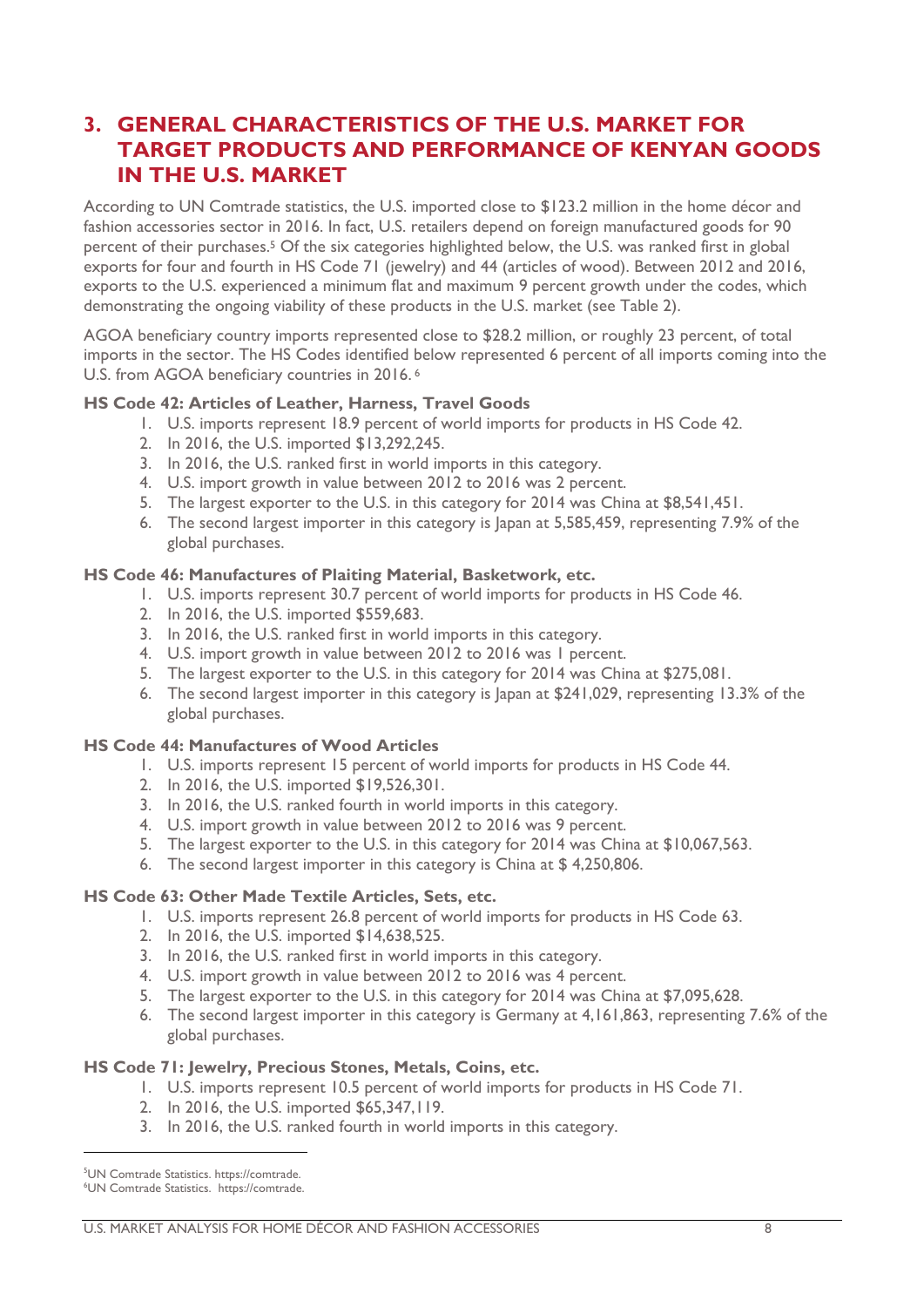- 4. U.S. import growth in value between 2012 to 2016 was 0 percent.
- 5. The largest exporter to the U.S. in this category for 2014 was India at \$9,521,822.
- 6. The largest importer in this category is Switzerland at 99,675,030, representing 15.9 percent of the global purchases.

#### **HS Code 97: Works of Art, Collectors' Pieces and Antiques**

- 1. U.S. imports represent 41.7 percent of world imports for products in HS Code 97.
- 2. In 2016, the U.S. imported \$9,889,730.
- 3. In 2016, the U.S. ranked first in world imports in this category.
- 4. U.S. import growth in value between 2012 to 2016 was 8 percent.
- a) The largest exporter to the U.S. in this category for 2014 was France at \$2,486,051.
- b) The second largest importer in this category is the United Kingdom at 3,779,574, representing 15.9 percent of the global purchases.

| Code | <b>Product Label</b>                                     | <b>Imported Value</b><br>2016 (USD<br>Thousands) | <b>Annual Growth</b><br>in Value Between<br>2012-2016<br>(% P.A.) | U.S. Ranking in<br><b>World Imports</b> | Average<br>Distance of<br><b>Supplying</b><br>Countries (Km) | <b>Average Tariff</b><br><b>Estimate</b><br>Applied by The<br>Country (%) |
|------|----------------------------------------------------------|--------------------------------------------------|-------------------------------------------------------------------|-----------------------------------------|--------------------------------------------------------------|---------------------------------------------------------------------------|
| 42   | Articles of leather,<br>harness, travel goods            | 13,292,245                                       | $\overline{2}$                                                    |                                         | 10,819                                                       | 6.6                                                                       |
| 63   | Other made textile<br>articles, sets                     | 14,638,525                                       | $\overline{4}$                                                    |                                         | 10,679                                                       | 7.6                                                                       |
| 71   | Jewelry, precious stones,<br>metals, coins, etc.         | 65,347,119                                       | $\mathbf{0}$                                                      | $\overline{4}$                          | 8,577                                                        | 0.8                                                                       |
| 44   | Article of wood                                          | 19,526,301                                       | 9                                                                 | $\overline{4}$                          | 7,803                                                        | 0.6                                                                       |
| 46   | Manufacture of plaiting<br>material, basketwork,<br>etc. | 559,683                                          |                                                                   |                                         | 11,458                                                       | 2.9                                                                       |
| 97   | Works of art, collectors'<br>pieces and antiques         | 9,889,730                                        | 8                                                                 |                                         | 7,555                                                        | 0.0                                                                       |
|      | <b>TOTAL</b>                                             | 123,253,603                                      |                                                                   |                                         |                                                              |                                                                           |

#### **Table 2: U.S. Imports – Data for HS Code of the U.S. Fashion and Home Sector**<sup>7</sup>

Distance in import location does not inhibit volume in these HS categories. This implies that shipping costs are in line with margin expectations. In other words, distance is not a barrier to purchases if cost is controlled and meets the business expectation of overall margin.

Import tariffs apply to all classifications except HS 97 works of art. This is an advantage for Kenya, which has tariff-free access under AGOA in all classifications. It translates to a direct cost advantage in four of the six classifications if manufacturing costs match the competition's.

#### <span id="page-8-0"></span>**3.1. KENYAN EXPORTS TO THE U.S. MARKET**

In terms of value, the largest Kenyan exports are jewelery and works of art. However, Kenyan exports of these five categories to the U.S. are still low, compared with traditional suppliers such as Mexico, China or India.

<sup>7</sup> UN Comtrade Statistics. https://comtrade.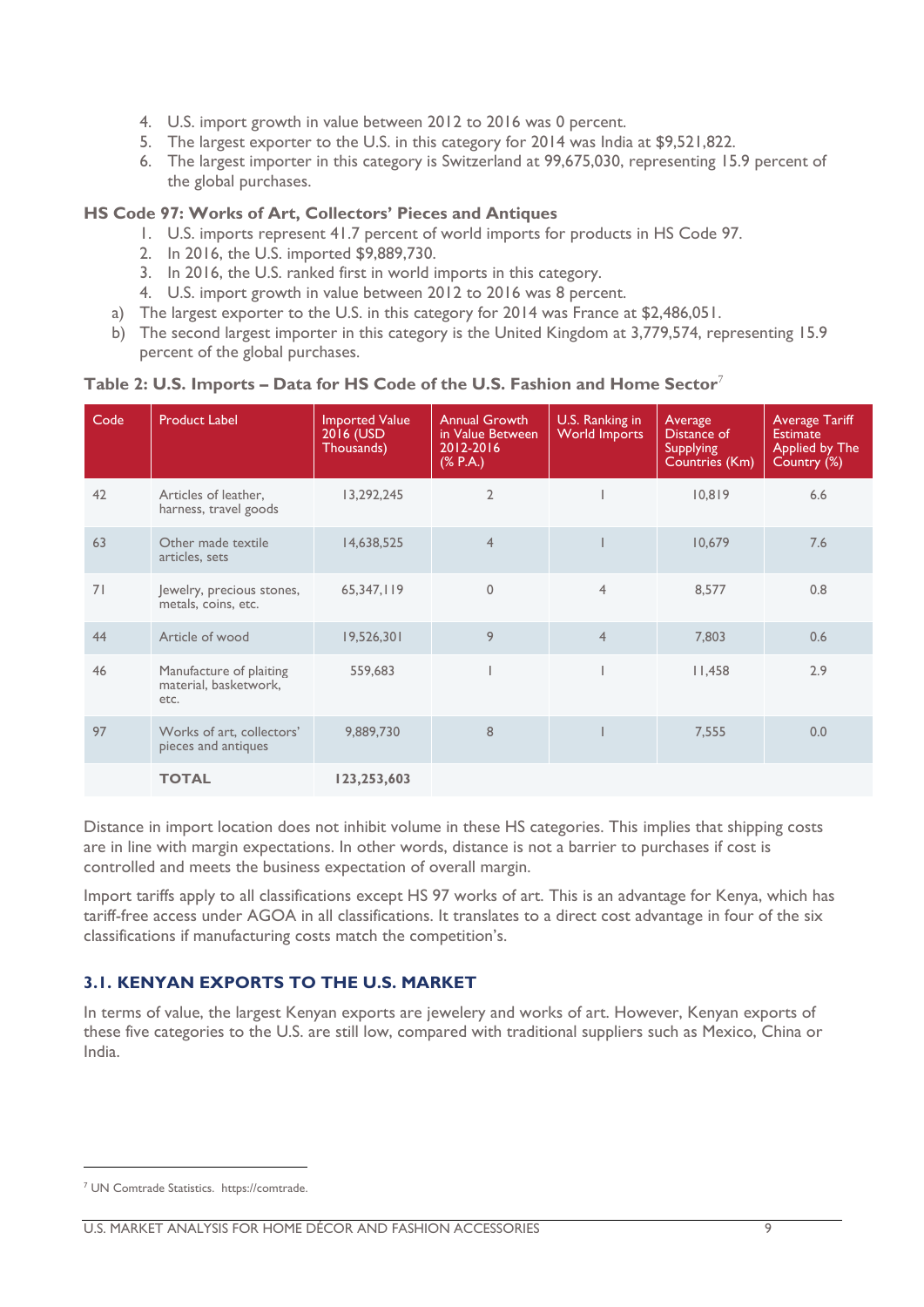#### **Table 3: U.S. Imports from Kenya<sup>8</sup>**

| HS.<br>Code | <b>Product Description</b>                                                                               | Value In<br>2016<br>(000) | U.S. Imports<br>from The<br><b>World Annual</b><br>Growth (% In<br>Value)<br>2012-2016 | Share of U.S.<br>Import (%) | % Of World<br>Imports into<br>The U.S. |
|-------------|----------------------------------------------------------------------------------------------------------|---------------------------|----------------------------------------------------------------------------------------|-----------------------------|----------------------------------------|
| 46          | Manufactures of straw, of esparto or of other<br>plaiting materials; basketware and wickerwork           | 126                       | $-6$                                                                                   |                             | 31                                     |
| 44          | Articles of wood                                                                                         | 395                       | $-12$                                                                                  | 8                           | 15                                     |
| 97          | Works of art, collectors' pieces and antiques                                                            | 1,069                     | 21                                                                                     | 66                          | 42                                     |
| 42          | Articles of leather; saddlery and harness; travel<br>goods, handbags and similar containers;<br>articles | 457                       | $-2$                                                                                   | $\overline{2}$              | 9                                      |
| 63          | Other made-up textile articles; sets; worn<br>clothing and worn textile articles; rags                   | 4                         |                                                                                        | $\overline{4}$              | 27                                     |
| 71          | Jewelry, precious stones, metals, coins, etc.                                                            | 2,989                     | 12                                                                                     | $\mathbf{0}$                | 10                                     |
| <b>TOTA</b> |                                                                                                          | 5,177                     |                                                                                        |                             |                                        |

Within these export categories, the following import trends to the U.S. market are noteworthy:

- 1. The HS Code 71 jewelry has the largest export value of all the categories analyzed. The category increased 12 percent in exports from 2012 to 2016. The U.S. imports 7 percent of Kenya exports in this category.
- 2. In HS Code 97 works of art, the U.S. imports 66 percent of Kenyan exports, showing a strong demand within the U.S. market. The category's exports increased by 21 percent from 2012 to 2016, highest growth percentage in all the categories analyzed.
- 3. HS Code 97 works of art is the second largest export category in Kenya behind HS Code 71 jewelry, demonstrating strength on both the supply and demand side.
- 4. In HS Code 42 articles of leather, 19 percent of Kenyan exports supply the U.S. market.
- 5. HS Code 44 articles of wood, accounts for the sharpest drop of 12 percent in exports from 2012 to 2016. Coupled with increased regulation on both the supply and demand side of the model, it raises the question of sustainability in this category.
- 6. Although HS Code 42 basketry experienced a 6 percent decline in exports from 2012 to 2016, the U.S. market accounts for 30 percent of the global imports, making this a strong category for increased U.S. sales.

<sup>8</sup> UN Comtrade Statistics. https://comtrade.un.org/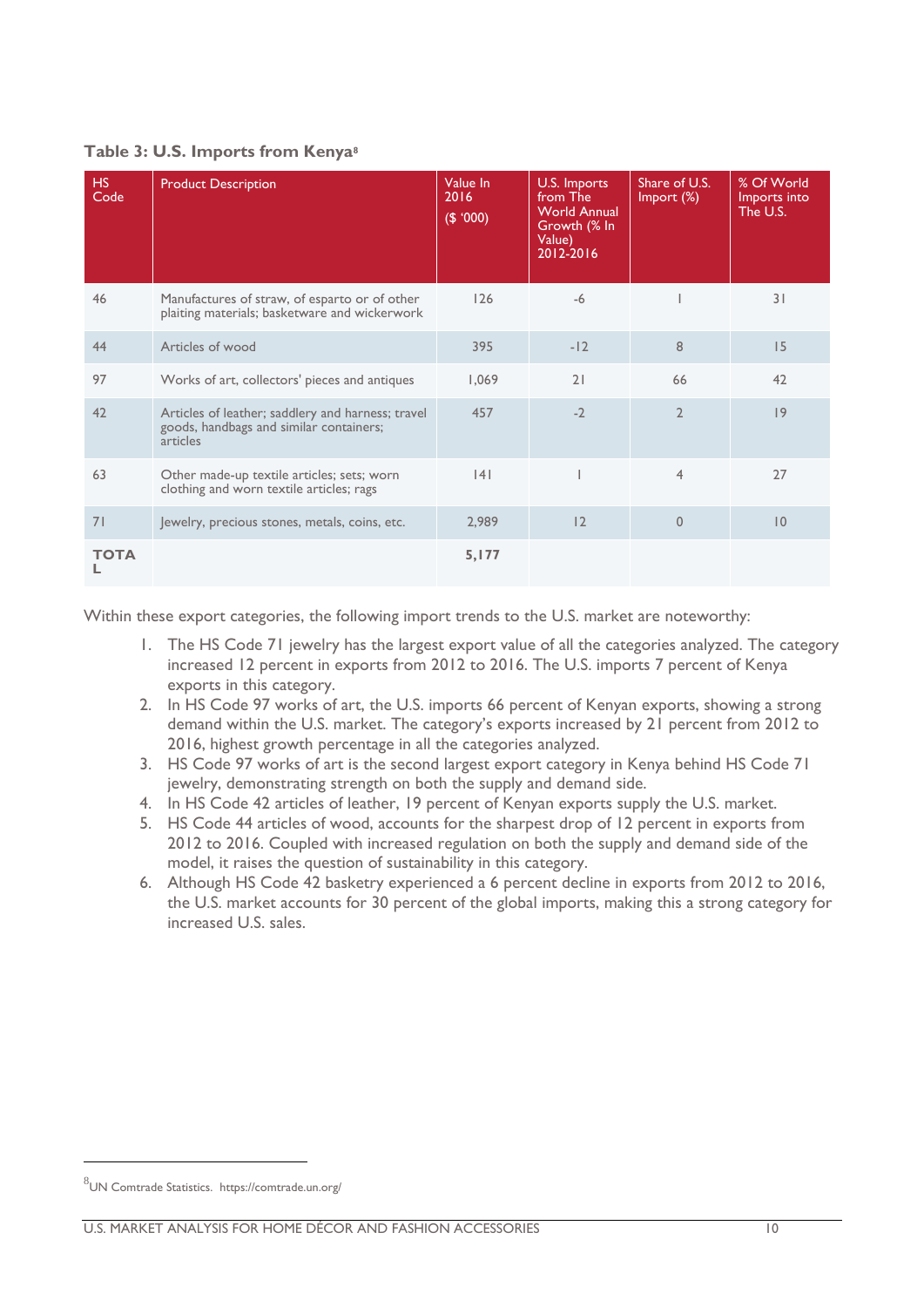### <span id="page-10-0"></span>**4. U.S. MARKET STRUCTURE, CHARACTERISTICS AND TRENDS**

The U.S. is the world's largest, and perhaps most open market for manufacturers exporting from developing countries. U.S. imports of most manufactured products from developing countries exceed 50 percent or more of the imports of similar products by the European Union. The trends within this large and growing U.S. market are changing rapidly. Some of the U.S. market trends that affect purchases and sourcing within the home décor and fashion accessories sector include:

- 1. **E-COMMERCE** is no longer the little sister of brick-and-mortar retail. As per the National Retail Federation, e-commerce transactions are expected to hit \$327 billion in 2017, up from \$202 billion in 2011. More brick-and-mortar-focused retailers are expanding their online presence to increase the percentage of their sales from this channel (see Table 4).<sup>9</sup> Many home décor and craft products are increasingly being sold online.
- 2. **NEW MICRO BRAND, DIGITAL-ONLY COMPANIES** are growing their share of the U.S. market by building platforms within mobile consumer channels, marketing and advertising solely via social media. These retailers distinguish themselves by their well-defined niches and smart promotional strategies. Their ability to build a base that is focused on a direct customer relationship protects their profit margins and gives them a competitive advantage through strong customer loyalty.<sup>10</sup> Some of the top web platforms are Etsy, Novica, Ben Franklin, ConsumerCrafts, Shopify, eBay and Amazon.
- 3. **THE SIZE OF BRICK-AND-MORTAR STORES IS BECOMING SMALLER** because foot traffic is on the decline. According to the National Association of Realtors, at 47 square feet of retail space per capita, the U.S. has more retail square footage than any other country worldwide. However, sales per square foot continues to decline. Retail store sales in the U.S. fell from \$35 billion in 2009 to \$17 billion in 2013. After decades of growth, retailers are reconsidering size in favor of productivity, measured by profit per square foot. In the U.S. and around the world, this attention to productivity will likely increase as digital technologies enable more efficient use of square feet and more consumers buy outside the retail store setting.<sup>11</sup>
- 4. **THE CONSIDERATION OF SOCIAL AND ENVIRONMENTAL ISSUES BY GLOBAL BRANDS** has enabled brands to build loyalty and deliver on the demands of their consumer base by understanding that in today's business environment, their customers choose brands not solely based on price and features, but also on social and environmental issues.<sup>12</sup>
- 5. **CORPORATE SOCIAL RESPONSIBILITY (CSR)** growth and messaging can differentiate a company's online message, allowing for more dynamic social media messaging and capturing the tech savvy customer by building brand loyalty. Businesses are collaborating with local non-governmental and private sector actors to improve economic and environmental conditions through purchasing choices and criteria. Costco and Starbucks have led the way among retail outlets by adopting aboveminimum-wage pay, a trend that consumers say heavily influences their purchase decisions. This trend leads consumer goods and retail companies to recognize the need to better represent the customer's broader set of desires and values to capture their purchasing dollars.<sup>13</sup>
- 6. **WOMEN'S EMPOWERMENT** through sourcing can act as a subset category of a CSR program. When products are particularly marketed to women, this strategy can help the consumer understand the benefits and values the company is working toward, beyond the purchase value, hence increasing brand loyalty. This can specifically benefit women in Kenya's formal sector and provide market opportunities for women to be upgraded from a solely informal manufacturing setting. See Appendix 1 for more details.

1

<sup>9</sup> National Association of Retailers. https://nrf.com/

<sup>10</sup> National Association of Retailers[. https://nrf.com/](https://nrf.com/)

<sup>11</sup> National Association of Retailers[. https://nrf.com/](https://nrf.com/)

<sup>12</sup> National Association of Retailers[. https://nrf.com/](https://nrf.com/)

<sup>&</sup>lt;sup>13</sup> Swee Hoon, A., and Gill, S. 2012. Connecting with digital marketing. The National University of Singapore Business School: Think Business. (2012) http://thinkbusiness.nus.edu/article/digital-marketing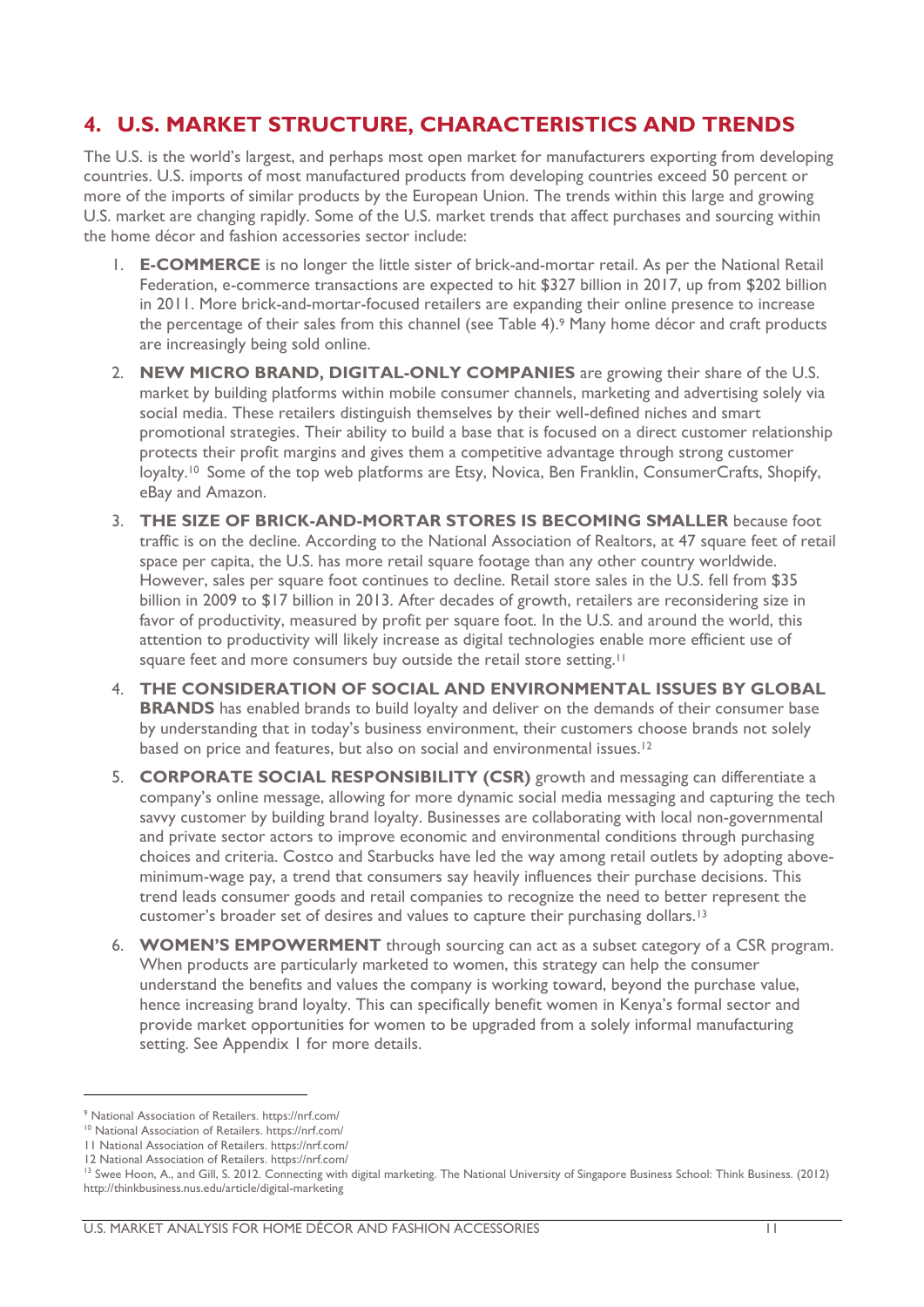| Quarter                                                                                                                                                                                                                                                | <b>Retail Sales</b><br>(\$millions)                                                                 |                                                                                 | E-commerce<br>as a Percent<br>of Total               | <b>Prior Quarter</b>                                                         | Percent Change from                                  | Quarter a Year Ago                                   | Percent Change from Same                                     |
|--------------------------------------------------------------------------------------------------------------------------------------------------------------------------------------------------------------------------------------------------------|-----------------------------------------------------------------------------------------------------|---------------------------------------------------------------------------------|------------------------------------------------------|------------------------------------------------------------------------------|------------------------------------------------------|------------------------------------------------------|--------------------------------------------------------------|
|                                                                                                                                                                                                                                                        | <b>Total Retail</b>                                                                                 | E-<br>commerce                                                                  |                                                      | <b>Total</b><br><b>Retail</b>                                                | E-<br>commerce                                       | <b>Total</b><br><b>Retail</b>                        | <b>E-commerce</b>                                            |
| 2 <sup>nd</sup> quarter<br>2017<br>Ist quarter 2017<br>4 <sup>th</sup> quarter<br>2016<br>4 <sup>th</sup> quarter<br>2015<br>3 <sup>rd</sup> quarter<br>2015<br>2 <sup>nd</sup> quarter<br>2015<br>Ist quarter 2015<br>4 <sup>th</sup> quarter<br>2014 | 1,256,232<br>1,250,055<br>1,237,663<br>1,184,753<br>1,184,473<br>1,171,458<br>1,153,584<br>1,170098 | 111,542<br>106,383<br>101,606<br>89,078<br>87,225<br>84,019<br>80,451<br>77,659 | 8.9<br>8.5<br>8.2<br>7.5<br>7.4<br>7.2<br>7.0<br>6.6 | 0.5<br>$\overline{0}$ .<br>1.7<br>0.0<br>$  \cdot  $<br>1.5<br>$-1.4$<br>0.4 | 4.8<br>4.7<br>1.7<br>2.1<br>3.8<br>4.4<br>3.6<br>2.1 | 4.1<br>5.1<br>3.8<br>1.3<br>1.6<br>1.0<br>1.8<br>3.9 | 16.2<br>15.4<br>14.2<br>14.7<br>14.7<br>14.3<br>14.8<br>14.2 |

#### **Table 4: E-commerce Retail Sales Trends 2014-2017<sup>14</sup>**

#### <span id="page-11-0"></span>**4.1. MARKET SIZE**

U.S. imports for the product categories presented in this market analysis were worth \$126 billion in 2016. Between 2012 and 2016, demand in the U.S. market increased for wood articles (9 percent), works of art (8 percent), textile items (4 percent), leather articles (2 percent), and woven items, such as baskets (1 percent), while demand for jewelry remained constant.

When AGOA beneficiary country imports to the U.S. are isolated, there was an increase in all product HS categories of imports to \$19.3 billion in 2016 up from \$18.1 billion in 2015. The selected HS categories represent 23.8 percent of all products imported into the U.S. from AGOA beneficiary countries (see Table 5).

Within the categories analyzed, Kenya accounts for a relatively small percentage of exports from AGOA countries to the U.S. market. It should be noted that of all the categories analyzed, category 97 works of art represents the largest U.S. import value. This, coupled with the fact that 66 percent of Kenya's exports go to the U.S., makes it a strong category to invest in increased capacity.

<sup>&</sup>lt;sup>14</sup> Chart developed from IBM DeveloperWorks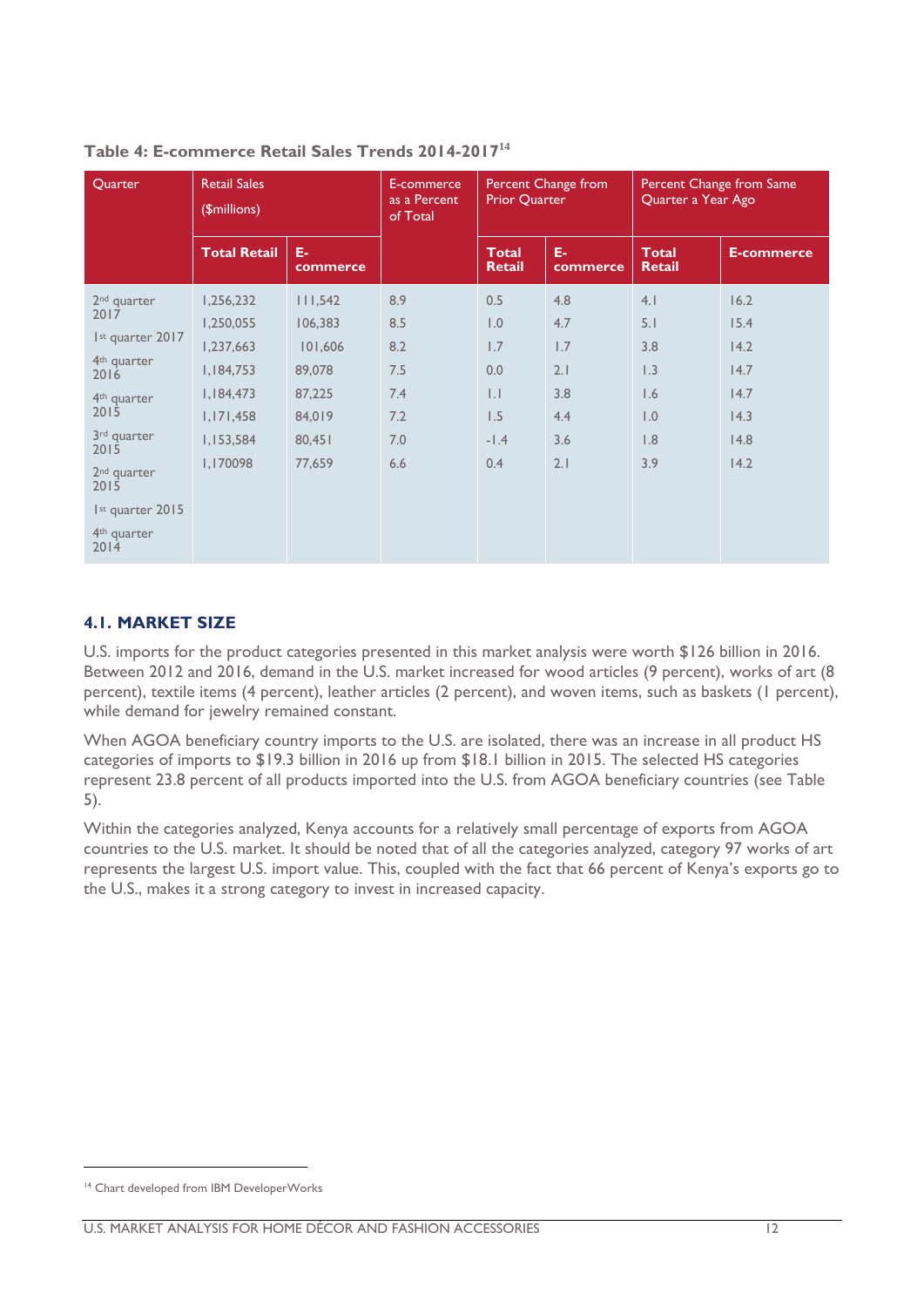#### **Table 5: U.S. Imports from AGOA Beneficiary Countries<sup>15</sup>**

| <b>PRODUCT HS CATEGORY</b>                                | <b>VALUE IN</b><br>2012 | <b>VALUE IN</b><br>2013 | <b>VALUE IN</b><br>2014 | <b>VALUE IN</b><br>2015 | <b>VALUE IN</b><br>2016 |
|-----------------------------------------------------------|-------------------------|-------------------------|-------------------------|-------------------------|-------------------------|
| 71 Jewelry, precious stones, metals,<br>coins, etc.       | \$3.3 million           | \$3.1 million           | \$3.7 million           | \$2.9 million           | \$3.1 million           |
| 97 Works of art, collectors' pieces<br>and antiques       | \$51.2 million          | \$58 million            | \$59.1 million          | \$74.3 million          | \$56.6 million          |
| 42 Articles of leather, harness,<br>travel goods          | \$7.6 million           | \$9 million             | \$11.5 million          | \$9.5 million           | \$9.9 million           |
| 44 Articles of wood                                       | \$13.7 million          | \$16.1 million          | $$17.5$ million         | \$18 million            | 19.5 million            |
| 46 Manufactures of plaiting material,<br>basketwork, etc. | \$4.3 million           | \$4.7 million           | \$5.3 million           | \$4.5 million           | \$5.7 million           |
| 63 Other made textile articles, sets                      | \$4.7 million           | \$3.4 million           | \$3.3 million           | \$5.2 million           | \$5.7 million           |
| Total HS category AGOA imports                            | \$71.1 million          | \$78.2 million          | \$82.9 million          | \$96.4 million          | \$81 million            |

#### <span id="page-12-0"></span>**4.2. MARKET SEGMENTS**

Market segmentation is a strategic approach which involves dividing a broad target market into subsets of consumers or businesses by common needs, interests or priorities. This process allows for the design and implementation of more customized marketing strategies to target customers. Through careful segmentation and targeting, businesses can often achieve a competitive advantage to become the preferred choice of consumers, thus gaining market share (see Table 6).

<sup>15</sup> UN Comtrade Statistics. https://comtrade.un.org/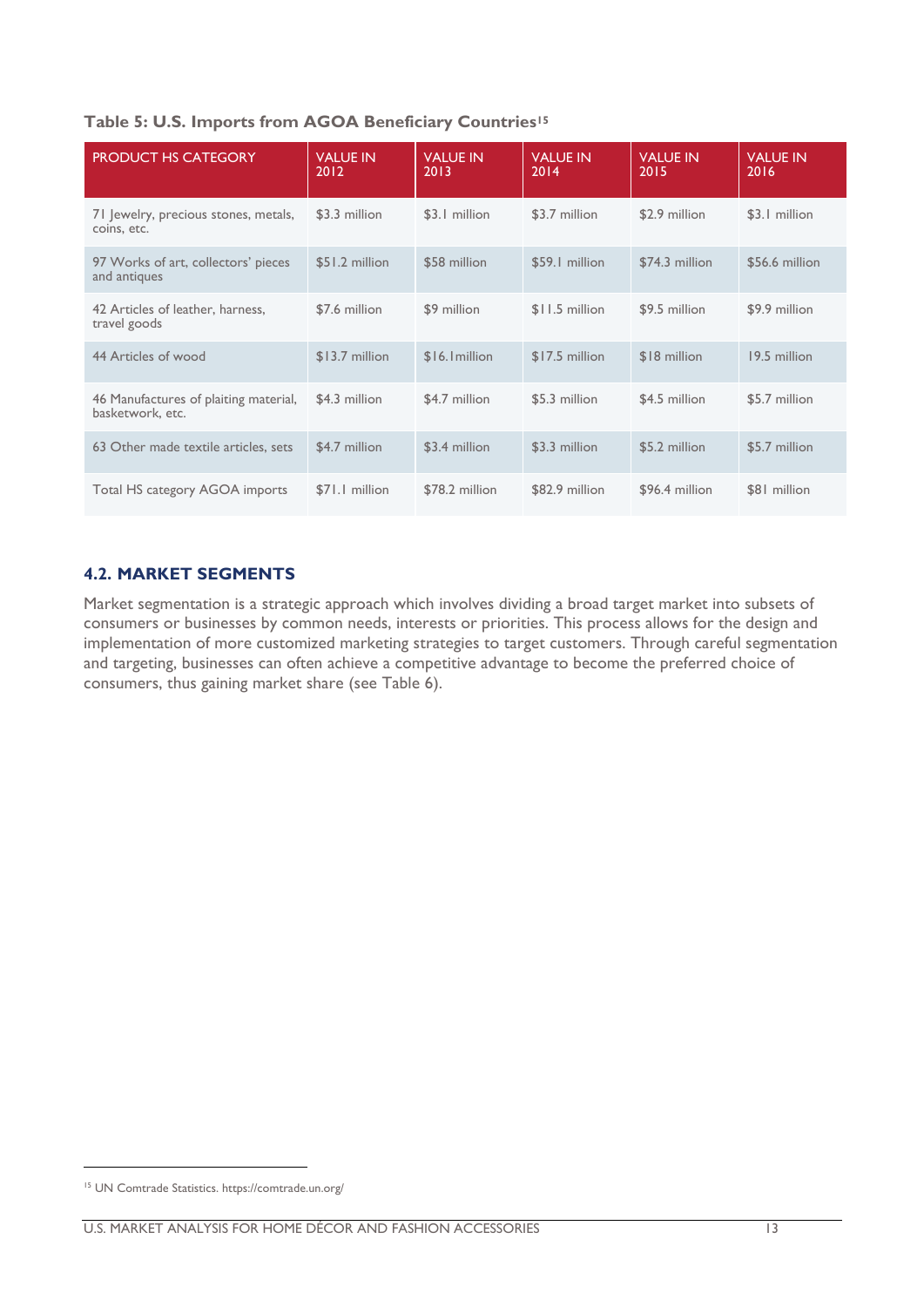#### **Table 6: Market Segmentation<sup>16</sup>**

| Segmentation  | Purpose                                      | <b>How Market Segmentation Serves</b><br>the Consumer                                                                                                                                                             | <b>Example of Products In Kenya</b>                                                                                    |
|---------------|----------------------------------------------|-------------------------------------------------------------------------------------------------------------------------------------------------------------------------------------------------------------------|------------------------------------------------------------------------------------------------------------------------|
| Behavioral    | Better matching<br>of customer<br>needs      | Customer needs differ. Creating<br>separate products for each segment<br>is more inclusive                                                                                                                        | The need to provide product diversity to<br>serve various markets like institutions<br>and families                    |
| Demographic   | <b>Enhanced profits</b><br>for business      | Customers have different disposable<br>incomes and vary in how sensitive<br>they are to price. By segmenting<br>markets, businesses can raise average<br>prices and subsequently enhance<br>profits               | Small leather goods for mid-level price<br>point and larger statement pieces for<br>higher price targeted consumer     |
| Psychographic | <b>Better</b><br>opportunities for<br>growth | Market segmentation can build sales.<br>For example, customers can be<br>encouraged to "trade-up" after being<br>sold an introductory, lower-priced<br>product                                                    | The need to expand product offering<br>across price demographics                                                       |
| Sociographic  | Retain more<br>customers                     | By marketing products that appeal to<br>customers at different stages of their<br>life ("lifecycle"), a business can retain<br>customers who might otherwise<br>switch to competing products and<br><b>brands</b> | Providing newness to the consumer to<br>retain customer satisfaction, based on<br>design, materials, new uses, etc.    |
| Geographic    | Target marketing<br>communications           | Businesses need to deliver their<br>marketing message to a relevant<br>customer audience. By segmenting<br>markets, the target customer can be<br>reached more often and at lower<br>cost                         | Building a marketing message that can<br>communicate product attributes and<br>reason to buy in a region, city or town |

The U.S. market's variety, size and customization potential provides multiple market opportunities for Kenyan exporters. The opportunities range from product diversity both in product function and ability to reach various customer demands within the different market segments. As Kenyan export businesses continue to expand their product segmentation, there exists an increased opportunity to serve the multidimensional segmented consumer industry. Since the U.S. market continues to focus on niche segmentation in a large and competitive retail environment, Kenyan exporters will need to clearly define the market they can best serve based on the consumer target criteria.

<sup>&</sup>lt;sup>16</sup> East Africa Trade and Investment Hub, 2017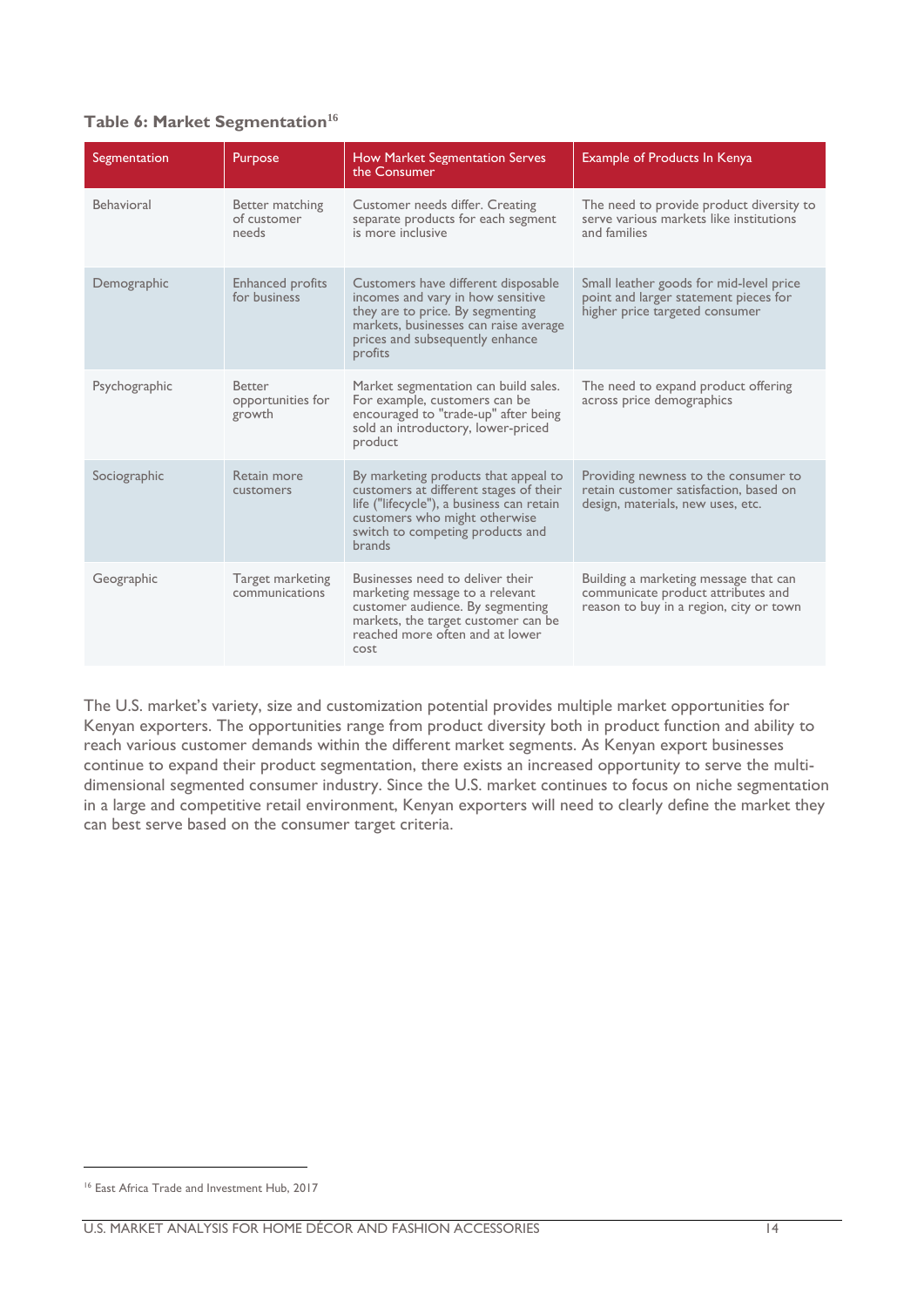#### <span id="page-14-0"></span>**4.3. MARKET TRENDS**

The global home décor market has a forecast period of 2015-2020, and it is expected to be valued at **\$664 billion by 2020**. This projected growth is driven by an increased interest in the home décor market by consumers. The factors that contribute to the growth of this sector are:<sup>17</sup>

- 1. **Expansion of the real estate industry:** According to U.S. Census Bureau data, the value of private residential construction in the U.S. attained a market value of \$4,083,074 in 2014, up from \$2,958,138 in 2009. Individual expenditures on furnishing and household equipment has shown a significant growth through these years. Further, increasing disposable income and growth in the real estate industry will fuel market growth in developed countries in coming years. Higher demand is also driven by the increase in the number of home owners particularly in emerging economies, and increased renovation of home interiors and exteriors. Growth in this sector is also driven by the growth of residential and commercial sectors, as well as an increase in the growth rate of new construction especially in Asian countries.
- 2. **Globalization** has made it easier for consumers to buy home décor products from around the globe. This, along with the growth in the real estate market, have contributed to growth of this sector.
- 3. Consumers prefer to **use online retailers** for buying home décor and fashion accessories at a discounted and affordable price. Companies have taken advantage of this trend to sell their products and increase their profit margins by reducing the distribution costs.
- 4. Growth opportunity in this market has also come about through **improved lifestyles and an increase in disposable income.** Urban culture has influenced individual lifestyles**.** The UN database shows that 54% of the world's population lived in rural areas in 2014. There is an expected shift to urban areas going forward, therefore creating more demand for home décor products.
- 5. There is also a rise in the number of consumers preferring **eco-friendly products** because of their minimal impact on the environment. Eco-friendly home décor and fashion accessories products are gaining high acceptance among consumers. Those operating in this market are consolidating their efforts into developing eco-friendly products to capitalize on the increasing demand. The trend shows an increasing cost of raw materials; and the availability and cost of metal, wood, plastic, glass, leather, rattan, fabrics, and stone that are used to make home products affects cost in manufacturing. The cost of raw material for floor coverings has increased, including the manufacturing of tiles, wood and laminate, vinyl and rubber, carpet and rugs, and linoleum, cork, bamboo, and concrete. By 2020, it is forecasted that the cost of some raw materials such as plastic and glass will decrease, making them favorable for the home décor market.

#### 4.3.1. TOP GLOBAL TRENDS FOR SUSTAINABLE SUPPLY CHAIN MANAGEMENT

The report *State of Sustainable Supply Chains 2016,* published from research conducted during a two-week period in June 2016, identifies critical issues for sustainability and supply chain departments.<sup>18</sup> Over 500 professionals from around the globe contributed to this research survey. These are the global trends that emerged during the 11<sup>th</sup> Annual Sustainable Supply Chain Summit held in London:

- a) Over 34 percent of executives who were polled said they are incentivized to develop sustainable supply chains which is considered a major factor to mitigate supply chain risk.
- b) More than 47 percent of the executives surveyed identified human rights protection as the number one driver in sustainable supply chain development.
- c) The cultivation of supplier diversity within the chain was also a contributing factor.

<sup>&</sup>lt;sup>17</sup> Home Decor Market by Product (Furniture, Textiles (Rugs, Bath Textiles, Bed Textiles, Kitchen and Dining Textiles, Living room Textiles), Floor coverings (Tiles, Wood & Laminate, Vinyl & Rubber, Carpet & Rugs) - Global Opportunity Analysis and Industry Forecast, 2014 – 2020. Allied Market Research. 2015.

<sup>&</sup>lt;sup>18</sup> Ernst and Young. 2016. The State of Sustainable Supply Chains: Building Responsible and Resilient Supply Chains. United Nations Global Compact.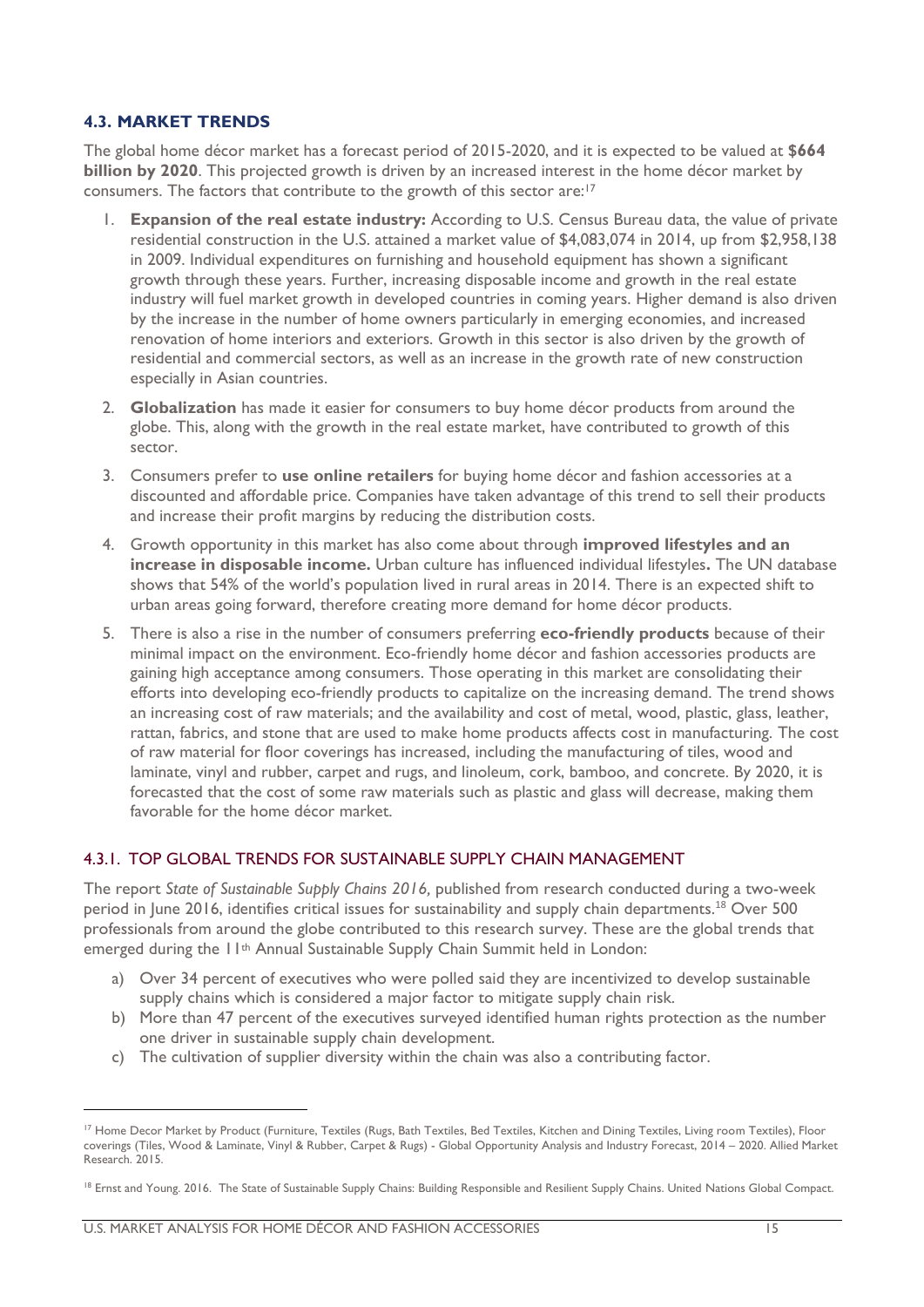d) Twenty percent of the executives surveyed stated that industry collaboration is the single most exciting opportunity. The second most exciting opportunity is creating a circular economy and the third is resource efficiency, at 17 percent and 12 percent respectively.

Sustainable supply chain management is critical for Kenyan companies targeting the U.S. market. The areas that constitute sustainable supply management include interrelated supply components including sustainability of raw materials supply, wage and labor conditions, accurate and competitive product costing, production controls to ensure on-time delivery and a quality product. On the demand side, it is critical to maintain open and transparent communication with the customer on order status, and to provide information on product attributes both from a marketing and performance perspective. The key components of supply chain management mitigate risk for both the buyer and seller when managed properly and increase risk exposure if there are gaps within the system.

#### 4.3.2. UNDERSTANDING U.S. RETAIL MARKET TRENDS IN HOME DÉCOR AND FASHION **ACCESSORIES**

Market trends affect the way SME position their products. The current U.S. dynamics of the retail and global market are affected by the following current trends:

- a) The explosion of internet sales
- b) The closure of brick-and-mortar $19$  stores
- c) Price competition in a flat market<sup>20</sup>
- d) The ability of consumers to easily conduct price comparisons using technology
- e) The favoring of Asian manufacturing to cut cost but not product diversity
- f) Long standing manufacturing relationships allowing for fast fashion and cyclical trends for retailers to catch the consumer
- g) A company's ability to hold less inventory

To fully engage in this type of market, diverse strategies are required. Niche marketing can be used as a stepping stone and is advantageous to SME in Kenya as a building block to engage more fully in the U.S. retail market.

#### <span id="page-15-0"></span>**4.4. DEALING WITH BUYERS**

1

Kenyan exporters need to cultivate business reputations and increase trust with buyers. This is an ongoing activity that requires effort and time, especially when exporters are new to the market. The best strategy is to provide realistic expectations of quality and volume for the buyers. For example, new Kenyan companies embarking on export missions or trade shows should promote what is available without overpromising. Under-delivering or not delivering goods damages a business. Most U.S. buyers are not attuned to the potential of Kenyan AGOA eligible products. Their limited knowledge of the product diversity in Kenya makes Kenya an investment and sourcing destination within this sector.

When describing the attributes for a principal buyer for this sector in Kenya, a few benchmarks help to determine what makes a buyer "market ready":

- a) Are they currently doing business in Africa?
- b) Do they currently have a port of export in the East African Community (EAC) region? Is it possible for producers in Kenya to quote prices from their current port of export?
- c) Do they have a business that is compatible with the current product categories?
- d) Do they have a niche business promoting a product with social impact attributes?
- e) Are they aware of AGOA import benefits?

<sup>&</sup>lt;sup>19</sup> Brick and Mortar (or B&M) refers to a physical presence of an organization or business in a building or other structure. The term brick and mortar business is often used to refer to a company that possesses or leases retail stores, factory production facilities, or warehouses for its operations.)  $20$  A trend in which the trading range for the broader market does not move either higher or lower, but instead trades within the boundaries of recent highs and lows. A flat market signals lagging investor interest as market participants await an indication regarding the direction of the next move.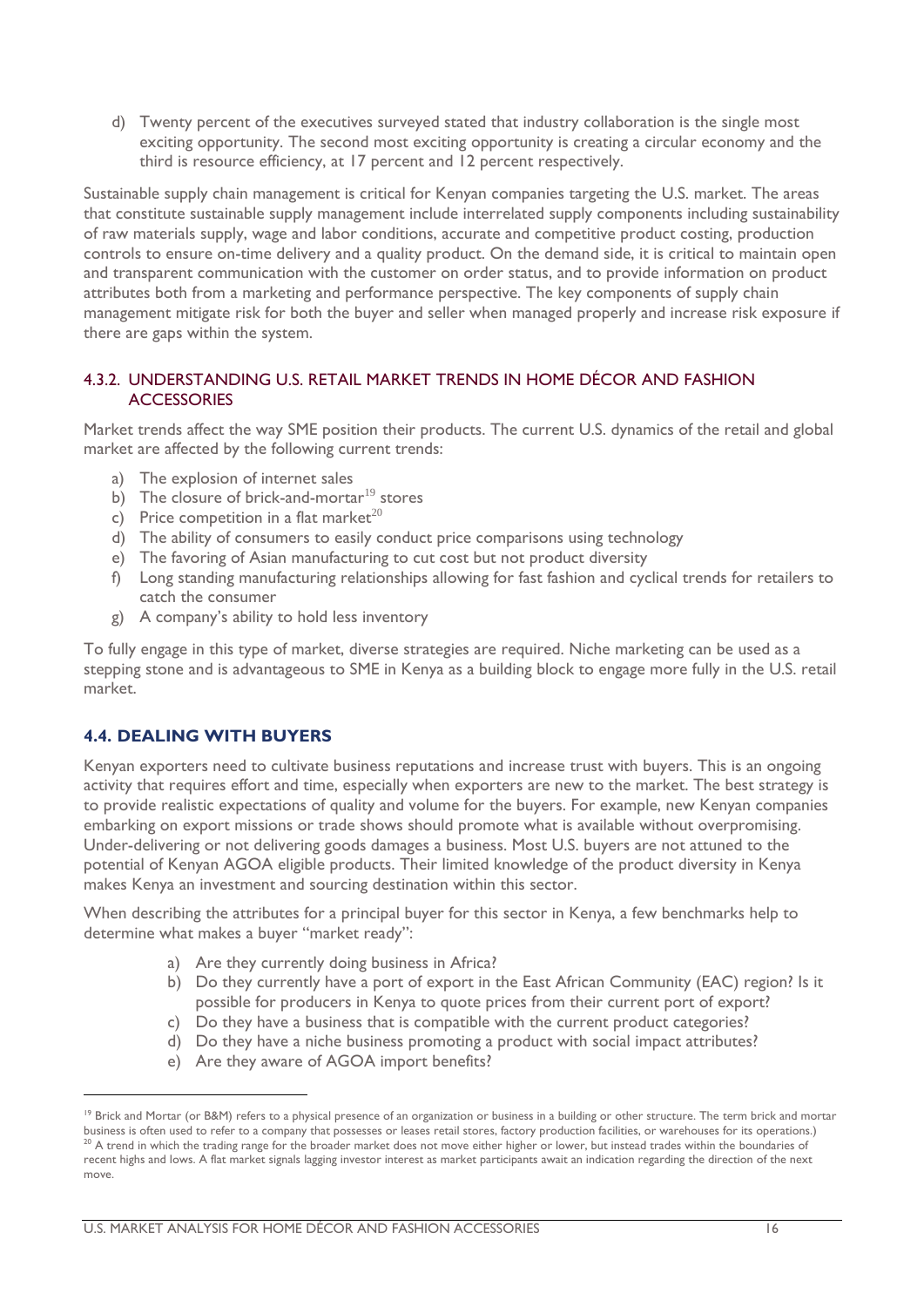- f) Can producers demonstrate that they are more price competitive under AGOA, based on comparative duty costs from Asia?
- g) Is there a mission or CSR focus within the buying parameter? If not, is international sourcing a core component of their product assortment?
- h) Can Kenya production fill capacity in short supply situations elsewhere in the global market?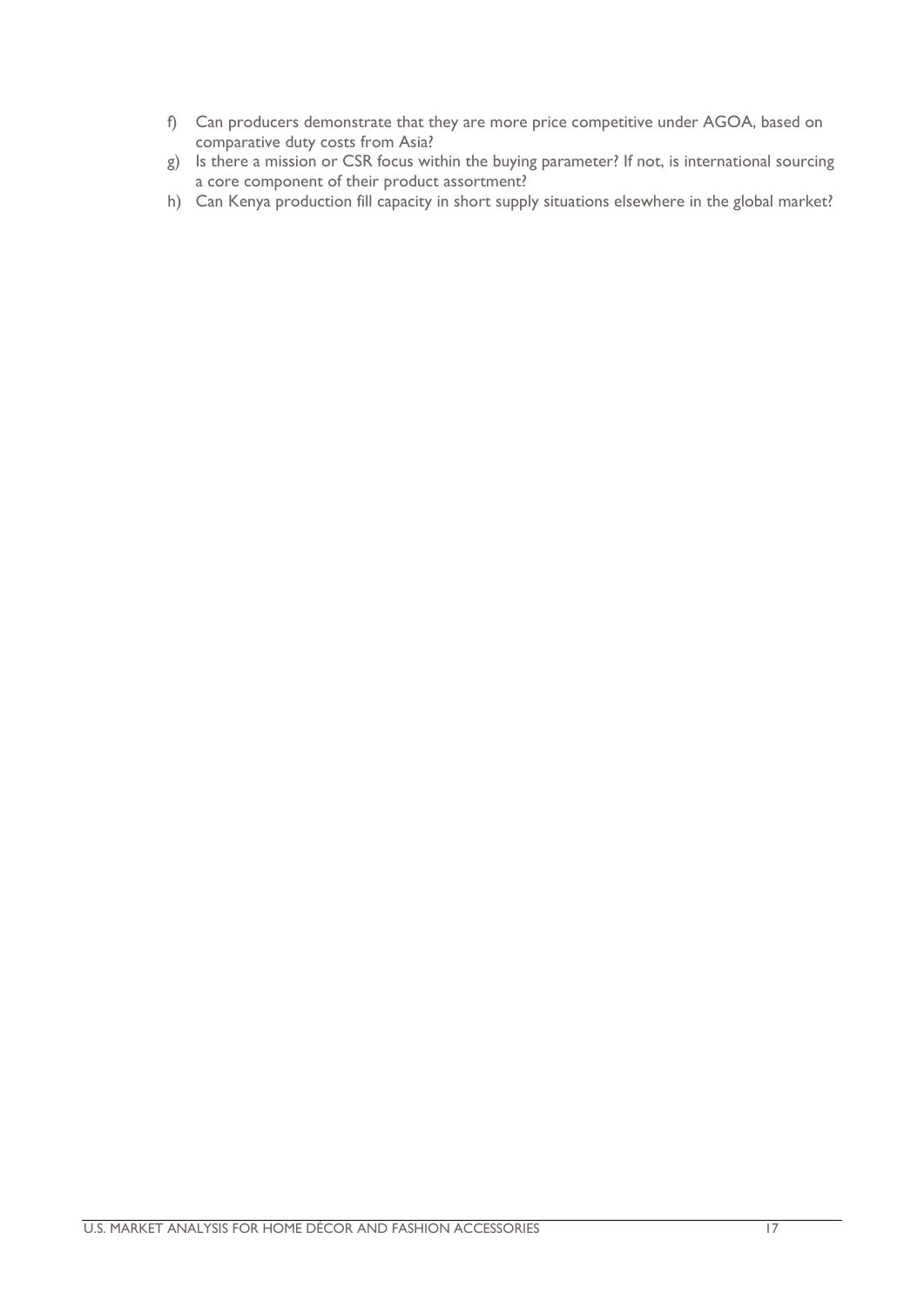# <span id="page-17-0"></span>**5. U.S. TARIFF STRUCTURE**

AGOA provides duty-free status to selected U.S. imports originating in selected sub-Saharan African countries. To qualify for duty-free status under AGOA, the products must adhere to the following requirements:

- c) The products must:
	- a) Be included in the list of GSP-eligible articles, or
	- b) Be in the list of AGOA products, or
	- c) Be a qualifying apparel item.
- d) The products must be imported into the U.S. directly from an AGOA beneficiary country or pass through another country in a sealed container and addressed to a location in the U.S., and
- e) The products must be "growth, product, or manufacture" of the AGOA beneficiary country by fulfilling the Rules of Origin requirements.

Import data shows that many home décor and accessories products enter the U.S. under the No Program Allocated and the GSP. In both cases imports are duty-free or very low duty (see Appendix 3).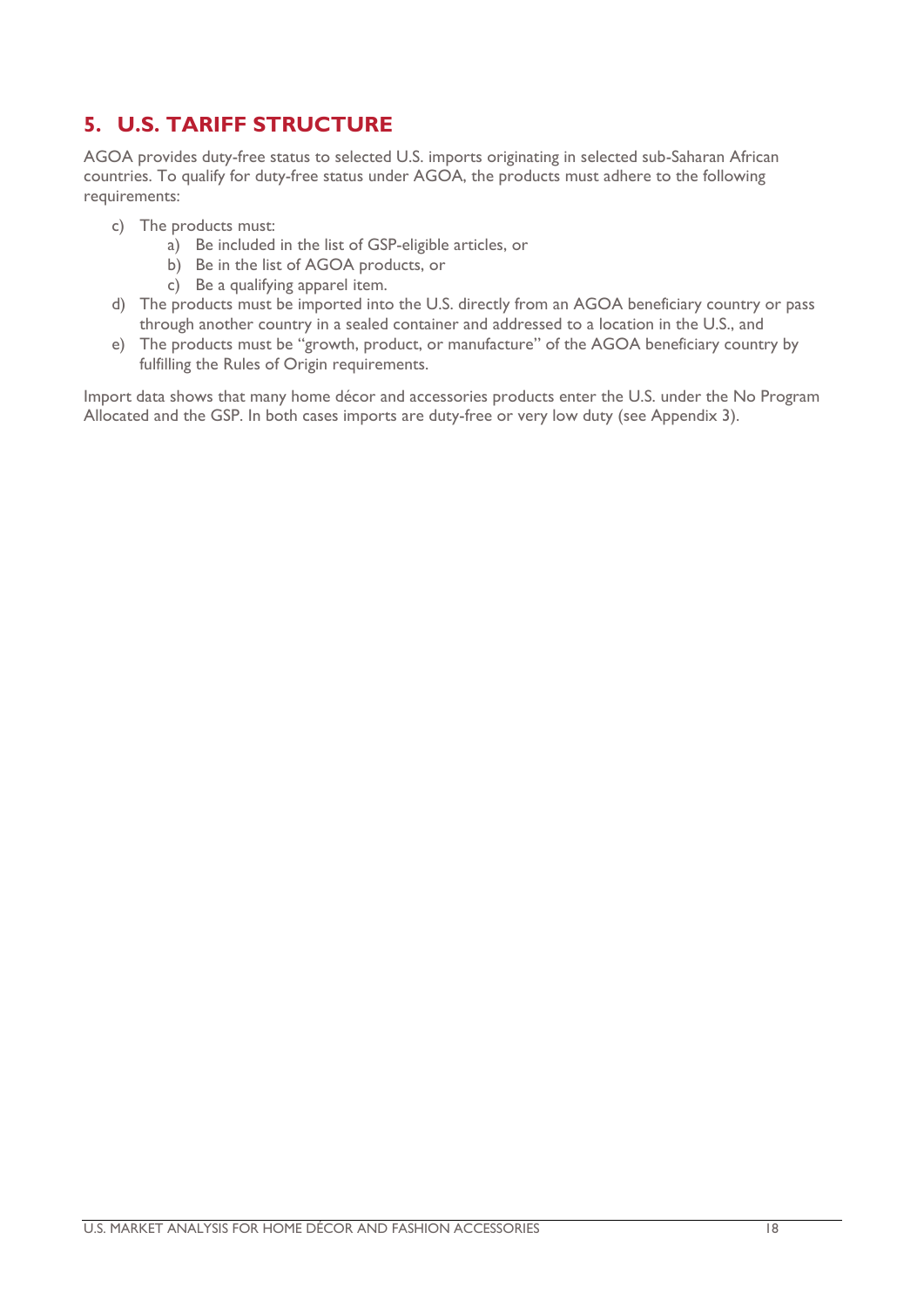# <span id="page-18-0"></span>**6. NON-TARIFF REQUIREMENTS**

Customs require compliance with procedures and certifications that are mentioned in this chapter. The following non-tariff regulations must be followed to export from Kenya.

#### <span id="page-18-1"></span>**6.1. AGOA RULES OF ORIGIN**

For a product to qualify for AGOA preferential treatment, it must comply with the Rules of Origin. The Rules of Origin are as follows:

- f) Items must be "growth, product or manufacture" of one or more AGOA beneficiary countries.
	- a) Non-textiles: If a product is made from foreign material that are imported into an AGOA beneficiary country, to be used in the production of an AGOA eligible product, the cost of the materials produced in the AGOA beneficiary country, plus the cost of processing, must equal atleast 35% of the product's appraised value when the product is sold for export into the U.S. For U.S. origination materials, the total of up to 15 percent of the 35 percent local content value (as appraised at the U.S. port of entry) would qualify for AGOA preferential treatment.
	- b) Apparel and textiles: The Rules of Origin requirements for apparel and textiles include:
		- i. Textile or textiles articles originating entirely in one of more lesser-developed beneficiary sub-Saharan African countries;
		- ii. Eligible hand-loomed, handmade, or folklore articles and ethnic printed fabrics.
- g) Certificate of Origin: A Certificate of Origin from the manufacturer is given to the importer prior to presentation of entries to the U.S. Customs Service claiming an AGOA preference. The importer is required to possess the Certificate of Origin and can present it upon demand by the U.S. Customs Service. The visa arrangement establishes documentary procedures for each shipment of eligible textile and apparel products from a designated beneficiary sub-Saharan African country to the U.S. as outlined by the U.S. Department of Commerce International Trade Administration.

#### <span id="page-18-2"></span>**6.2. STANDARDS AND CERTIFICATIONS**

The most relevant standards and certifications for Kenyan firms in the home décor and fashion accessories sector include the HS Code product categories in leather, basketwork, wooden articles, textiles, jewelry and works of art/collectors' pieces. The U.S. standards and certifications in Table 7 are required for the selected products to enter the U.S.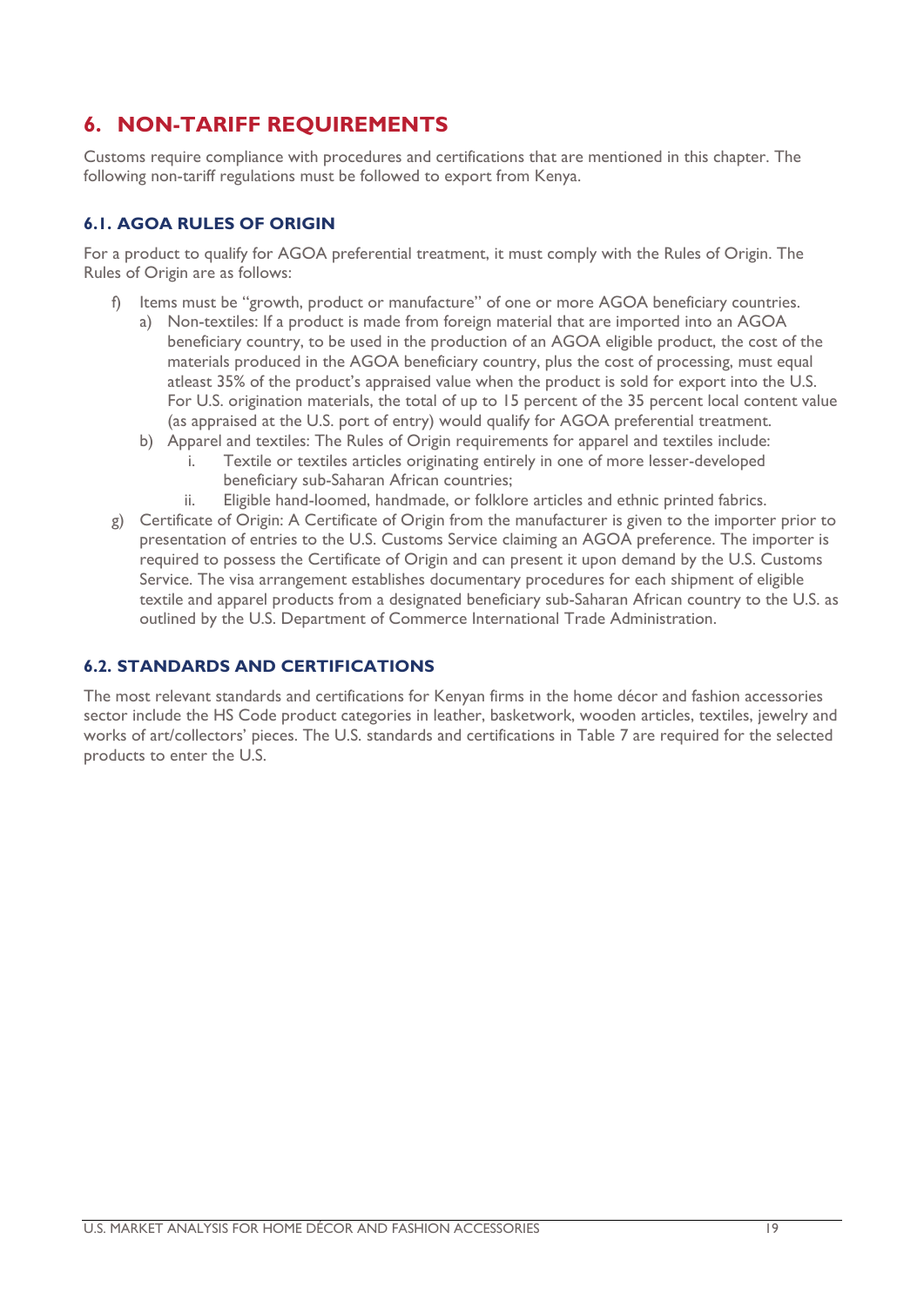#### **Table 7: Standards and Certifications for the Home Décor and Fashion Accessories Sector**

| <b>HS Code</b>                                                                                      | <b>Product Examples</b>                                                                                                                                                                                                                                                                                                                                                                                                                                                   | <b>Product Procedures For Imports</b>                                                                                                                                                                                                                                                                                                                                                                                                                                                                                                                                                                                                                                                                                                                                                                                                                                                                                                                                                                                 | <b>Product Standards &amp; Certifications</b><br>For Imports                                                                                                                                                                                                                                                                                                                                                                                                                                                                                                                                                                 |
|-----------------------------------------------------------------------------------------------------|---------------------------------------------------------------------------------------------------------------------------------------------------------------------------------------------------------------------------------------------------------------------------------------------------------------------------------------------------------------------------------------------------------------------------------------------------------------------------|-----------------------------------------------------------------------------------------------------------------------------------------------------------------------------------------------------------------------------------------------------------------------------------------------------------------------------------------------------------------------------------------------------------------------------------------------------------------------------------------------------------------------------------------------------------------------------------------------------------------------------------------------------------------------------------------------------------------------------------------------------------------------------------------------------------------------------------------------------------------------------------------------------------------------------------------------------------------------------------------------------------------------|------------------------------------------------------------------------------------------------------------------------------------------------------------------------------------------------------------------------------------------------------------------------------------------------------------------------------------------------------------------------------------------------------------------------------------------------------------------------------------------------------------------------------------------------------------------------------------------------------------------------------|
| HS Code 42:<br>Articles of<br>leather,<br>harness,<br>travel goods                                  | Leather or simulated leather<br>trunks, suitcases, traveling<br>bags, sample cases,<br>instrument cases, brief<br>cases, ring binders, billfolds,<br>wallets, key cases, coin<br>purses, card cases, French<br>purses, dressing cases, stud<br>boxes, tie cases, jewel<br>boxes, travel kits, gadget<br>bags, camera bags, ladies'<br>handbags, shoulder bags,<br>purses, pocketbooks,<br>footwear, belts (when not<br>sold as part of a garment)<br>and similar articles | If the product is derived from<br>domesticated animals (cattle, pigs,<br>sheep & goats):<br>U.S. Department of Agriculture<br>(USDA) requirements: Animal<br>and Plant Health Inspection<br>Service (APHIS) inspection at the<br>port of arrival<br>Port of entry must be at a USDA<br>$\bullet$<br>designated port<br>Check with U.S. Customs<br>$\bullet$<br>regarding standards<br>If the product includes textiles:<br>Compliance with U.S. Customs,<br>$\bullet$<br>Department of Commerce<br>(DOC), U.S. Federal Trade<br>Commission (FTC), and<br><b>Consumer Safety Product</b><br>Commission (CSPC) standards<br>If the product is derived from an<br>endangered species or wildlife:<br>Compliance with the<br>requirements of the U.S. Fish and<br>Wildlife Service (FWS)<br>If the product is derived from exotic<br>wildlife or endangered species:<br>Entry at a designated FWS port<br>and compliance with the FWS and<br>customs advance notification and<br>port of entry inspection<br>requirements | Check with U.S. Customs regarding:<br>Whether the product is subject<br>to quarantine requirements. If<br>yes, a permit is required, and<br>reservations made for a<br>quarantine facility:<br>Whether a permit is required<br>$\bullet$<br>The marking requirements<br>$\bullet$<br>If there are any certification<br>$\bullet$<br>requirements<br>Leather Products 16 CFR 24, Guides<br>for Select Leather and Imitation<br>Leather Products <sup>21</sup> (Guide to the<br>manufacture, sale, distribution,<br>marketing, or advertising of all kinds<br>or types of leather or simulated<br>leather, including footwear) |
| HS Code 44:<br>Articles of<br>wood                                                                  | Olive wood bowls, serving<br>utensils, salad servers, wood<br>carvings, walking sticks,<br>small furniture items.<br>collectables, statues                                                                                                                                                                                                                                                                                                                                | Compliance with USDA port-of-<br>$\bullet$<br>entry inspections and other<br>requirements<br>Compliance with Federal Plant<br>$\bullet$<br><b>Pest Act</b><br>Compliance with Plant<br>$\bullet$<br>Quarantine Act<br>Compliance with FTC and CPSC<br>$\bullet$<br>standards<br>Compliance with Fish and Wildlife<br>$\bullet$<br>Service (FWS) licensing, permit,<br>country of origin permit, import<br>documentation and record<br>keeping requirements (applies to<br>products incorporating<br>endangered woods)                                                                                                                                                                                                                                                                                                                                                                                                                                                                                                 | See Miscellaneous and Processed<br><b>Products Manual at the following link</b><br>for a comprehensive list of regulations<br>and requirements for wood products:<br>https://www.aphis.usda.gov/import_ex<br>port/plants/manuals/ports/downloads/<br>miscellaneous.pdf<br>The exporter must also observe<br>supply side restrictions and bans on<br>logging and export of certain woods                                                                                                                                                                                                                                      |
| HS Code 46:<br><b>Manufactures</b><br>of plaiting<br>material,<br>basketwork,<br>etc. <sup>22</sup> | Plaited articles in sheets:<br>Mats, matting and screens<br>Basketwork and<br>wickerwork                                                                                                                                                                                                                                                                                                                                                                                  | Baskets and Wickerware:<br>Compliance with USDA random<br>port of entry inspections, import<br>restrictions and quarantines, and<br>any other requirements                                                                                                                                                                                                                                                                                                                                                                                                                                                                                                                                                                                                                                                                                                                                                                                                                                                            | No permits or licenses needed to<br>import baskets or wickerwork<br>Random inspections by the USDA<br>depending on the port of entry,<br>Country of Origin, and risk of<br>contamination of the product's<br>material                                                                                                                                                                                                                                                                                                                                                                                                        |

<sup>&</sup>lt;sup>21</sup> [Leather Products16 C.F.R. 24, Guides for Select Leather and Imitation Leather Products](http://www.ecfr.gov/cgi-bin/text-idx?c=ecfr&SID=da0fff93d248d84476b245ccfa2ce5bc&rgn=div5&view=text&node=16%3A1.0.1.2.14&idno=16#se16.1.24_12)

1

<sup>&</sup>lt;sup>22</sup> Hinkelman, E.G. 2003. Importers Manual USA: The Single Source Reference for Importing 4<sup>th</sup> edition.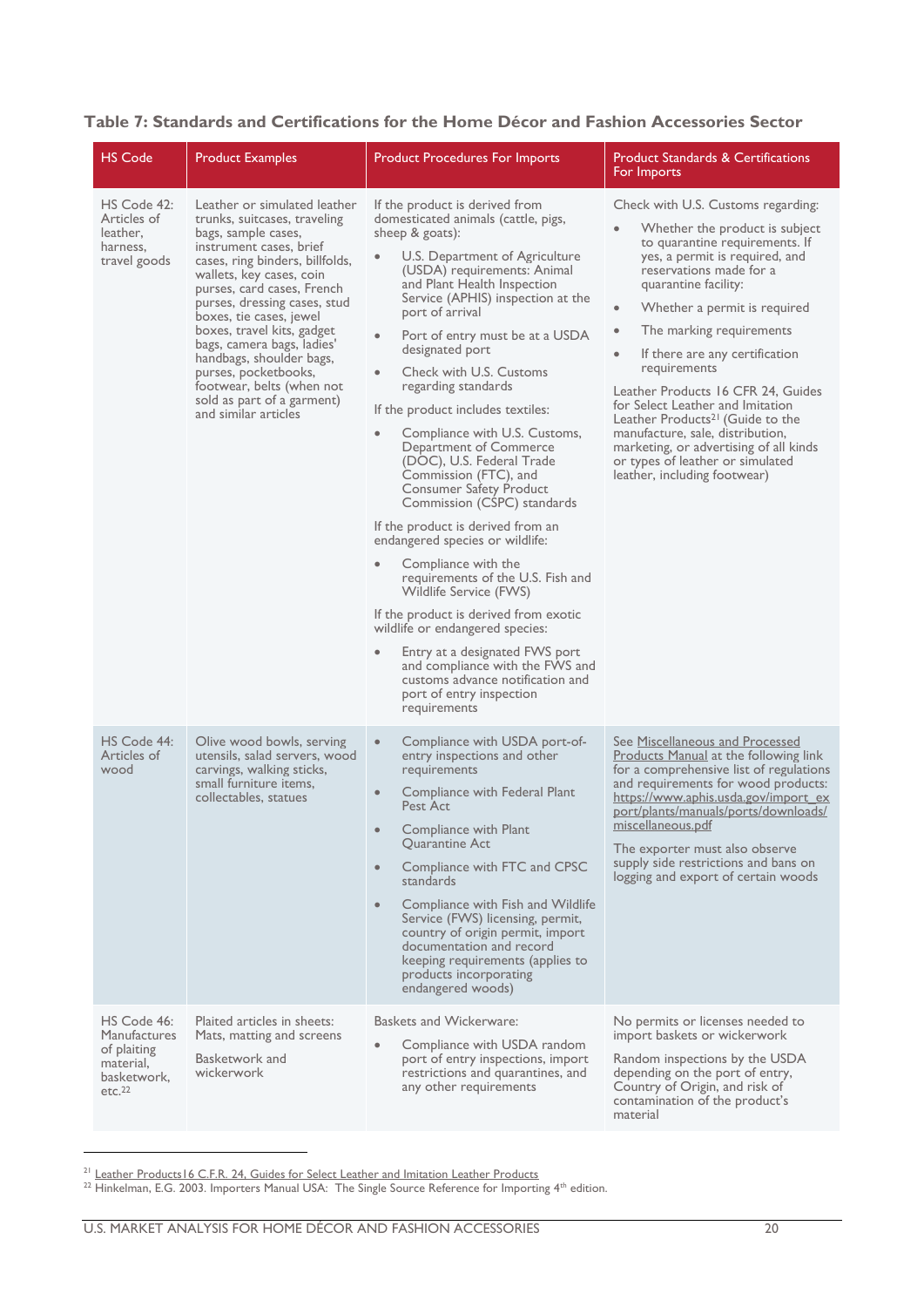| <b>HS Code</b>                                                                   | <b>Product Examples</b>                                                                                                                                                                                                                                                                                                         | <b>Product Procedures For Imports</b>                                                                                                                                                                                                                                                                                                                                                                                                                                                                                                                                                                                                                                                                                                              | <b>Product Standards &amp; Certifications</b><br>For Imports                                                                                                                                                                                                                                                                                                                                                                                                                                                                                                                                                                                                                                                                                                                                        |
|----------------------------------------------------------------------------------|---------------------------------------------------------------------------------------------------------------------------------------------------------------------------------------------------------------------------------------------------------------------------------------------------------------------------------|----------------------------------------------------------------------------------------------------------------------------------------------------------------------------------------------------------------------------------------------------------------------------------------------------------------------------------------------------------------------------------------------------------------------------------------------------------------------------------------------------------------------------------------------------------------------------------------------------------------------------------------------------------------------------------------------------------------------------------------------------|-----------------------------------------------------------------------------------------------------------------------------------------------------------------------------------------------------------------------------------------------------------------------------------------------------------------------------------------------------------------------------------------------------------------------------------------------------------------------------------------------------------------------------------------------------------------------------------------------------------------------------------------------------------------------------------------------------------------------------------------------------------------------------------------------------|
|                                                                                  | Other shaped plaited<br>articles: Bags, handbags and<br>luggage.<br>Articles plaited in: Straw,<br>osier, willow, bamboos,<br>rushes, reeds, strips of<br>wood, raffia, strips of other<br>vegetable matter, bark,<br>unspun natural textile fibers,<br>monofilament, strip and<br>similar forms of plastic and<br>paper strips | Compliance with the Federal<br>$\bullet$<br>Plant Pest Act and Plant<br><b>Ouarantine Act</b><br>If the products are not derived from<br>an endangered species:<br>Compliance with random USDA<br>port of entry inspection based on<br>Country of Origin, port of entry,<br>and risk of contamination by the<br>material<br>If the products are derived from an<br>endangered species:<br>Compliance with the<br>$\bullet$<br>requirements of the FWS<br>including license, permit, Country<br>of Origin certificate, import<br>documentation, and<br>recordkeeping requirements<br>Entry at a designated FWS port<br>$\bullet$<br>and compliance with the FWS and<br>customs advance notification and<br>port of entry inspection<br>requirements | Most countries have domestic laws<br>regarding the exporting of<br>endangered species. Both the<br>exporting country and U.S.<br>requirements must be met<br>Required certifications:<br>Certificates of export, origin,<br>$\bullet$<br>sanitation, inspection, from the<br>Country of Origin or export as<br>required by Customs<br>Copy of airway bill or bill of<br>$\bullet$<br>lading<br>Copy of invoice<br>$\bullet$<br>Phytosanitary certificate if<br>$\bullet$<br>importing rice straw baskets<br>originating from North Korea or<br>grapevine baskets<br>If an endangered species, FWS Import<br>Declaration Form 3-177 original and<br>three copies and specific marking and<br>labeling requirements on the outside<br>of the container                                                |
| HS Code 63:<br>Other made<br>textile<br>articles, sets,<br>worn<br>clothing etc. | Throw rugs, bedding and<br>pillows                                                                                                                                                                                                                                                                                              | See Section 5.5 U.S. Customs<br><b>Procedures</b>                                                                                                                                                                                                                                                                                                                                                                                                                                                                                                                                                                                                                                                                                                  | See A Guide to United States Apparel<br>and Household Textiles Compliance<br>Requirements at the following link for<br>a comprehensive list of standards and<br>certifications required to import into<br>the U.S.<br>https://www.nist.gov/sites/default/files/<br>06272016-<br>guidetousapparelandhouseholdtextiles<br>.pdf<br>This includes:<br>Flammability standards<br>$\bullet$<br>$\bullet$<br>Labeling requirements<br>Secondhand stuffing<br>requirements                                                                                                                                                                                                                                                                                                                                  |
| HS Code 71:<br>ewelry,<br>precious<br>stones,<br>metals, coins,<br>etc.          | Necklaces, bracelets,<br>earrings, rings, and precious<br>stones                                                                                                                                                                                                                                                                | See Section 5.5 U.S. Customs<br><b>Procedures</b>                                                                                                                                                                                                                                                                                                                                                                                                                                                                                                                                                                                                                                                                                                  | Lead-Containing lewelry Law.<br>California Health & Safety Code<br>Section 25214.1 et seq. prohibits any<br>person from manufacturing, shipping,<br>selling or offering jewelry for retail<br>sale in California if the jewelry<br>contains lead above specified levels,<br>and requires that the jewelry be made<br>entirely from specified materials.<br>Businesses of all sizes are subject to<br>the law. A warning that the jewelry<br>might contain lead above the specified<br>levels is not an acceptable "safe"<br>harbor."<br>The buyer may require a seller to<br>provide a Lead Certificate attesting<br>that the jewelry being sold does not<br>contain a level of lead that would<br>prohibit the jewelry from being sold<br>or offered for sale in California<br>pursuant to the law |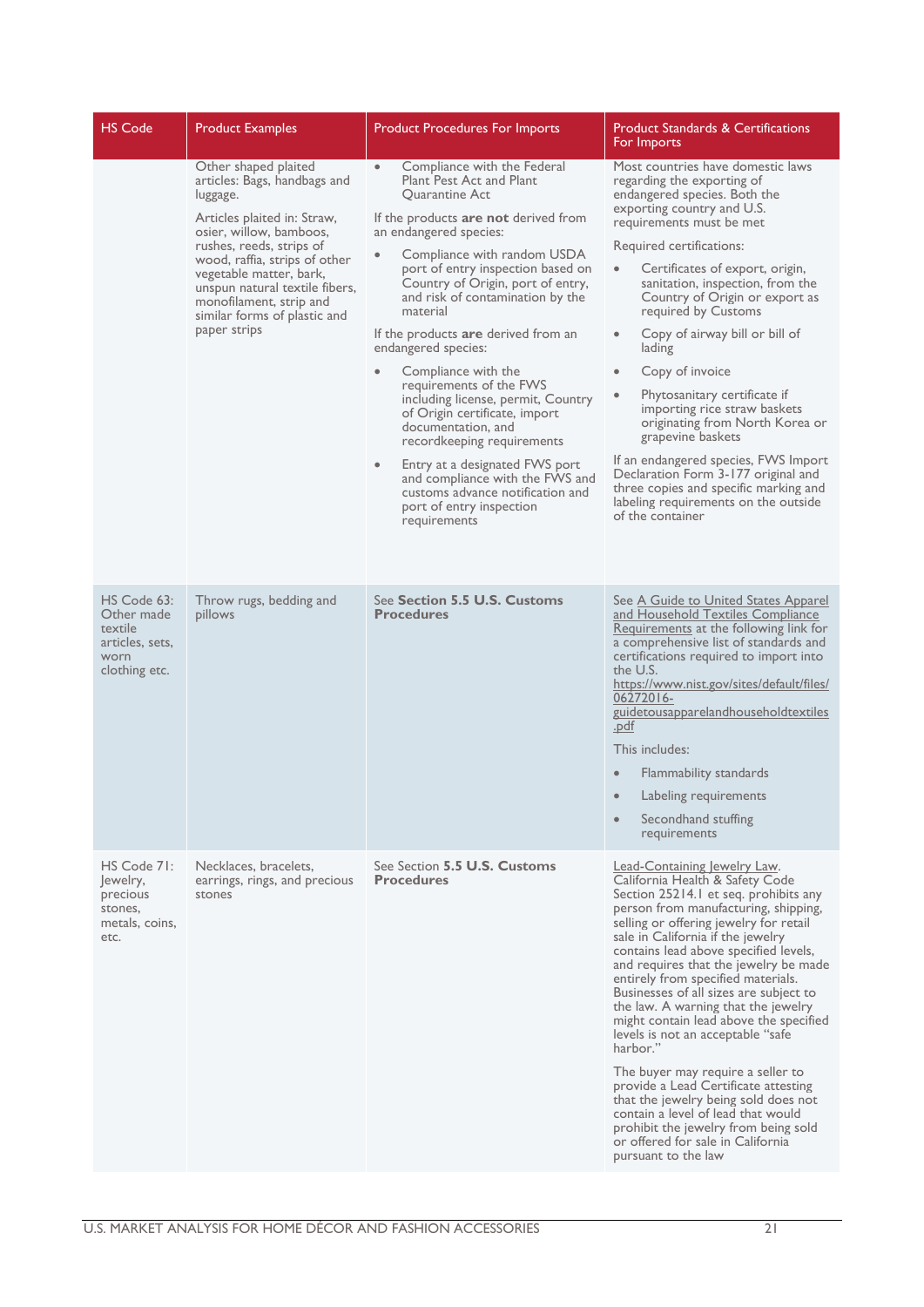| <b>HS Code</b>                                                           | <b>Product Examples</b>                    | <b>Product Procedures For Imports</b>             | <b>Product Standards &amp; Certifications</b><br>For Imports                                                                              |
|--------------------------------------------------------------------------|--------------------------------------------|---------------------------------------------------|-------------------------------------------------------------------------------------------------------------------------------------------|
|                                                                          |                                            |                                                   | For each Purchase Order, a buyer<br>may require a Lead-Containing<br>Jewelry Certificate or a substantially<br>similar worded certificate |
| HS Code 97:<br>Works of<br>art,<br>collectors'<br>pieces and<br>antiques | Wall paintings; sculptures;<br>Kisii stone | See Section 5.5 U.S. Customs<br><b>Procedures</b> |                                                                                                                                           |

#### <span id="page-21-0"></span>**6.3. PACKAGING AND LABELING**

The Textile Fiber Products Identification Act requires that most textile products have a label attached listing:

- 1. The generic names and percentages by weight of the constituent fibers in the product;
- 2. The name under which the manufacturer or other responsible company does business or, in lieu thereof, the registered identification number (RIN) of such company;
- 3. The name of the country where the product was processed or manufactured.

The Textile Fiber Products Identification Act also contains advertising and recordkeeping provisions. It requires that a label be affixed to each textile product and, where required, to its package or container in a secure manner. Such label shall be conspicuous and shall be of such durability as to remain attached to the product and its package throughout any distribution, sale, re-sale, and until sold and delivered to the ultimate consumer.

#### **Example of Import Carton Label**

-

CONSIGNEE: SHIPPER: COMPLETE NAME AND ADDRESS OF SHIPPER SIDE MARKING: P.O. # STYLE # SIZE: COLOR: QTY: CARTON NO:  $\qquad \qquad \mathsf{OF}$ ORIGIN: MADE IN \_\_\_\_\_\_\_\_\_\_\_\_\_\_\_\_ GROSS WT: KGS or LBS NET WT: KGS or LBS CARTON DIMENSIONS: X X CBMS or Inches CUBIC METER: M

Country of Origin: All products imported into the U.S. must conform to 19 CFR 134, Country of Origin marking regulations. These regulations require that every article of foreign origin (or its container) imported into the U.S. be marked in a conspicuous place as legibly, indelibly, and permanently as the nature of the article (or container) will permit, and in such a manner as to indicate to the ultimate purchaser in the U.S., the English name of the Country of Origin of the article at the time of importation.

Wood Packaging: Wood packaging materials must adhere to the USDA and APHIS import regulations.<sup>23</sup> The rule requires that wood packing materials must be treated and marked. Wood packing materials include pallets, crates, boxes and dunnage used to support or brace cargo. If the wood packing materials do not

<sup>&</sup>lt;sup>23</sup> Importing into the United States: A Guide for Commercial Importers. Revised 2006. United States Customs and Border Protection.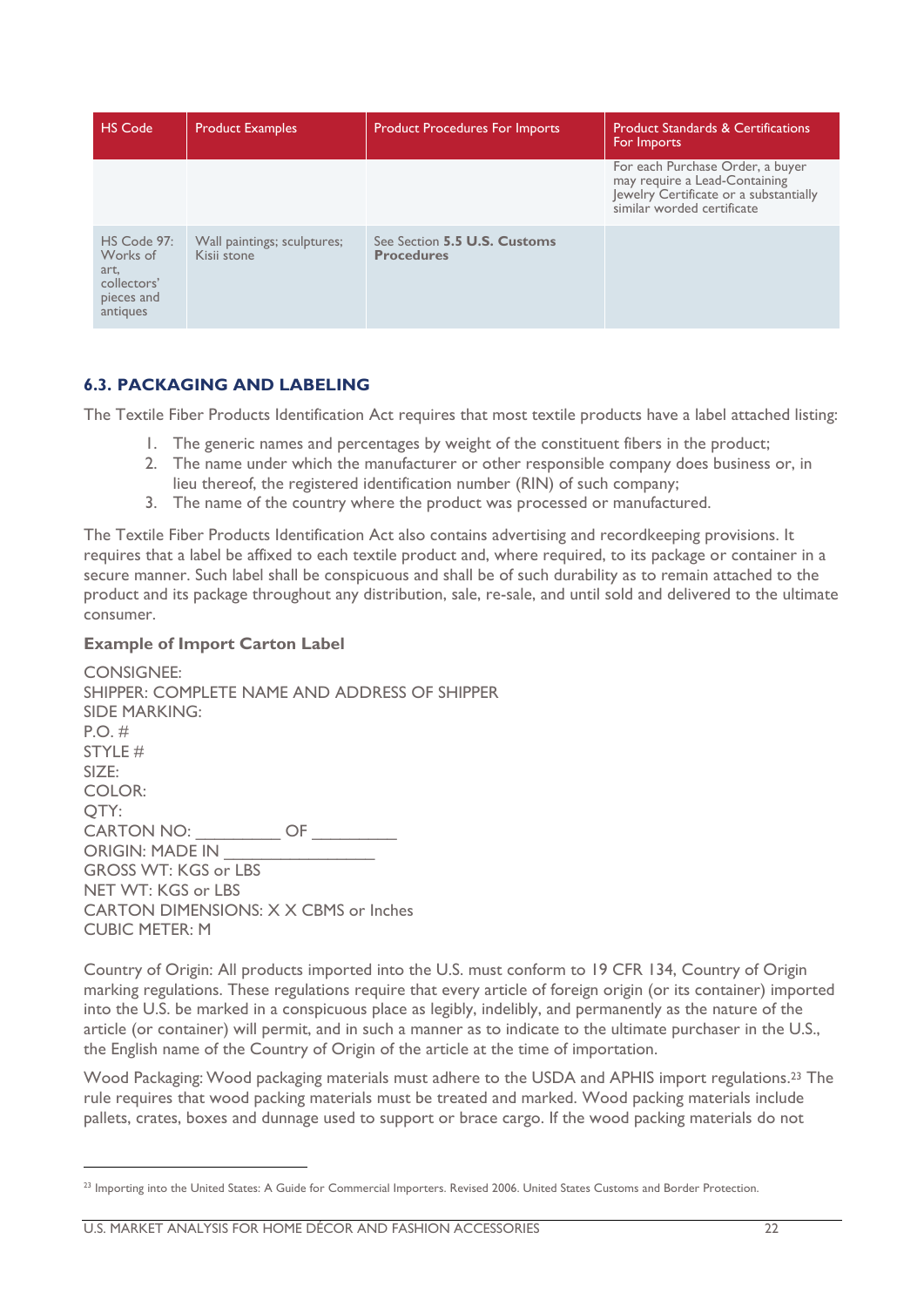comply with the import regulations, they will be subject to immediate export along with the accompanying cargo.

Treatments: Treatments for wood packaging material are heat treatment to a minimum wood core temperature of 56°C for a minimum of 30 minutes, or fumigation with methyl bromide.

Wood packing materials must be marked with the International Plant Protection Convention (IPPC) logo.<sup>24</sup> Paper certificates of treatment will not be accepted.

#### **Figure 1: IPPC Logo**



# <span id="page-22-0"></span>**6.4. CUSTOMS PROCEDURES**

U.S. Customs and Border Protection require certain procedures to be followed to import merchandise into the U.S. Many times, importers will have additional requirements for exporters, based on their specific standards and guidelines for suppliers. It is important to know the requirements of U.S. Customs and the specific requirements of the importer.

#### **Documents Required by U.S. Customs for Exporters**

- h) Commercial invoice for all products **OR** pro forma invoice that includes the following:
	- a) Written in English
	- b) Full address of shipper/exporter
	- c) Full address of consignee/importer
	- d) Port of entry to which merchandise is destined
	- e) Country of Origin
	- f) Style number
	- g) P.O. number
	- h) Complete item description
	-
	- i) Quantity<br>i) Unit price Unit price and total in U.S. Dollars
- i) Shipping terms: Free on Board (FOB), Cost, Insurance and Freight (CIF), Ex Works, etc.
- j) Complete description of the merchandise including the contents of the item (i.e. 100% cotton, plastic, wood)
	- k) Complete name and address of the factory that produced the merchandise
- k) Export packing list forms are available from the commercial stationer and/or the freight forwarder and include:
	- a) Seller and buyer
	- b) Shipper
	- c) Invoice number
	- d) Date of shipment
	- e) Mode of transport
	- f) Carrier

- g) Itemizes quantity
- h) Description

<sup>&</sup>lt;sup>24</sup> Importing into the United States: A Guide for Commercial Importers. Revised 2006. United States Customs and Border Protection.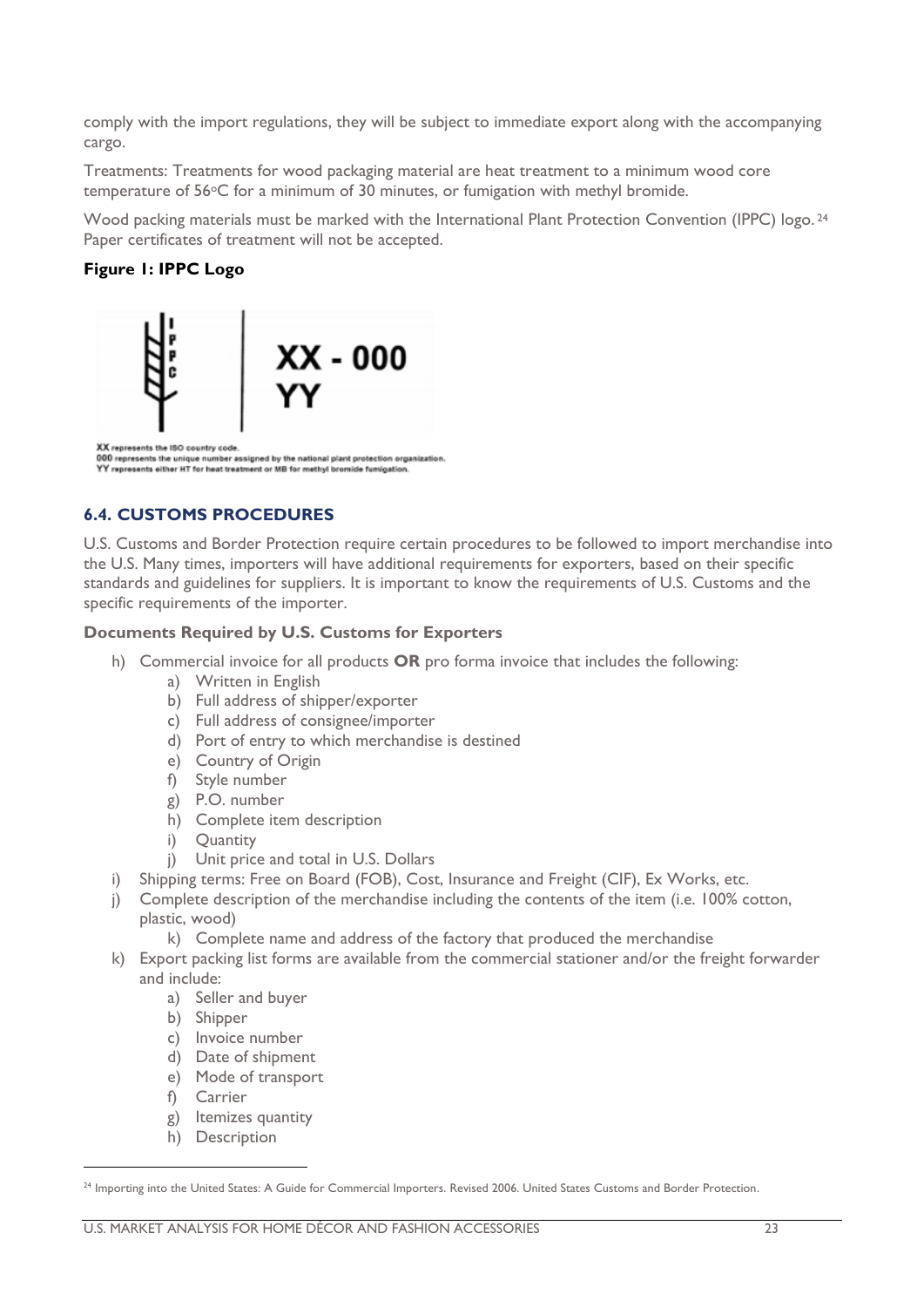- i) The type of package (box, crate, drum, or carton)
- j) The quantity of packages
- k) Total net and gross weight (in kilograms)
- l) Package marks and dimensions
- l) A country of origin certificate is required for all products and is prepared by the exporter and submitted to the importer before the importer claims the products at U.S. Customs.
- m) A visa for textile items with the visa stamp is affixed to the commercial invoice and is issued by the proper Kenyan authority.
- n) Airway Bill or Bill of Lading
- o) Electronic Export Information Filing
- p) GSP certificate if required.
- q) Toxic Substance Control Act Statement (TSCA) if applicable.

#### **U.S. Customs Procedures for U.S. Importers**

AGOA Form 7501: The U.S. importer must request duty-free treatment under AGOA on customs entry form 7501 by placing a "D" in column 27 in front of the U.S. tariff number that identifies the imported article.

- a) To receive AGOA preference on a good of a tariff item with SPI "D" in the "Special" column of the Harmonized Tariff Schedule of the United States (HTSUS), the importer will continue to file the entry summary with SPI "D" and without duty.
- b) To receive AGOA preference on a tariff item with the SPI "A" in the "Special" column of the HTSUS (and thus no "D"), the importer will file the entry summary with SPI "A" but without duty.
- c) U.S. Customs appraisal: It is the responsibility of the importer to use reasonable care in the appraisal of goods. See [https://www.cbp.gov/sites/default/files/documents/icp001r2\\_3.pdf](https://www.cbp.gov/sites/default/files/documents/icp001r2_3.pdf) for information on how custom's value is calculated. This calculation includes:
	- Packaging costs
	- Selling commission
	- Royalty and licensing fees incurred by a buyer
	- The value of free assistance that may have been provided to the buyer conditional upon the sale
	- "Direct costs of processing" include the cost of labor, engineering or supervisory quality control, machinery costs (and depreciation of machinery and equipment), and Research and Development (R&D) costs.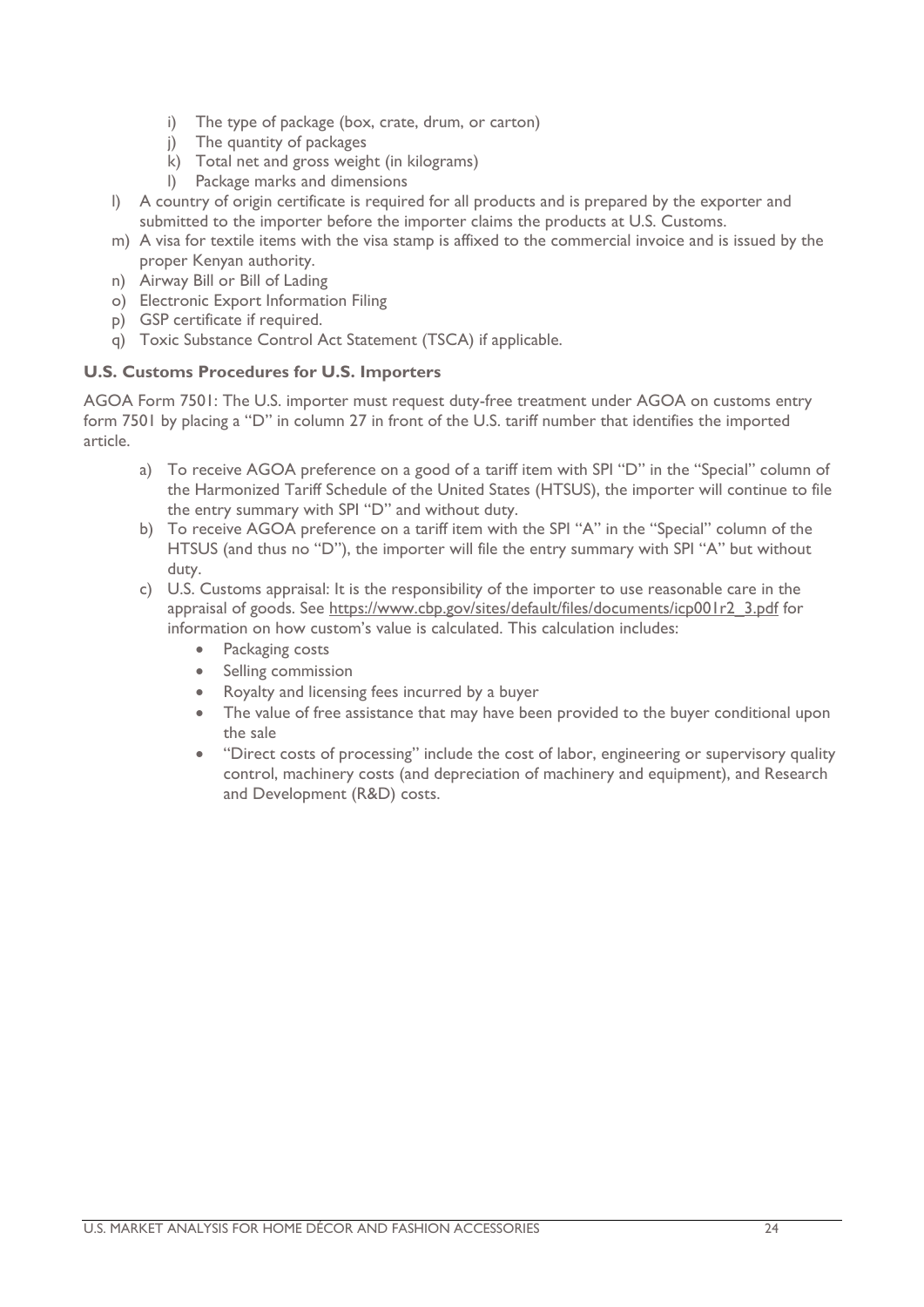# <span id="page-24-0"></span>**7. U.S. DISTRIBUTION**

#### <span id="page-24-1"></span>**7.1. SUPPLIER SELECTION**

An average U.S. importer spends roughly half its revenue purchasing goods and services. Hence, a company's success is highly dependent on its interaction with suppliers. The procurement manager or buyer managing these supplier relationships holds an extremely valuable role, many times managing substantial purchasing budgets that must yield a return on investment to keep the company profitable. This role requires buyers to define and measure what "best value" means for the company and to then execute procurement decisions accordingly.

The supplier selection process can vary significantly between organizations, but in general, it is the process through which a buyer identifies, evaluates, and contracts suppliers. Finding viable new suppliers is challenging, mainly due to the need to verify the supplier's ability to meet the buyer's numerous requirements. Supplier non-performance on even the most basic level can have dire consequences for the buyer, so the supplier evaluation process is important.

Depending on the buyer's request, a supplier may need to provide:

- 1. Request for Quote (RFQ) or "bids" for the contract
- 2. Contract terms, such as price, lead-time and payment terms
- 3. Product samples that meet the buyer's specifications
- 4. Reference checks, financial statements
- 5. Price negotiations to arrive at the contract terms
- 6. Standards, certifications and control process for U.S. export
- 7. Monitoring of supply during the life of the contract
- 8. Communication methods that are timely and accurate
- 9. Policies, procedures and training to ensure adherence to quality standards
- 10. Product testing to ensure performance to the buyer's requirements
- 11. Supplier site visits to the production facility and interviews with staff

Because identifying and qualifying potential suppliers can be time-consuming and costly, buyers often develop a long-term contact base consisting of qualified suppliers. However, to survive in an intensely competitive marketplace, it is often important to not only maintain existing suppliers but also to discover and develop new ones.

Several factors can make a new supplier favorable:

- 1. A structural cost advantage over existing suppliers
- 2. Favorable import/export regulations in its home country like AGOA
- 3. A product innovation in technology, product design or performance
- 4. The ability to help the buyer stay ahead of the competition
- 5. Meeting supplier diversity goals, when preference is given to disadvantaged businesses, small businesses, minority or woman-owned businesses.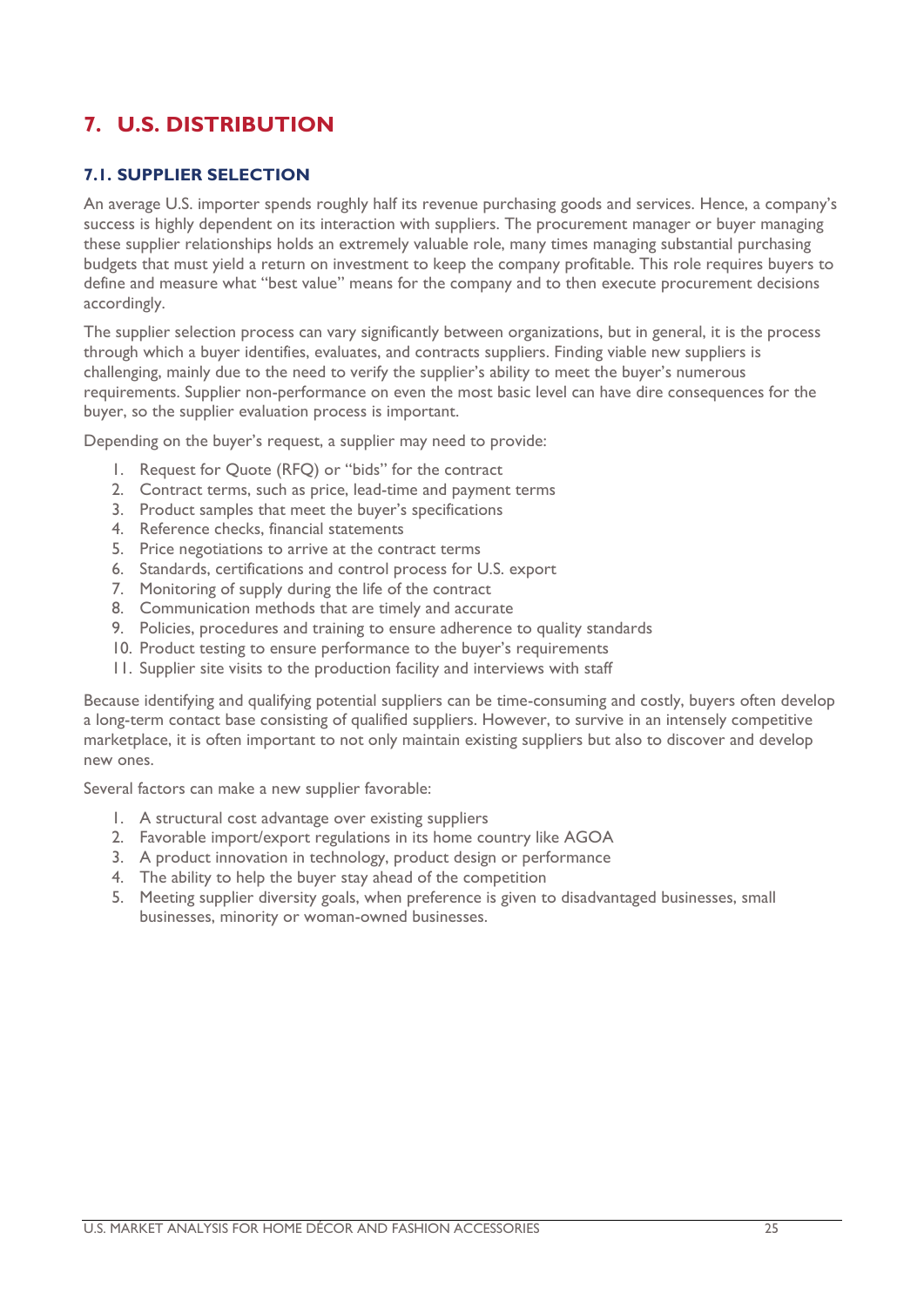#### <span id="page-25-0"></span>**7.2. CONTRACT AND PAYMENT TERMS**

The supplier selection process culminates in a contract between the buyer and the supplier. The contract specifies the actions of both the buyer and supplier, such as how the contract will be executed in nonpayment terms, the buyer's payment terms, or how the supplier will be paid.

Payment terms vary depending on the different types of importers. With the development of large, longterm supplier relationships, and with key export partners in Asia, many U.S. importers are accustomed to having their exporters fully fund their own production, allowing the buyer's payment terms to extend from net 30 to 60 days based on the receipt of merchandise in their distribution center.

This can be problematic for suppliers that cannot match these payment terms. Regardless of a supplier's ability to offer net terms on a contract, payment terms must be negotiated at the contract phase, particularly if it limits the supplier's ability to deliver orders based on cash flow requirements. Payment terms expected within this sector is net 30 to 60 days upon inspection of goods.

A buyer's payment terms can also be specified as contingent on certain actions by the supplier. These can take the form of penalties for late shipment, quality defects, or shipping outside of specified instructions on packing or labeling, among others.

#### <span id="page-25-1"></span>**7.3. DISTRIBUTION CHANNELS**

The chart below defines key distribution channels for the U.S. market. Within the home décor and fashion accessories sector, various channel types are accessible depending on the product type, price point and level of service that a Kenyan exporter can provide. For example, mass market discount chains like TJ Maxx have exported traditional decorative and gift products from Kenya. A relatively low value category, the price point is attractive to this channel, but reorder volumes have historically been a constraint for both the buyer and seller. This type of product has also been the focus of traditional U.S. alternative trade organizations who see the economic benefits of engaging with the informal craft sector for job creation.

For more design niche products, Kenyan exporters can find opportunities with lifestyle brands and specialty retailers interested in artisan handmade products and accessories that introduce a new point of view to the market. These buyers require significant customer service and the ability of an exporter to work with multiple points of contact within their organization. In addition, the product must present a value to their large assortments to attract interest and create a brand differentiation to their consumers.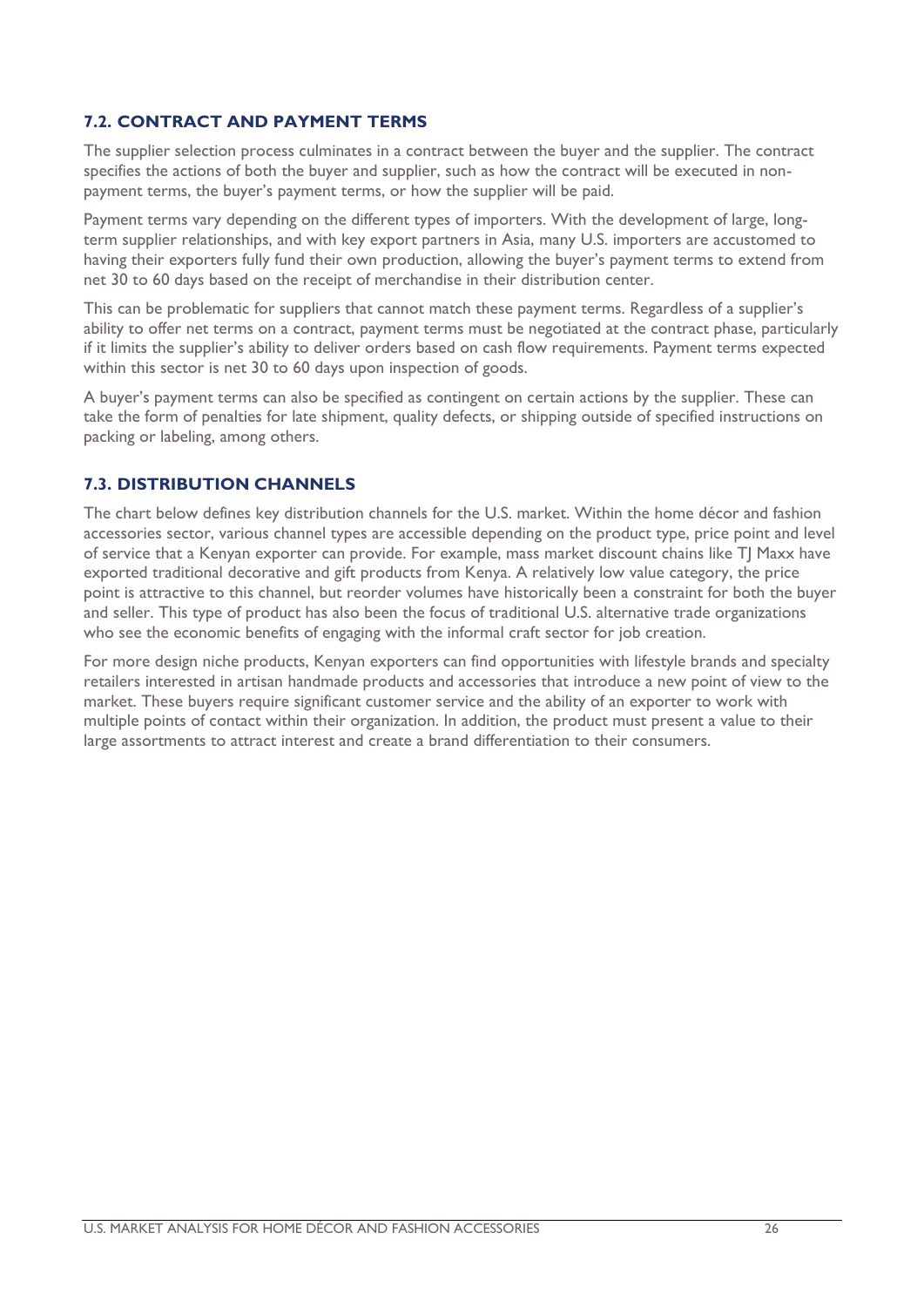#### **Table 8: U.S. Key Distribution Channels<sup>25</sup>**

| <b>CHANNEL</b><br><b>TYPE</b>                        | <b>IMPORT METHOD</b>                                                                                                        | <b>CHARACTERISTICS</b>                                                                                                                                                                | <b>U.S. EXAMPLES</b>                                                                                          |
|------------------------------------------------------|-----------------------------------------------------------------------------------------------------------------------------|---------------------------------------------------------------------------------------------------------------------------------------------------------------------------------------|---------------------------------------------------------------------------------------------------------------|
| Discount/ Mass<br>market chain                       | Import merchandise<br>directly through their<br>own sourcing agents and<br>from exclusive overseas<br>production facilities | Ι.<br>High volume<br>2.<br>Low price<br>High turnover<br>3.<br>4.<br>Strict shipping<br>5.<br>Strict charge back policies                                                             | Wal-Mart<br>Target<br>TJ Maxx<br>Sam's Club<br>K Mart                                                         |
| Lifestyle brands                                     | Mixed import sourcing<br>model-wholesalers,<br>distributors, direct<br>importing                                            | Ι.<br>Higher price<br>2.<br>Better seller margins<br>3.<br>Affluent customers<br>4.<br>Direct to consumer marketing<br>5.<br>More flexible terms<br>Looking for unique products<br>6. | Crate & Barrel<br>Pottery Barn<br>Bed Bath & Beyond<br>Anthropologie<br>West Elm                              |
| Catalog                                              | Mixed import sourcing<br>model- wholesalers,<br>distributors, direct<br>importing with agents or<br>export reps             | Ι.<br>Greater flexibility<br>2.<br>Smaller more frequent orders<br>$\overline{3}$ .<br>Flexible terms<br>4.<br>Need specialty products                                                | Sundance<br>Smith & Hawken<br>L.L. Bean<br>Horchow<br>Gump's                                                  |
| Department<br>stores                                 | Mixed import sourcing<br>model- wholesalers.<br>distributors, direct<br>importing with agents or<br>export reps             | Larger volume, program order<br>Ι.<br>2.<br>Lower price points<br>3.<br>Compete with mass chain at higher price<br>4.<br>Need product differentiation to compete                      | Nordstrom<br>Macy's<br>Bloomingdales,<br>Neiman-Marcus                                                        |
| Alternative<br>trade<br>organizations/<br>fair trade | Direct relationship with<br>manufactures, artisan<br>groups                                                                 | Trade for economic development<br>Τ.<br>2.<br>Lower price points<br>3.<br>Mid-level volumes mix of container and air<br>shipment<br>Payment advances/finance production<br>4.         | <b>Ethical Fashion</b><br><b>Fashion revolution</b><br>Ten Thousand Villages<br>People Tree<br>Equal Exchange |
| <b>Specialty</b><br>retailers                        | Work through<br>wholesalers/<br>Prefer landed goods                                                                         | Pay in margin to not hold inventory<br>Ι.<br>2.<br>Require domestic shipping<br>3.<br>Replenish often<br>4.<br>Long-term relationships with established<br>wholesales                 | Smaller size<br>organizations                                                                                 |

<sup>&</sup>lt;sup>25</sup> East Africa Trade and Investment Hub, 2017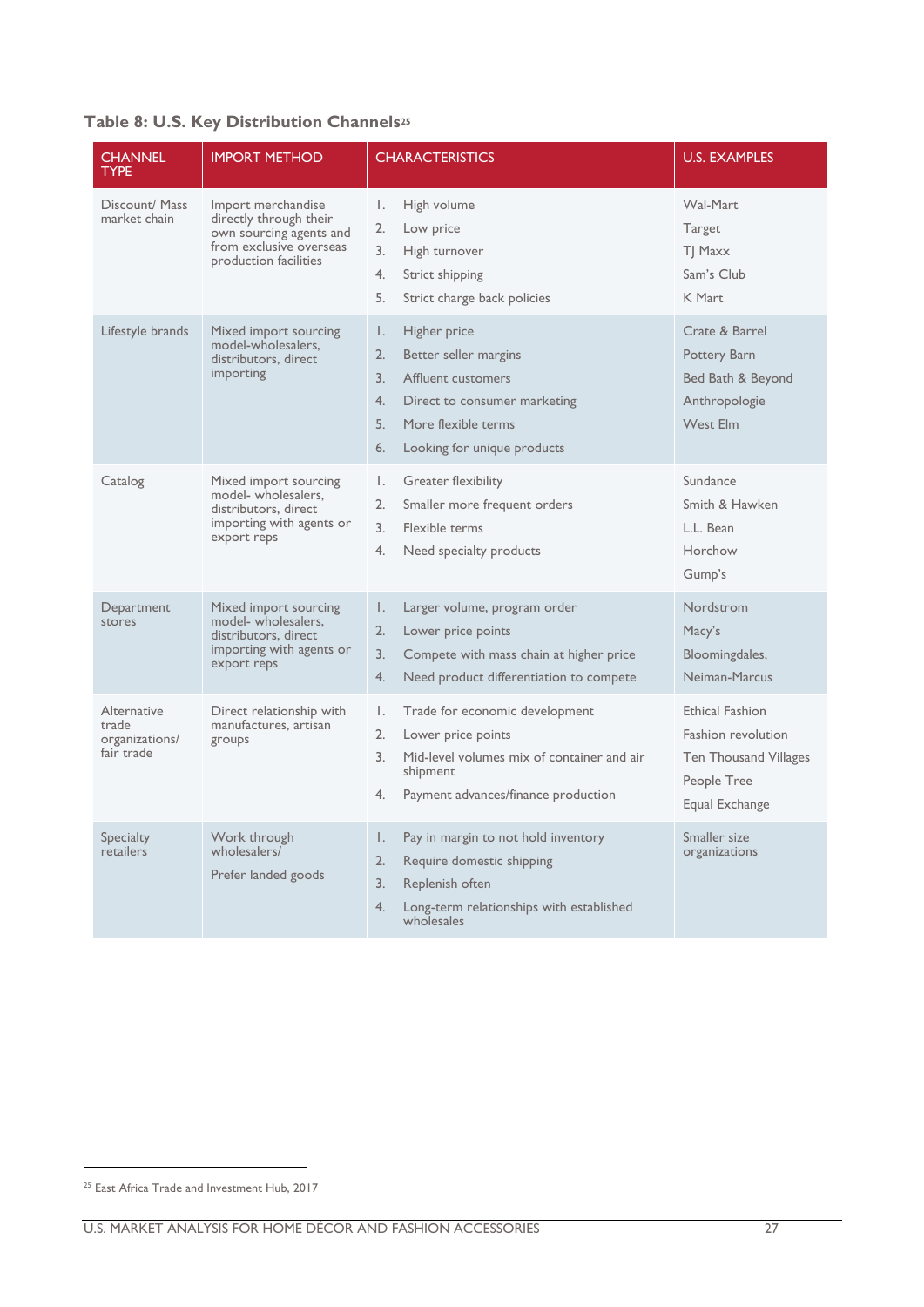#### <span id="page-27-0"></span>**7.4. RETAIL CHANNELS**

The U.S. Census Bureau indicates that total annual U.S. retail sales increased by an average of 4.5% between 193 and 2015. In today's market, although the U.S. retail industry is expanding, the lingering effects of the Great Recession can be seen in the dramatic shift in consumer buying habits and preferences. The postrecessionary retail industry is all about the empowered consumer, and the most successful U.S. retail chains can deliver what consumers want, quickly and on the purchasing platform of their choice.

There are two methods of retailing in the industry:

- **Brick-and-Mortar Store Retailers:** Those engaged in the sale of products from physical locations that display merchandise to attract customers to make purchases on site.
- **Non-Store Retailers**: Those engaged in the sale of products using marketing methods which do not include a physical location.

Examples of non-store retailing include:

- a) Mobile-only retailing (m-commerce)
- b) Internet-only (e-commerce)
- c) Direct response television advertising
- d) Catalog sales

#### **Functions of a Distribution Channel**

Distribution channels are well-organized arrangements that perform the necessary tasks to assist exchange transactions. The basic function of a distribution channel is to provide a link between production and consumption and to create time, place and possession utilities which constitute the added value of distribution.

Distribution channels can be exemplified by the number of intermediary levels that separate the manufacturer from the end consumer. The choice of a distribution channel is determined by factors related to market size, buyer behavior and organization's characteristics. A typical distribution channel must perform various functions.

It is important to know what functions are to be performed, who will perform them and how many levels it requires to make the distribution efforts cost effective.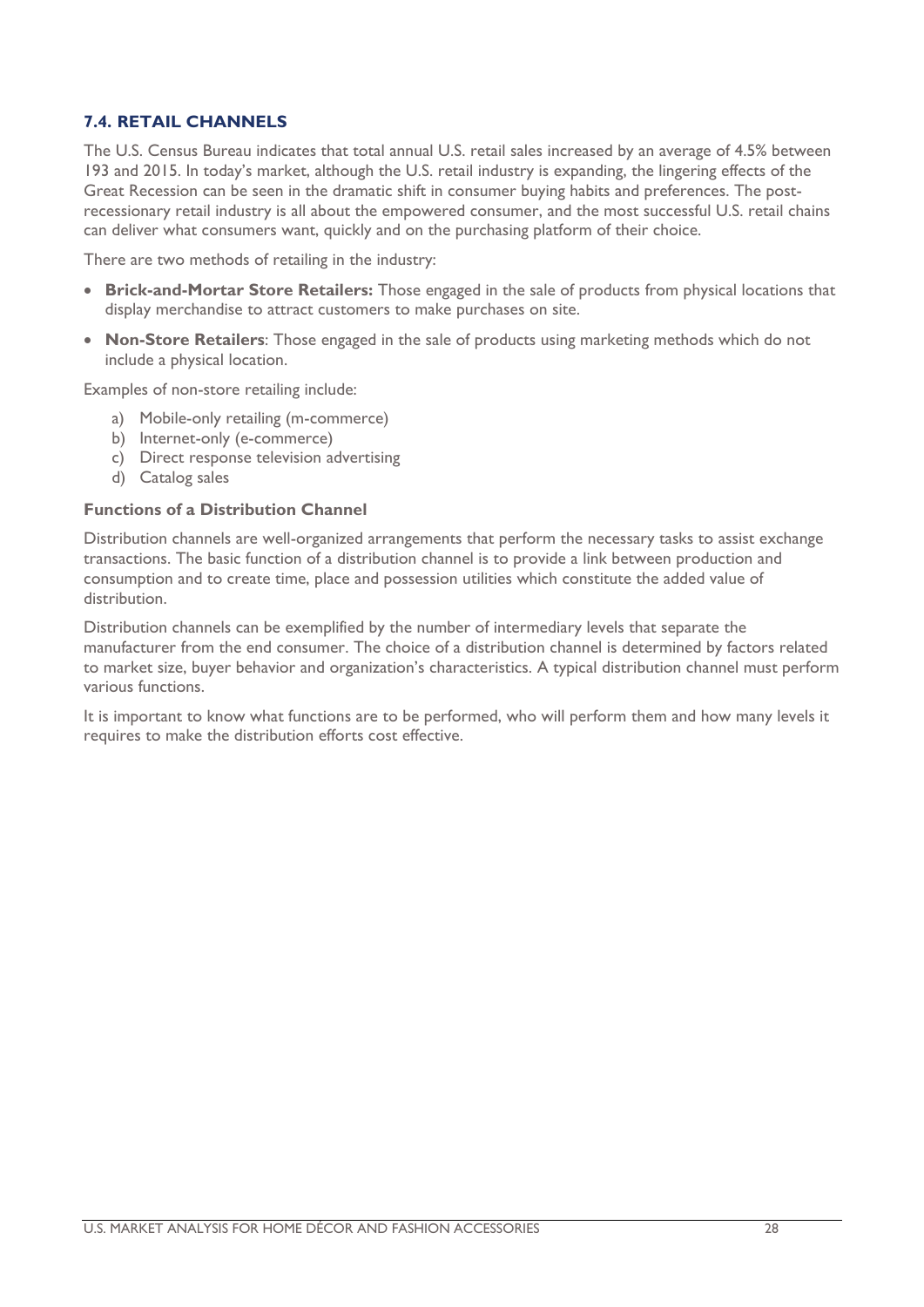Each layer of distribution intermediary, who performs some critical function in bringing the product to its final consumer, is a channel level:

1. **ZERO LEVEL CHANNELS:** A zero level channel, more commonly known as direct marketing, has no intermediary levels. A manufacturer sells merchandise directly to the consumer. An example of a zero level channel would be a factory outlet store which bypasses a traditional retail intermediary (e.g. a brand leather tote made in Kenya is sold online directly to the consumer).



The remaining two channels are known as indirect-marketing channels.

2. **ONE LEVEL CHANNEL:** A one level channel contains one intermediary. In consumer markets, this is usually a retailer (e.g. selling table top textiles to Anthropologie, which marks up the product to sell through its stores to their customers).



3. **TWO LEVEL CHANNEL:** A two level channel has two intermediary levels, a wholesaler and a retailer. A wholesaler typically buys and stores large quantities of merchandise from various manufacturers, which it then breaks into bulk deliveries to supply retailers with smaller quantities (e.g. Swahili Modern, a U.S. wholesaler, purchasing baskets made in Kenya then reselling to Crate and Barrel, a large U.S. retailer). For small retailers with limited financial resources and order quantities, the use of wholesalers makes economic sense. Although they pay a margin for the service, they do not need to hold large levels of inventory.

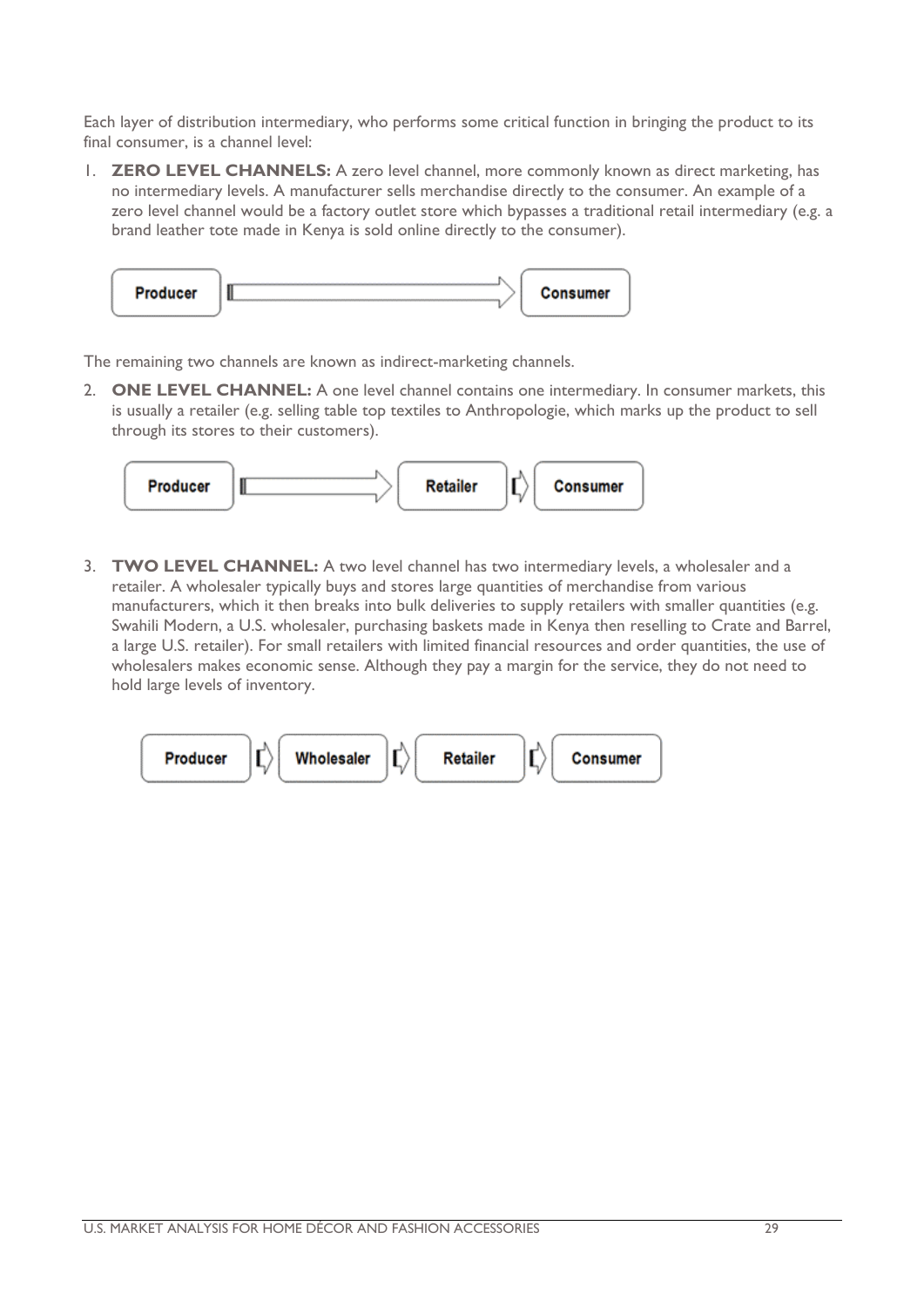# <span id="page-29-0"></span>**8. SALES PROMOTION**

#### <span id="page-29-1"></span>**8.1. KEY TRADE FAIRS**

- r) **[ARTISAN RESOURCE](http://www.nynow.com/theshow/nynowcollections/artisanresourceatnynow.aspx)** (Held in New York in January and August): Artisan Resource at NY NOW is a production-sourcing venue for overseas artisan enterprises to showcase their products and export production capabilities. Artisan Resource connects U.S- based importers with international producers and exporters. Artisan Resource exhibitors have experience in meeting export demands and are selected for their commitment to design innovation, cultural preservation, social enterprise and sustainability.
- 1. **[SANTA FE INTERNATIONAL FOLK ART MARKET](http://www.folkartalliance.org/markets/santa-fe/)** (Held in Santa Fe in July): International Folk Art Market, Santa Fe fosters economic and cultural sustainability for folk artists and folk art worldwide and creates intercultural exchange opportunities that unite the peoples of the world. Each year, over 20,000 visitors come to Museum Hill to experience the market and celebrate folk art, while enjoying international food and music.
- 2. **[DESIGNERS AND AGENTS](http://www.designersandagents.com/)** (Held in New York around February and in Los Angeles around March): Designers and Agents (D&A) is an independent, international trade fair for hundreds of collections and thousands of retailers who define the direction of fashion and lifestyle. Identifying emerging talent and creating an intimate, synergistic environment that fosters relationships between designers and buyers, each of D&A's shows in New York and Los Angeles (which typically attract 3,000 retail and media visitors) are pre-edited, art-directed, and merchandized to create a sense of camaraderie and discovery. D&A features brands from the U.S., Europe, Japan and around the world that are the influencers in the advanced contemporary market, the segment of the women's market that continues to experience consistent growth.
- 3. **[COTERIE SHOW](http://www.enkshows.com/coterie/)** (Held in New York around February and September): Coterie is a premier global marketplace that bridges women's apparel and accessories designers to the international "Who's Who" of Retailers. Coterie builds exclusive shopping experiences from the ground up so that designers and buyers can create a synergy that fuels their businesses. Coterie is a platform for generating revenue and inspiring trends.
- 4. **[AMBIENTE](http://ambiente.messefrankfurt.com/frankfurt/en/aussteller/willkommen.html)** (Held in Frankfurt around February): This show is based in Germany. It attracts European and U.S. buyers. Space is normally very limited since its usually sold out well in advance. As this show gets repeat customers, it is important to plan early. Ambiente is the world's most important consumer goods trade fair with maximum international attention and a trade audience with significant decisionmaking authority in the "Dining, Giving and Living" areas.
- 5. **OTHERS AS APPROPRIATE BY PRODUCT**: These may include, for example, online advertising, catalogs and brochures, etc. Online presence through websites and social media platforms, such as Instagram, Facebook, Pinterest and Google search engines, are all important for presenting a business directly to the consumer and to mass market buyers. Kenyan brands in this sector, such as Adele Dejak, SOKO, The Basket Room, Sanabora, Bush Princess, and Sandstorm, have done well in promoting their products through these technology platforms.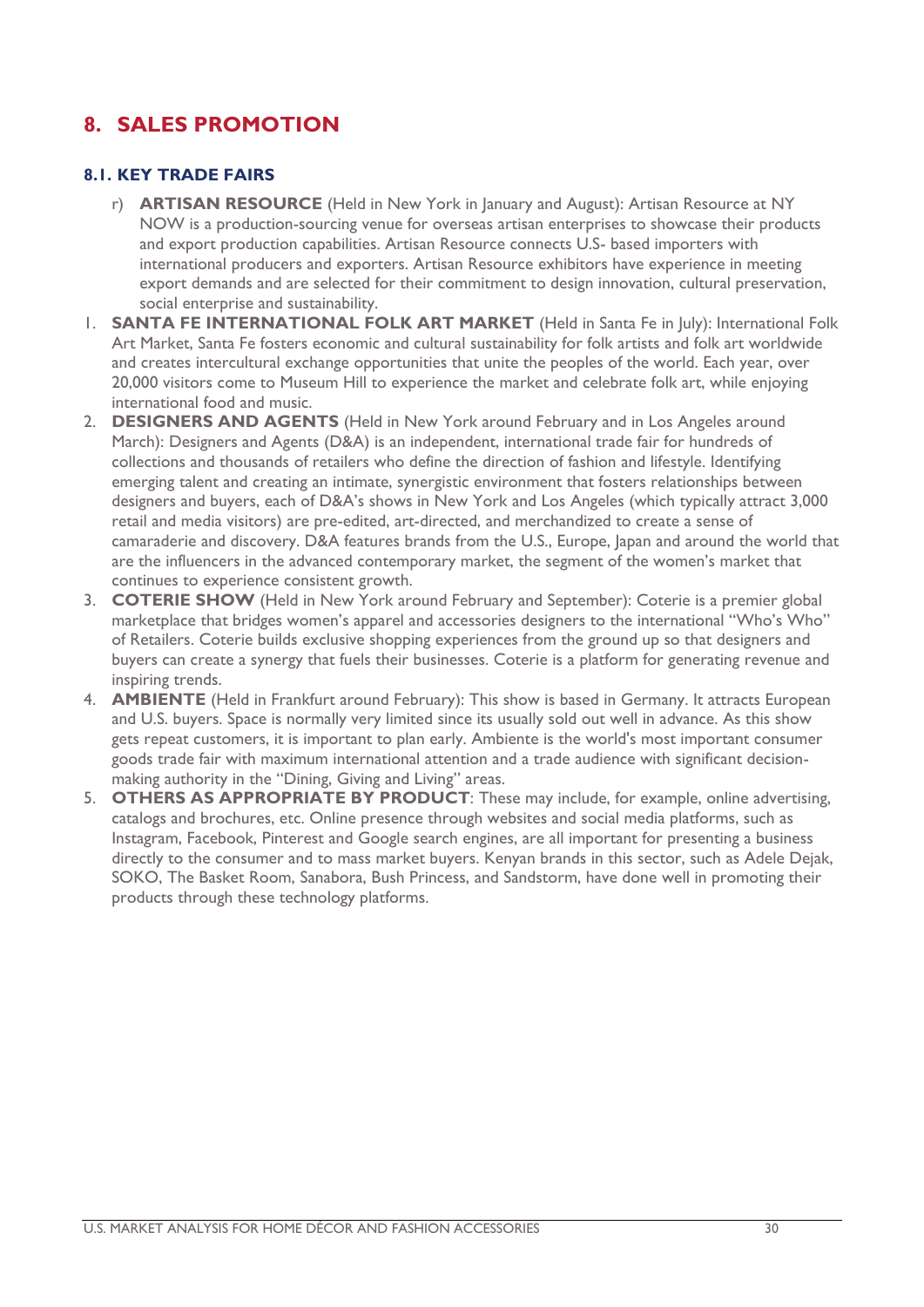# <span id="page-30-0"></span>**9. COMPETITION AND PRICES**

#### <span id="page-30-1"></span>**9.1. KEY COMPETITORS AND PRICES RANGE**

The largest U.S. trade partners for each of the six product categories are shown with typical price points and lead times in the table below (see Table 9).

Operating players in the market compete on certain parameters such as product design, style and quality of raw material, speed to market, reorder turnover and terms of payment.

Important considerations when looking at the U.S. retail market include:

- a) Competition from catalog and internet sales
- b) Seasonal cash flow
- c) Flat prices
- d) Reliance on foreign manufacturers
- e) Vulnerability to cyclical fashion changes and trends
- f) Inventory
- g) Quality control problems.

Considerations that SME in this sector should evaluate are:

- a) Retailers' and buyers' need for a variety of specialty items at lower prices to stimulate fast sales
- b) Cyclical fashion trends and changes
- c) Buyers preference for fast moving items with hot fashion dynamics
- d) Catalog and internet sale platforms and how AGOA benefits can be used in these instances
- e) Inventory control and product quality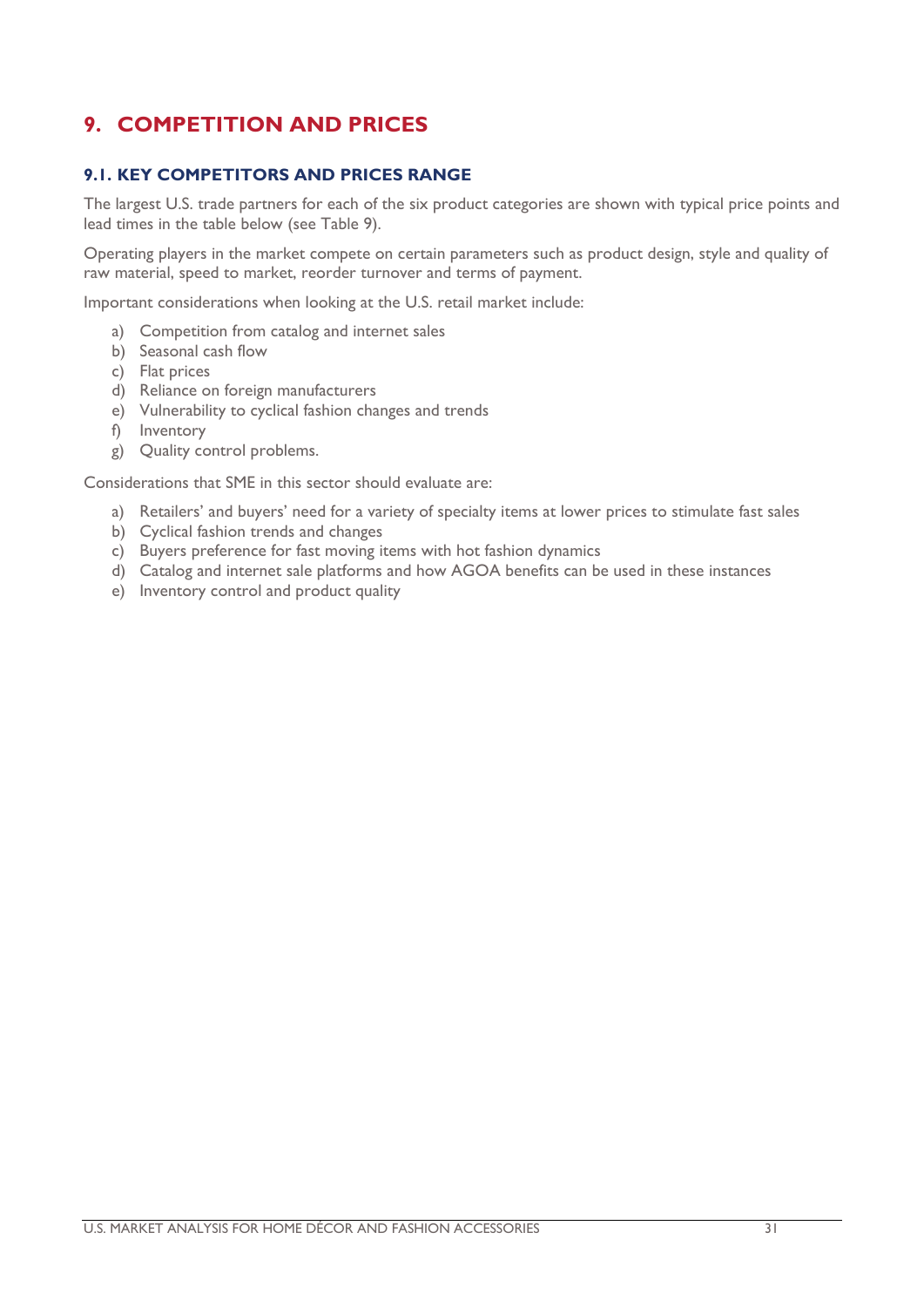| <b>EXPORT</b><br><b>COUNTRY</b> | <b>HTS CODE</b>                                  | <b>DESCRIPTION</b>                               | <b>PRODUCTION</b><br><b>LEAD-TIME</b> | <b>PRODUCTION</b><br><b>CAPACITY</b> | <b>UNIT PRICE FOB</b><br>$(\boldsymbol{\mathsf{S}})$ |  |
|---------------------------------|--------------------------------------------------|--------------------------------------------------|---------------------------------------|--------------------------------------|------------------------------------------------------|--|
|                                 | 42 ARTICLES OF LEATHER, HARNESS, TRAVEL GOODS    |                                                  |                                       |                                      |                                                      |  |
| China                           | 4202                                             | Leather women's<br>tote                          | 30 days                               | 10,000 units per<br>month            | $15 - 17$                                            |  |
| Italy                           | 4202                                             | Leather satchel                                  | 45-60 days                            | 1,000 units per<br>month             | 32-45                                                |  |
|                                 | 4205                                             | Leather ladies'<br>satchel                       | 15 days                               | 100 units per<br>month               | $15 - 30$                                            |  |
|                                 | 46 BASKETWORK, WICKERWORK & OTHER ARTICLES       |                                                  |                                       |                                      |                                                      |  |
| China                           | 4602                                             | Multi-purpose<br>utility basket                  | 30 days                               | 120,000 units per<br>month           | $1.50 - 3.50$                                        |  |
| Vietnam                         | 4602                                             | Sea grass storage<br>baskets                     | 30 days                               | 20,000 units per<br>month            | $2 - 5$                                              |  |
| India                           | 4602                                             | Wooden hand<br>crafted basket                    | 45 days                               | 350,000 units per<br>month           | $6 - 8$                                              |  |
|                                 | 63 OTHER MADE TEXTILE ARTICLES, SETS ETC.        |                                                  |                                       |                                      |                                                      |  |
| China                           | 6307                                             | <b>Printed linen</b><br>cotton cushion<br>cover  | 30 days                               | 1,000,000 units per<br>month         | 3-6 based on units                                   |  |
| India                           | 6307                                             | Cotton printed<br>cushion cover                  | 45 days                               | 100,000 units per<br>month           | $2 - 5$<br>customizable                              |  |
| Pakistan                        | 6302                                             | Poly/cotton<br>5-piece<br>coordinated bed<br>set | 50 days                               | 1,000 units per<br>month             | $23 - 25$                                            |  |
|                                 | 71 JEWELRY, PRECIOUS STONES, METALS, COINS, ETC. |                                                  |                                       |                                      |                                                      |  |
| India                           | 7117                                             | Green onyx<br>necklace                           | 30 days                               | 4,000 units per<br>month             | $7 - 8$                                              |  |
| China                           | 7111                                             | 925 sterling silver<br>with stone setting        | 45 days                               | 30,000 units per<br>month            | $3 - 8$                                              |  |
| Mexico                          | 7114                                             | Rose gold bangle                                 | 30 days                               | 4,000 units per<br>month             | 8                                                    |  |
|                                 | 97 WORKS OF ART, COLLECTORS' PIECES AND ANTIQUES |                                                  |                                       |                                      |                                                      |  |
| Italy                           | 9703                                             | Framed oil painting                              | 45 days                               | 500 units per<br>month               | $100 - 1,500$                                        |  |
| <b>UK</b>                       | 9702                                             | Set of lithographs                               | 60 days                               | 15 days/set of 6                     | 40-50                                                |  |
| Russia                          | 9701                                             | Oil painting on<br>canvas                        | 90 days                               | 2 units per day                      | 1,500                                                |  |
|                                 |                                                  |                                                  |                                       |                                      |                                                      |  |

### **Table 9: Price and Origin of Top 3 Countries Exporting to the U.S. by HS Code<sup>26</sup>**

<sup>26</sup> Alibaba Group. 1999-2017. https://www.alibabagroup.com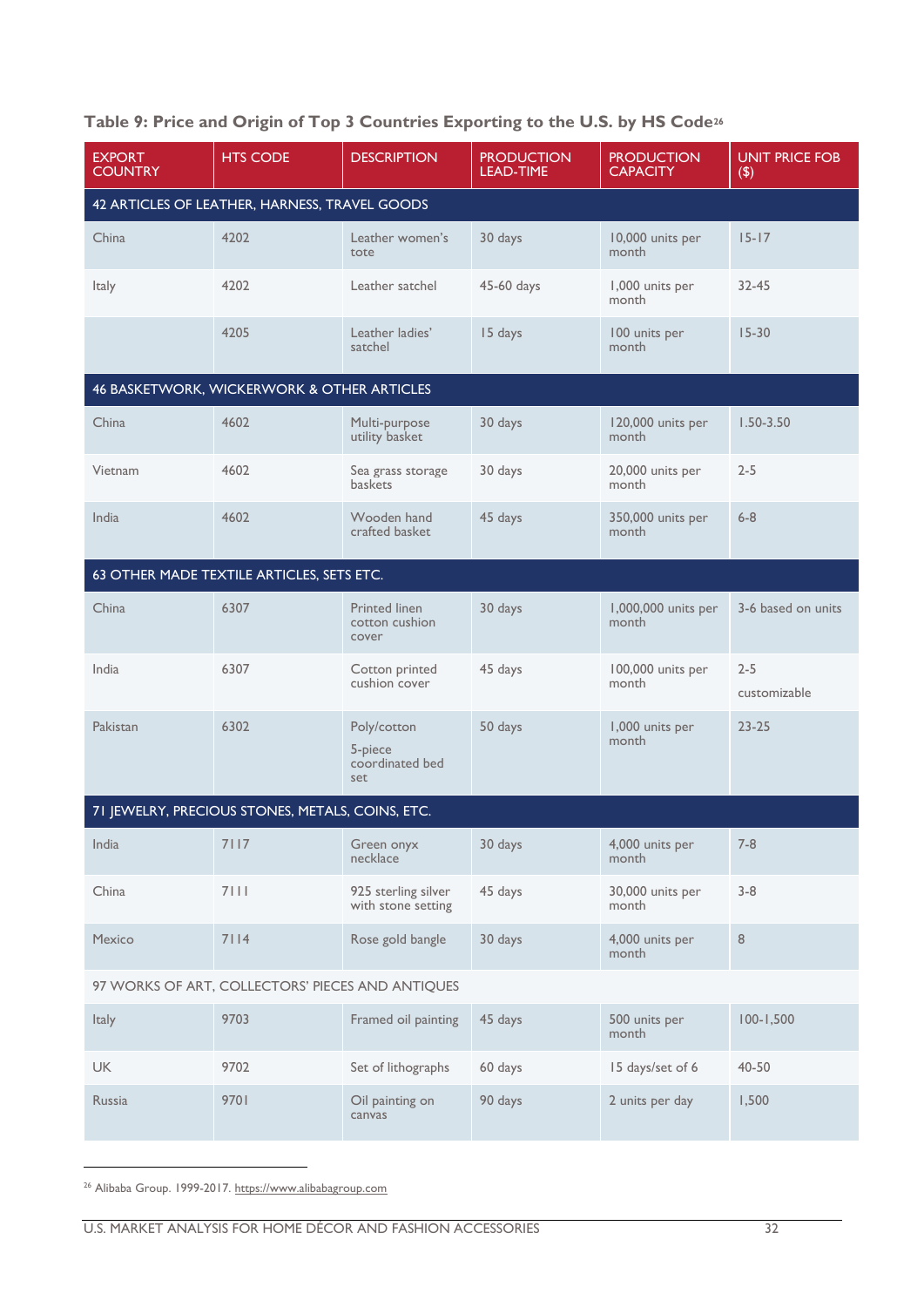#### <span id="page-32-0"></span>**9.2. CRITICAL SUCCESS FACTORS AND PERFORMANCE ON EACH FACTOR**

**Table 10: Cross Sector Critical Success Factors and Indicators**

| <b>SUCCESS</b><br><b>FACTORS</b>                                     | <b>SCHEMES</b>                                                                                                                                                                                                                                                                      | <b>PURPOSE/PERFORMANCE</b>                                                                                                                                                                                                                                  | <b>OUTCOMES</b>                                                                                                                                                                                                   |
|----------------------------------------------------------------------|-------------------------------------------------------------------------------------------------------------------------------------------------------------------------------------------------------------------------------------------------------------------------------------|-------------------------------------------------------------------------------------------------------------------------------------------------------------------------------------------------------------------------------------------------------------|-------------------------------------------------------------------------------------------------------------------------------------------------------------------------------------------------------------------|
| An enabling<br>business<br>environment                               | Liberalized trade policy<br>$\bullet$<br>Tax exemption on importation<br>$\bullet$<br>of goods on export sales<br>VAT tax model- wholesalers,<br>$\bullet$<br>distributors, direct importing                                                                                        | Ease in doing business<br>$\bullet$<br>Improved margins and<br>$\bullet$<br>profitability<br>Free trade market system<br>$\bullet$<br>Competitiveness on cost<br>Speed to market<br>$\bullet$                                                               | More attractive business<br>environment to promote<br>investment<br>More business interaction<br>$\bullet$<br>Ease of business set up<br>and operation                                                            |
| Reduced shipment<br>costs and time to<br><b>port</b>                 | System to get goods to market<br>$\bullet$<br>that reduces cost<br>Streamline customs processing<br>$\bullet$<br>to port<br>Improved infrastructure of<br>$\bullet$<br>freight system<br>Incentivize air cargo rates to<br>$\bullet$<br>increase competition and speed<br>to market | Reduced cost load for more<br>$\bullet$<br>competitive product<br>More attractive export cost<br>$\bullet$<br>for buyers<br>Improved time to market                                                                                                         | Reduced barriers to<br>$\bullet$<br>landlocked countries<br>Supply chain sustainability<br>Freight industry built up<br>for job creation                                                                          |
| Increased women's<br>participation in<br>retail and<br>manufacturing | Incentivize education for women<br>$\bullet$<br>owned businesses<br>Schemes to increase access to<br>$\bullet$<br>capital<br>Promotion of women-led<br>$\bullet$<br>associations<br>Increase in women's<br>¢<br>representation in government                                        | Improved access to business<br>$\bullet$<br>services<br>Increased access to regional<br>$\bullet$<br>and export sales<br>Improved performance and<br>profitability<br>Sustainable business growth<br>$\bullet$<br>Contribution to job creation<br>$\bullet$ | Improved contribution<br>$\bullet$<br>toward country GDP<br>lob creation for<br>$\bullet$<br>marginalized groups<br>Sustainable supply chain<br>$\bullet$<br>management<br>Increased exports under<br><b>AGOA</b> |

#### <span id="page-32-1"></span>**9.3. SECTOR SUCCESS FACTORS AND PERFORMANCE ON EACH FACTOR**

**Table 11: Sector Critical Success Factors and Indicators**

| <b>SUCCESS FACTORS</b>                                                                             | <b>SCHEMES</b>                                                                                                                                                                                               | <b>PURPOSE/PERFORMANCE</b>                                                                                                                                                                                                                                        | <b>OUTCOMES</b>                                                                                                                                                                                                                 |
|----------------------------------------------------------------------------------------------------|--------------------------------------------------------------------------------------------------------------------------------------------------------------------------------------------------------------|-------------------------------------------------------------------------------------------------------------------------------------------------------------------------------------------------------------------------------------------------------------------|---------------------------------------------------------------------------------------------------------------------------------------------------------------------------------------------------------------------------------|
| An increase in product<br>quality and customer<br>service in the<br>marketplace                    | Training in technical<br>$\bullet$<br>skills<br>Cluster and education<br>$\bullet$<br>schemes for business<br>clustering and<br>evaluation of<br>associations<br>Education on AGOA<br>$\bullet$<br>processes | Improved quality<br>$\bullet$<br>Improved productivity<br>$\bullet$<br>Increased production capabilities<br>$\bullet$<br>Development of industry system,<br>$\bullet$<br>not informal industry<br>Awareness of AGOA benefits as a<br>$\bullet$<br>selling feature | Better competitiveness<br>on product quality and<br>ease of business<br>Cooperation within the<br>country to provide scale<br>of production capabilities<br>Leadership within the<br>sector to scale to<br>market opportunities |
| An increase in labor<br>efficiencies while<br>increasing product<br>quality and speed to<br>market | Training schemes to<br>increase labor focus<br>lob creation potential<br>through training<br>Increased earning<br>$\bullet$<br>potential of job force                                                        | The ability to scale to production<br>$\bullet$<br>order<br>Quality improvements to create<br>$\bullet$<br>sustainable workforce that can<br>compete<br>Increased workforce participation<br>$\bullet$                                                            | Competing within the<br>$\bullet$<br><b>EAC</b> and global<br>competitors for market<br>share<br>lob creation of<br>$\bullet$<br>marginalized women and<br>youth                                                                |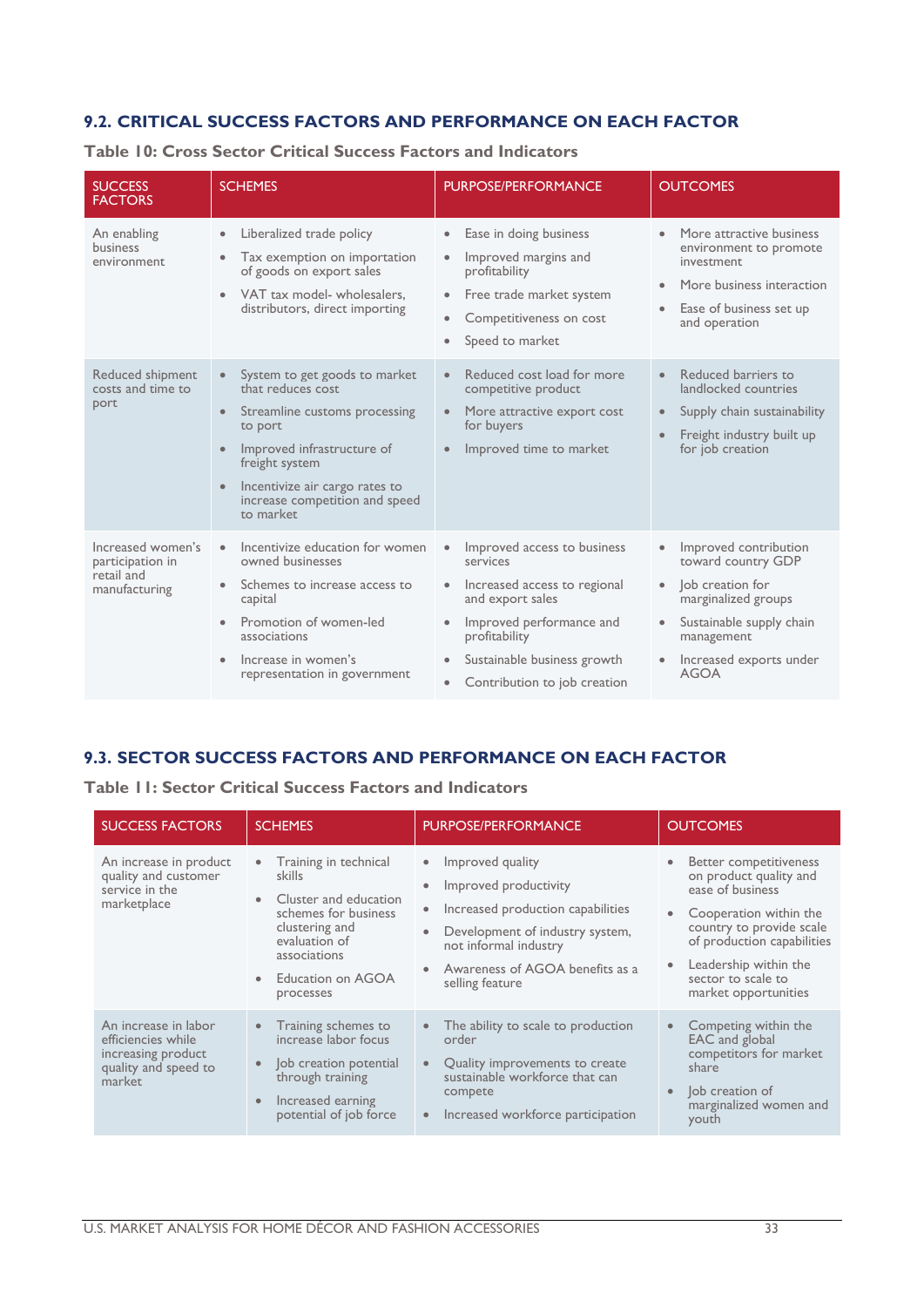# <span id="page-33-0"></span>**10.RECOMMENDATIONS**

#### <span id="page-33-1"></span>**10.1. SUGGESTED BUYERS**

U.S. buyers have varying motivations for sourcing products. Their customer segmentation and marketing strategy depend on market characteristics, their brand messaging and product competitiveness or scarcity. The table below provides a list of suggested buyers, demonstrating the niche attributes and describing the specific market characteristics that would help to position Kenya products to these buyers. The niche market type defines how each buyer is competing for market share with the value proposition of how they deliver their brand promise to their customer (see Table 12).

| <b>NICHE MARKET TYPE</b>            | <b>SUGGESTED BUYER</b>            | <b>CHARACTERISTIC OF MARKET</b>                                                                                                                   |
|-------------------------------------|-----------------------------------|---------------------------------------------------------------------------------------------------------------------------------------------------|
| Product Niche - Home<br>Category    | West Elm - NYC                    | Artisan purchases, high value consumer,<br>commitment to women's empowerment, high value<br>price point                                           |
| Product Niche – Home and<br>Fashion | Citizenry – NYC                   | Millennial demographic, e-commerce model<br>platform, loyal consumer base, modern product<br>mix, high value price point                          |
| Product Niche – Home and<br>Fashion | World Market - San Francisco, CA  | Large distribution channel of both 280 stores and<br>online, price more moderate to low, higher volumes                                           |
| Product Niche – Home and<br>Fashion | Swahili Modern - Eugene, OR       | Niche in African products only, wholesaler to many<br>larger retailers, seen in the market as EAC leader in<br>product sourcing, FTF member       |
| CSR Niche - Home and<br>Fashion     | Ten Thousand Villages – Akron, PA | Oldest fair trader in North America, mission based<br>non-governmental organizations (NGO), Forbes<br>Magazine most ethical company               |
| <b>CSR Niche - Fashion</b>          | Kate Spade Inc. - NYC             | Multinational public fashion company, CSR program<br>on production development to employ women in<br>Kenya, dedicated U.S. staff for CSR sourcing |

#### **Table 12: Suggested Buyers for Niche Markets In Kenya**

**Sustainable supply chain sourcing and management:** Fashion companies of both low and high value are working toward sustainable supply chain management. This consists of integrating environmentally and financially viable practices into the complete supply chain lifecycle, beginning at product design and development, continuing through material selection and manufacturing, to include the final stages of packaging, transportation and distribution. Sustainable supply chain management can assist Kenyan organizations by not only reducing their total carbon footprint, but also by optimizing their end-to-end operations to achieve greater cost savings and profitability. All supply chains can be optimized using sustainable practices.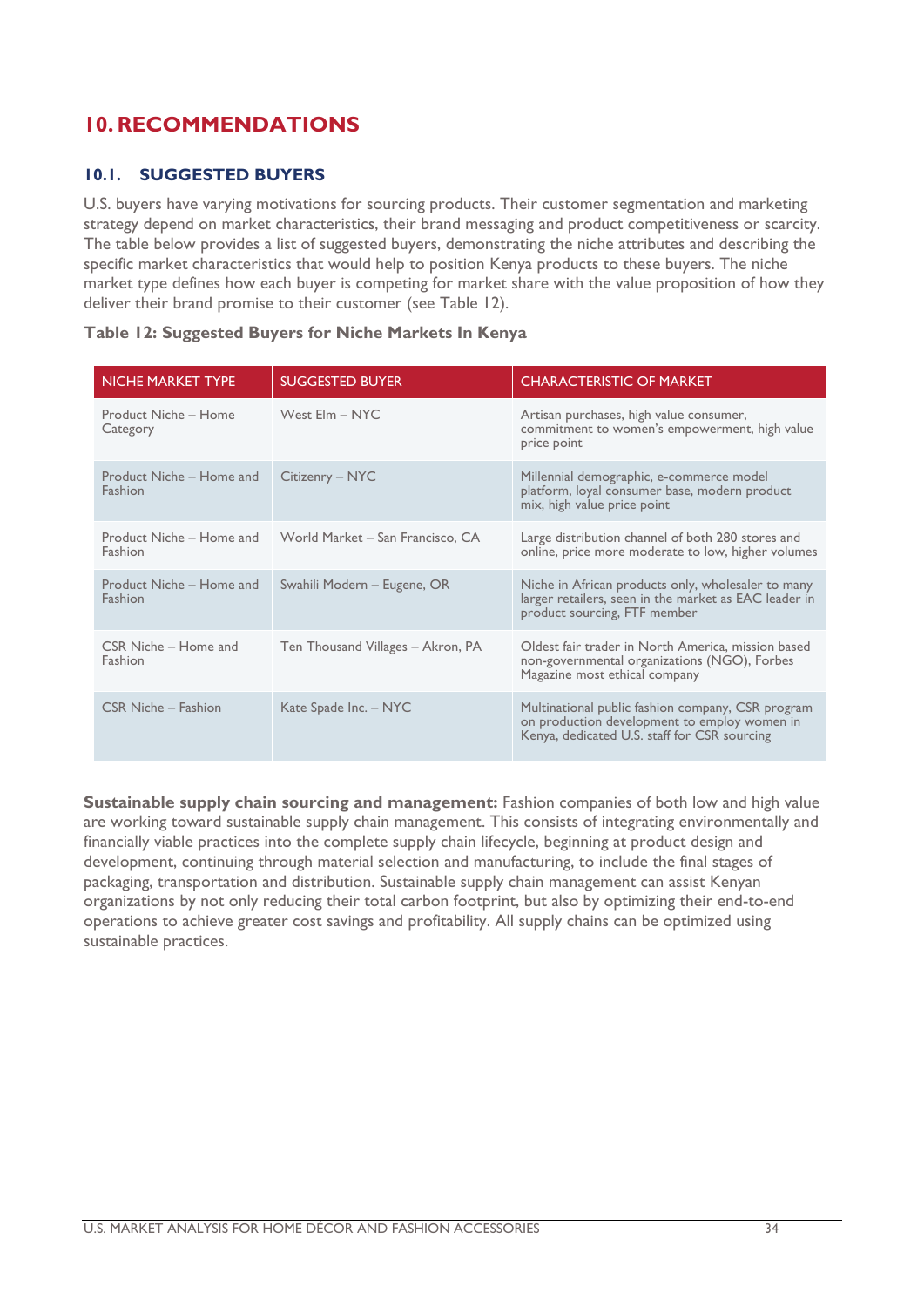Sustainability in the supply chain encompasses different priorities for Kenya, such as:

- a) Environmental stewardship (e.g. sourcing certified good wood from Kenya)
- b) Conservation of resources (e.g. using renewable resources in product, sisal)
- c) Reduction of carbon footprint (e.g. investing in low energy production processes)
- d) Financial savings and viability (e.g. conserving resources wisely)
- e) Social responsibility (e.g. employing marginalized populations)

#### <span id="page-34-0"></span>**10.2. EXPORT STRATEGY**

The Kenya export strategy advice for this sector is derived from the market analysis, product attributes and market differentiation to increase access to the U.S. market. Appendix 2 provides more information for Kenyan exporters that are interested in learning more about the fundamentals of suggested niche market strategy in product, CSR and women empowerment.

The key outcome of the market analysis is to provide a market-driven export strategy that incorporates supply chain management, market trends, key U.S. market conditions and customer behavior. By embracing the full value chain proposition within the sector, it provides a well-informed and far-reaching strategy that can deliver on the various complexities of the international market. The export strategic objectives which allow the sector in Kenya to progress from an emerging supply country to a competitive supply country in the U.S. market are:

- 1. To have economic, social, and environmental impact measurements met against international standard and certifications that importers and buyers require within the industry to increase overall market competitiveness.
- 2. To create an enabling business environment in Kenya to increase, aid and promote business growth through women's socio-economic advancement and their opportunities to participate in the economy. This includes graduating women from the informal economy to the formal economy.
- 3. To build a niche market strategy for Kenyan products with high U.S. export potential.
- 4. To capitalize on and communicate Kenya's market differentiators to attract buyers.
- 5. To define education and training requirements to formalize the industry sector and increase competitiveness.
- 6. To identify capital requirements and access to finance limitations to bolster the industry and increase financially sustainable business transitions.
- 7. To improve production efficiencies that contribute to product price competitiveness, by increasing production capabilities, product quality and overall attractiveness to international and regional markets.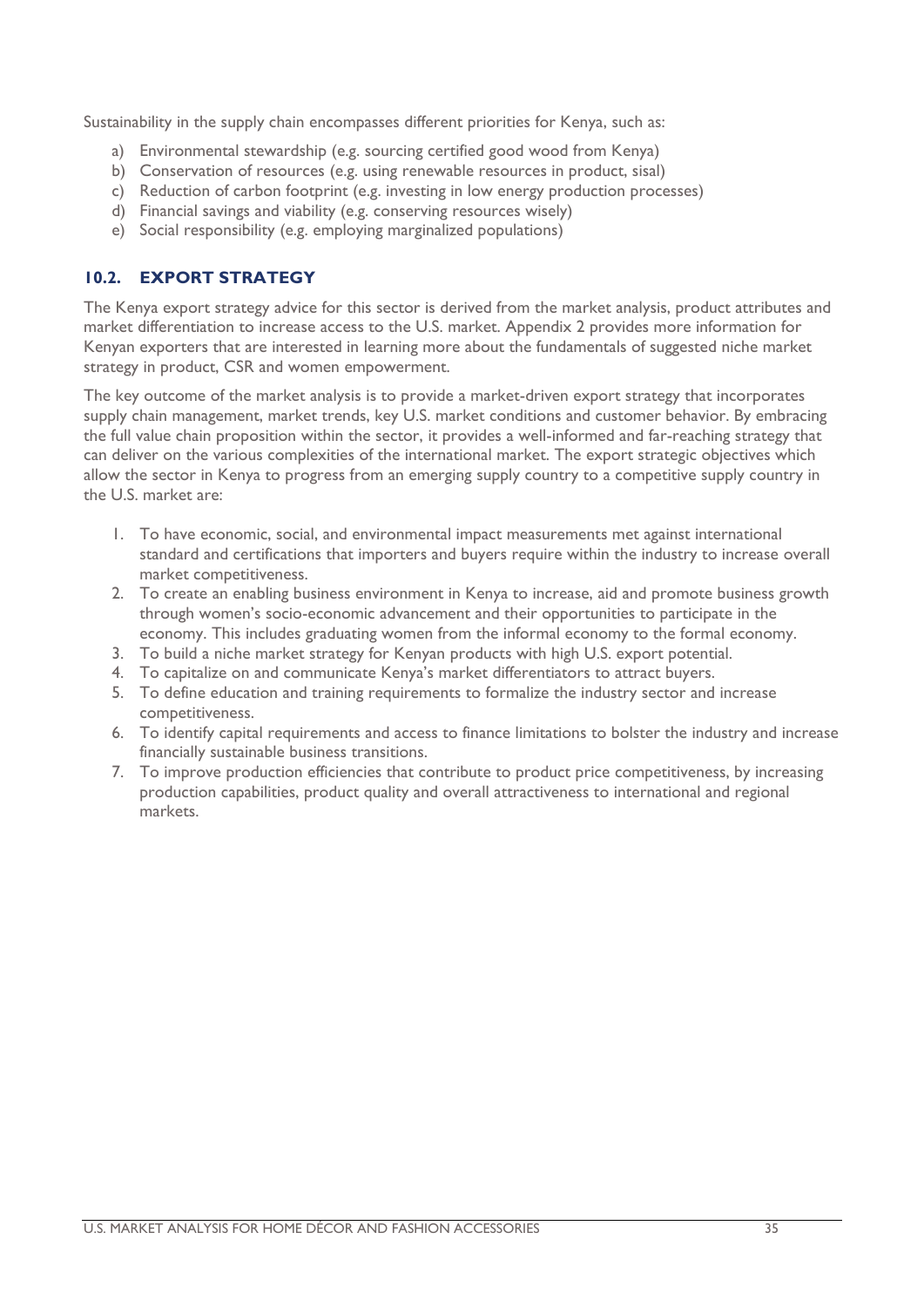#### **Table 12: Kenya Export Strategy Objective to Increase U.S. Market Exports**

| <b>EXPORT STRATEGIC</b><br><b>OBJECTIVES</b>                                                                                                                                                                   | <b>CONSTRAINTS</b>                                                                                                                                                                                                                                                                                                             | <b>RECOMMENDATIONS</b>                                                                                                                                                                                                                                                                                                                                                                         |
|----------------------------------------------------------------------------------------------------------------------------------------------------------------------------------------------------------------|--------------------------------------------------------------------------------------------------------------------------------------------------------------------------------------------------------------------------------------------------------------------------------------------------------------------------------|------------------------------------------------------------------------------------------------------------------------------------------------------------------------------------------------------------------------------------------------------------------------------------------------------------------------------------------------------------------------------------------------|
| To have economic, social, and<br>environmental impact<br>measurements met against<br>international standards and<br>certifications that importers require<br>to increase overall competitiveness               | Low level of value addition<br>$\bullet$<br>Lack of process or knowledge of<br>$\bullet$<br>certification requirements<br>$\bullet$<br>Supply side constraints on quality and<br>source of materials<br>Access to information<br>$\bullet$<br>Access to third party verifiers<br>$\bullet$<br>Prohibitive cost based on volume | • Partner with third party verifiers to<br>reduce cost to SME<br>Provide funding for key category testing<br>Provide third party verifier training by<br>$\bullet$<br>product class and test requirements                                                                                                                                                                                      |
| To create an enabling business<br>environment in Kenya to increase<br>and promote business growth<br>through women's socio-economic<br>advancement and their<br>opportunities to participate in the<br>economy | Predominance of SME operating in the<br>$\bullet$<br>informal sector, not operating as an<br>industry<br>Very little understanding of buyer<br>requirements at a firm level<br>Limited competitiveness in price,<br>speed to market, product innovation<br>and technology                                                      | Build a national strategy to support<br>$\bullet$<br>women in the creative industries<br>• Focus on women entrepreneurs,<br>through market readiness program in<br>partnership with international agencies<br>in order to align with strategic<br>objectives                                                                                                                                   |
| To build a niche market strategy for<br>Kenya products with high U.S.<br>export potential                                                                                                                      | Lack of market readiness<br>$\bullet$<br>Lack of access to consistent quality of<br>$\bullet$<br>raw materials<br>Limited exposure to U.S. buyer<br>$\bullet$<br>requirements<br>Access to high quality consistent labor                                                                                                       | Strengthen the national value chain,<br>$\bullet$<br>through better product development,<br>innovation and retail presence<br>Build mentorship or SME pop up<br>initiatives in collaboration with<br>domestic retail chains                                                                                                                                                                    |
| To capitalize on and communicate<br>Kenya's market differentiators to<br>attract buyers                                                                                                                        | Lack of market readiness<br>$\bullet$<br>Lack of visibility of Kenya's product<br>$\bullet$<br>capabilities<br>Example of market ready Kenya<br>brands to follow<br>Expense of developing marketing<br>message for smaller firms                                                                                               | Improve product development in terms<br>$\bullet$<br>of quality, diversity and compliance to<br>standards in collaboration with public<br>sector agencies<br>Develop an online platform to sell and<br>showcase the Kenyan product diversity<br>and talent<br>Link creative capital to larger industries<br>to support market differentiation -<br>tourist, fashion and women's<br>empowerment |
| To define education and training<br>requirements to formalize industry<br>sector and increase competitiveness                                                                                                  | Underdeveloped technical skills<br>$\bullet$<br>Inadequate equipment and machinery<br>Limited pool of middle management<br>for hire<br>Limited access to qualified trainers<br>$\bullet$                                                                                                                                       | Enhance institutional alignment among<br>education and training centers and<br>trade support institutions.<br>Organize training within business<br>$\bullet$<br>associations to facilitate:<br>Export and customs procedures for<br>SME<br>Promotion and training of new<br>$\bullet$<br>management from existing SME                                                                          |
| To identify capital requirements and<br>access to finance limitations to<br>bolster the industry and increase<br>financially sustainable business<br>transitions                                               | High cost and difficulties of accessing<br>$\bullet$<br>credit and finance<br>Limited investment programs for SME<br>$\bullet$<br>businesses<br>Pre-finance order options without<br>$\bullet$<br>buyer-secured letter of credit                                                                                               | Develop bank initiatives for SME size<br>$\bullet$<br>loans worth under \$2 million<br>Develop group lending schemes<br>$\bullet$                                                                                                                                                                                                                                                              |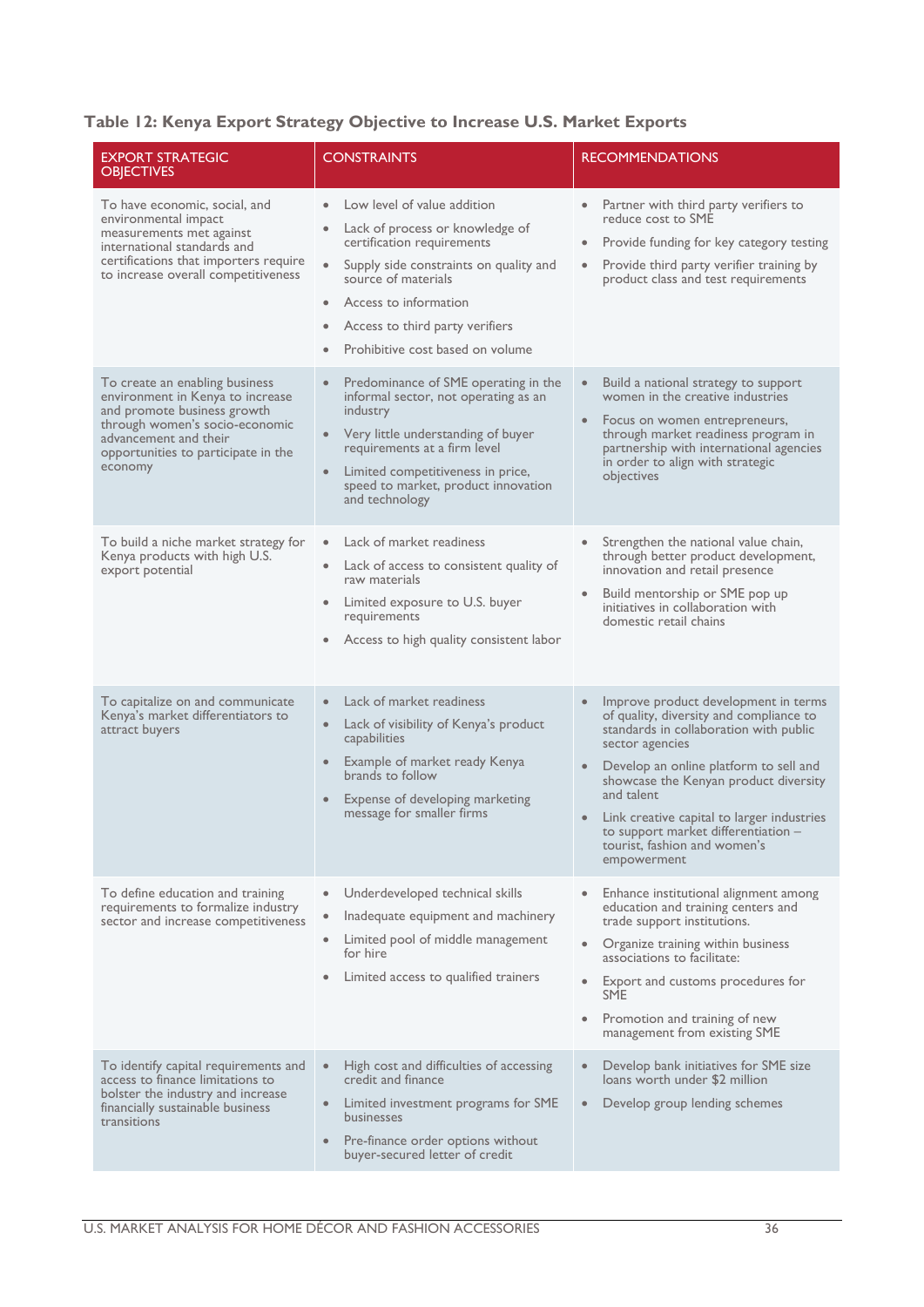| <b>EXPORT STRATEGIC</b><br><b>OBJECTIVES</b>                                                                                                                                                                                | <b>CONSTRAINTS</b>                                                                                                                                                                                                                                                | <b>RECOMMENDATIONS</b>                                                                                                                                                                                                                                                                      |
|-----------------------------------------------------------------------------------------------------------------------------------------------------------------------------------------------------------------------------|-------------------------------------------------------------------------------------------------------------------------------------------------------------------------------------------------------------------------------------------------------------------|---------------------------------------------------------------------------------------------------------------------------------------------------------------------------------------------------------------------------------------------------------------------------------------------|
| To improve production efficiencies<br>that contribute to product price<br>competitiveness, by increasing<br>production capabilities, product<br>quality and overall attractiveness to<br>international and regional markets | • Low level of value addition<br>Supply constraints on quality and price<br>$\bullet$<br>of materials<br>High cost of production and built-in<br>$\bullet$<br>systemic inefficiencies<br>Informal manufacturing processes that<br>$\bullet$<br>limit productivity | Support trainers from South Asia to<br>$\bullet$<br>evaluate and improve education on<br>production efficiencies and product<br>price competitiveness within the<br>product classification<br>Link informal sector to formal model to<br>$\bullet$<br>provide access to market and training |

The action plan to expand exports from Kenya to the U.S. is drawn from the major trends investigated within this report as they relate to supply side constraints and market demand expectations. The action plan aims to build a sustainable supply chain within the sector that can serve U.S. buyers by meeting international standards of quality and performance. The gaps in the system consist of limited exposure and the need for education and training in supply chain management. Depending on the market segmentation, for small artisan communities or small emerging brands, the exposure to market demand will differ and therefore the training will need to be customized. To access the U.S. market supply chain stability, increased productivity and reduced product price are all key components to competitiveness.

Access to the market through trade shows or other means can provide an excellent opportunity to understand the competitive landscape. However, until supply management is stabilized, either by meeting or exceeding buyer expectations, the market linkage component will be unstable for both the buyer and the seller. Exporters' lack of basic supply management knowledge exposure to trade markets could be detrimental to their growth and sustainability.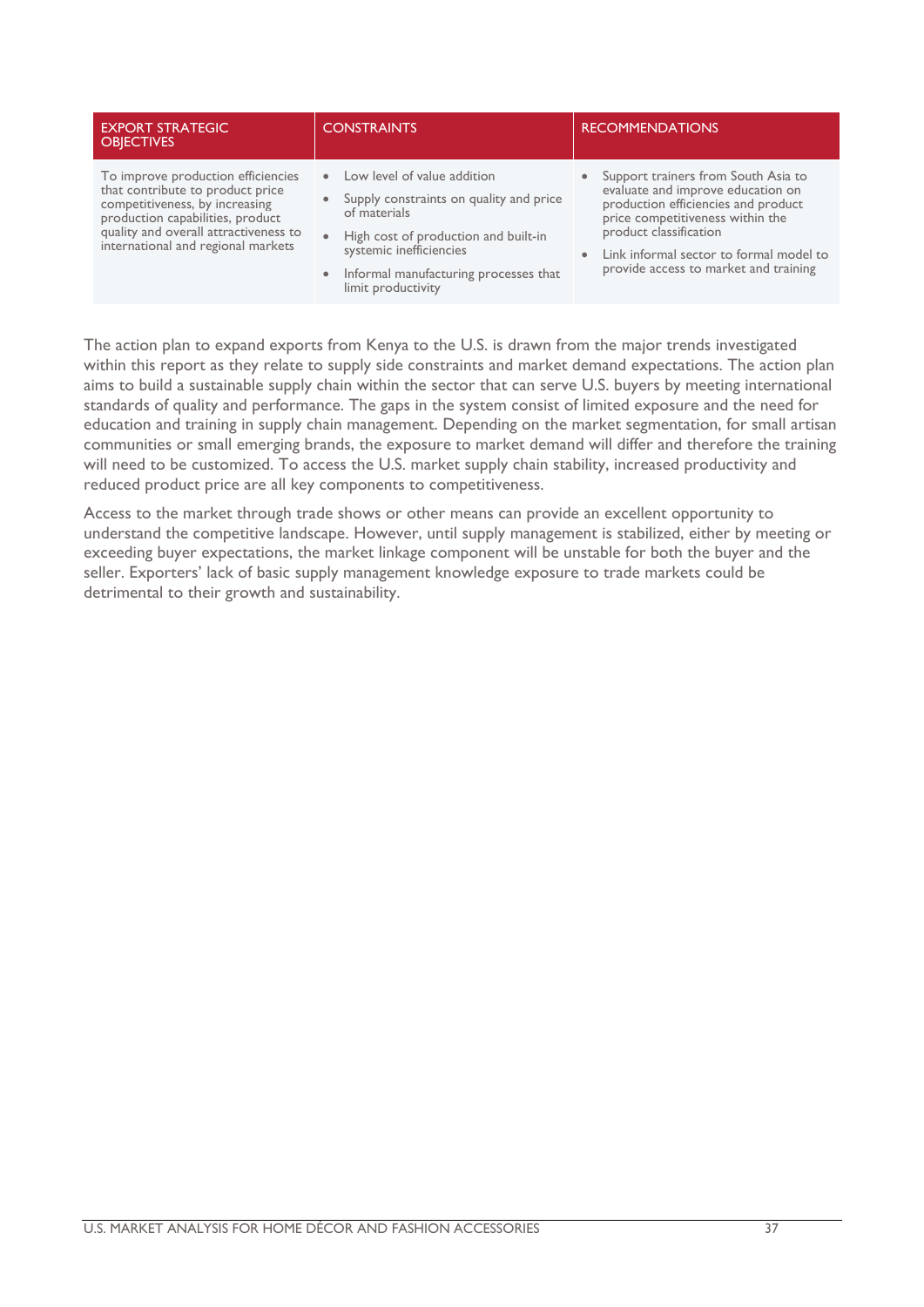### **Table 13: Proposed Export Strategy Actions**

| <b>Objectives</b>                                                                                                            | Proposed<br><b>Actions</b>                                                                                                                     | <b>Outputs</b>                                                                                                                                           | <b>Key Participants</b>                                               | <b>Budget</b>   | Comments                                                                                                                                                                                                                 |
|------------------------------------------------------------------------------------------------------------------------------|------------------------------------------------------------------------------------------------------------------------------------------------|----------------------------------------------------------------------------------------------------------------------------------------------------------|-----------------------------------------------------------------------|-----------------|--------------------------------------------------------------------------------------------------------------------------------------------------------------------------------------------------------------------------|
| Invest in education and<br>exposure of SME to<br>supply chain management<br>and processes                                    | Educate, develop<br>and organize a<br>formal industry<br>to better<br>preform against<br>market demand                                         | Viable market ready<br>Kenyan creative<br>industry                                                                                                       | Private sector,<br>educators, local<br>government, U.S.<br>Government | Medium          | Requires a specific<br>strategy and timeline<br>to execute multi-<br>stakeholder<br>engagement                                                                                                                           |
| Improve trade linkages<br>with the U.S. market and<br>increase awareness of<br>Kenya differentiators and<br>market viability | Engage sector<br>players across<br>industries to<br>maximize<br>exposure and<br>resources and<br>leverage<br>partnerships                      | <b>Buvers identified:</b><br>trade promotion<br>adequately<br>supported; Kenya<br>identified as source<br>location:<br>international export<br>expansion | Private sector.<br>educators, local<br>government, U.S.<br>Government | Medium/H<br>igh | Requires multi-<br>stakeholder<br>engagement across<br>disciplines and<br>markets                                                                                                                                        |
| Improve value chain<br>competitiveness                                                                                       | Provide<br>education.<br>market exposure<br>and investment<br>in value chain<br>sustainability                                                 | Improved price<br>competitiveness;<br>enabling business<br>environment<br>created;<br>Compete<br>internationally and<br>win market share                 | Private sector.<br>educators, local<br>government, U.S.<br>Government | High            | Requires<br>identification of<br>specific needs within<br>the industry to<br>execute multi-<br>stakeholder<br>engagement and<br>deliver training and<br>resources aligned to<br>the need and current<br>skill set        |
| Facilitate and expand<br>export supply                                                                                       | Increase access<br>to capital for<br><b>business</b><br>expansion, bulk<br>raw material<br>purchases in<br>increased quality<br>and lower cost | Increased<br>production output;<br>increased sales;<br>increased income                                                                                  | Public sector,<br>private sector                                      | <b>High</b>     | <b>Requires</b><br>identification of<br>specific needs within<br>the industry to<br>execute multi-<br>stakeholder<br>engagement and<br>deliver training and<br>resources aligned to<br>the need and current<br>skill set |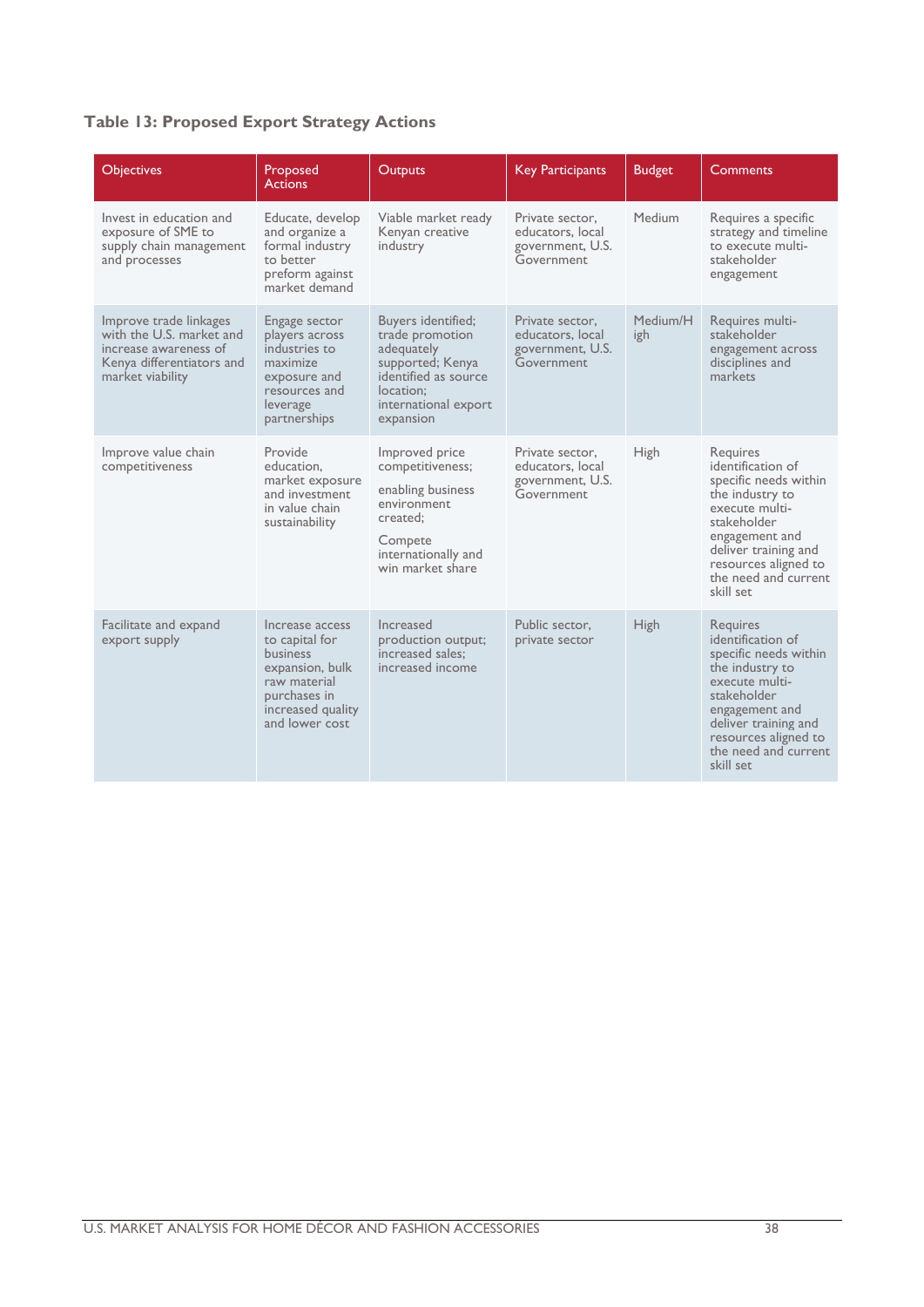## <span id="page-38-0"></span>**APPENDIX I: JUSTIFICATION FOR TARGETING WOMEN IN THE KENYAN HOME DÉCOR AND FASHION ACCESSORIES SECTOR**

To demonstrate the need to boost women's participation in the home décor and fashion accessories sector, the Kenyan facts related to gender are:

- Women make up 29 percent of the formal labor force.<sup>27</sup>
- Women's earnings are on average 58 percent lower than men's.<sup>28</sup> Women and men are occupationally segmented.
- On average, women work longer hours (12.9 hours) compared with those of men (8.2 hours), yet they earn less because more of these hours are not remunerated.<sup>29</sup> Women make up nearly half of all Micro, Small and Medium Enterprises (MSME), but their businesses tend to be smaller, are less likely to grow, have less capital investment than male-owned firms, and are twice as likely as male-owned firms to be operating from home. Female-owned MSME report only 57 percent of the income earned by their male counterparts, and their businesses generate 40 percent of total MSME employment.
- Women cited access to finance and lack of access to credit as a major constraint to growing their businesses.<sup>30</sup> Only 39 percent of women have accounts in formal financial institutions, while most women depend on informal sources for financing.
- Only 13 percent of firms in Kenya have females in top management.
- Most women's labor in Kenya is concentrated in the informal sector. Women's retail businesses generally start small, grow very slowly, and end up small compared to those of men.
- Most women lack entrepreneurship skills and have limited knowledge of how to successfully run a business. This lack of knowledge is a key constraint in women's ability to access markets.

1

<sup>&</sup>lt;sup>27</sup> Kenya Human Development Report 2001. United Nations Development Programme. 2002.

<sup>&</sup>lt;sup>28</sup> Engendering development through gender equality in rights, resources, and voice. Mason, Andrew D.; King, Elizabeth M. 2001.

<sup>&</sup>lt;sup>29</sup> Raising the Productivity of Women Farmers in Sub-Saharan Africa. Saito, K., H. Mekonnen, and D. Spurling. 1994.

<sup>&</sup>lt;sup>30</sup> Sessional Paper No. 2 of 2005 of Development of Micro and Small Enterprises and Employment Creation for Poverty Reduction. Nairobi. Kenya Welfare Monitoring Survey III. Government of Kenya. 1997.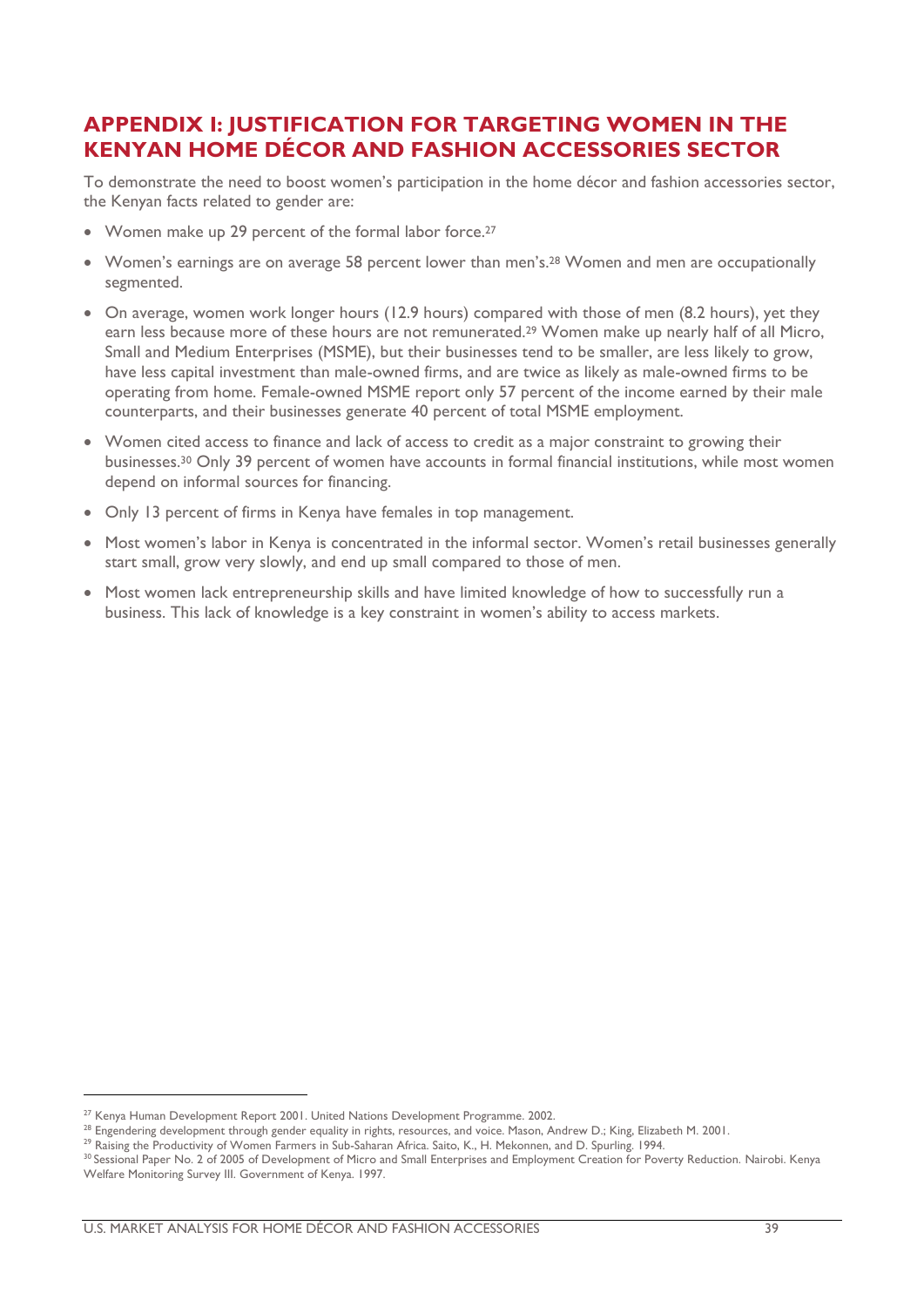# <span id="page-39-0"></span>**APPENDIX II: FUNDAMENTALS OF NICHE MARKET STRATEGY**

#### <span id="page-39-1"></span>**SUGGESTED MARKET STRATEGY**

Niche marketing is a targeted marketing plan that focuses on one section of the market (buyer or consumer) that has high potential to connect with a product or service. Niche marketing targets strategically selected buyers or outlets that have high concentrations of these targeted consumers. For Kenya, this targeted approach cultivates product lines that have high market demand and low competition at the level of specificity. This can create conditions for high income potential and therefore a profitable niche spot within the market place (see Figure 2). At lower volumes, a niche market position can represent high earning potential and customer retention on products that are unique to the marketplace, based on the specific skill, materials, or design.





#### <span id="page-39-2"></span>**NICHE MARKET STRATEGY FOR HOME DÉCOR & FASHION ACCESSORIES SECTOR**

The niche market strategy for this sector can be classified into four distinct types of marketing approaches. These approaches define a company's competitive edge by finding different ways of being unique in the marketplace. By differentiating product, service, or brand, a Kenyan company can establish a unique position in the market. Market niche positions a company to better target its potential customer, and communicate its specialized attributes, which articulate to the buyer the reason to buy its products.

The following business attributes do not set a company apart from the competition. All companies need to compete in these core competencies to attract and retain customers.

1. Being a Quality Centric Business

Quality first is not only about products, but is about all aspects of business operations. Since your product represents your business in the market, quality assurance cultivates long-term business relationships with any buyer.

Examples include testing your product with consumers and assessing product performance against the competition before releasing to the buyer. Do you know if your leather bag is color fast, if your salad bowl is food safe, or if your brass earrings have lead?

2. Customer Service First

1

Buyers require a company to work diligently to ensure customer satisfaction. An accurate and timely service mindset will keep a buyer engaged and assured that a company is working in its best interest. This is particularly critical when developing a new buyer/seller relationship.

<sup>&</sup>lt;sup>31</sup> Niche Marketing: Explore the Strategy of Niche Marketing. Marketing Schools.org. http://www.marketing-schools.org/types-of-marketing/nichemarketing.html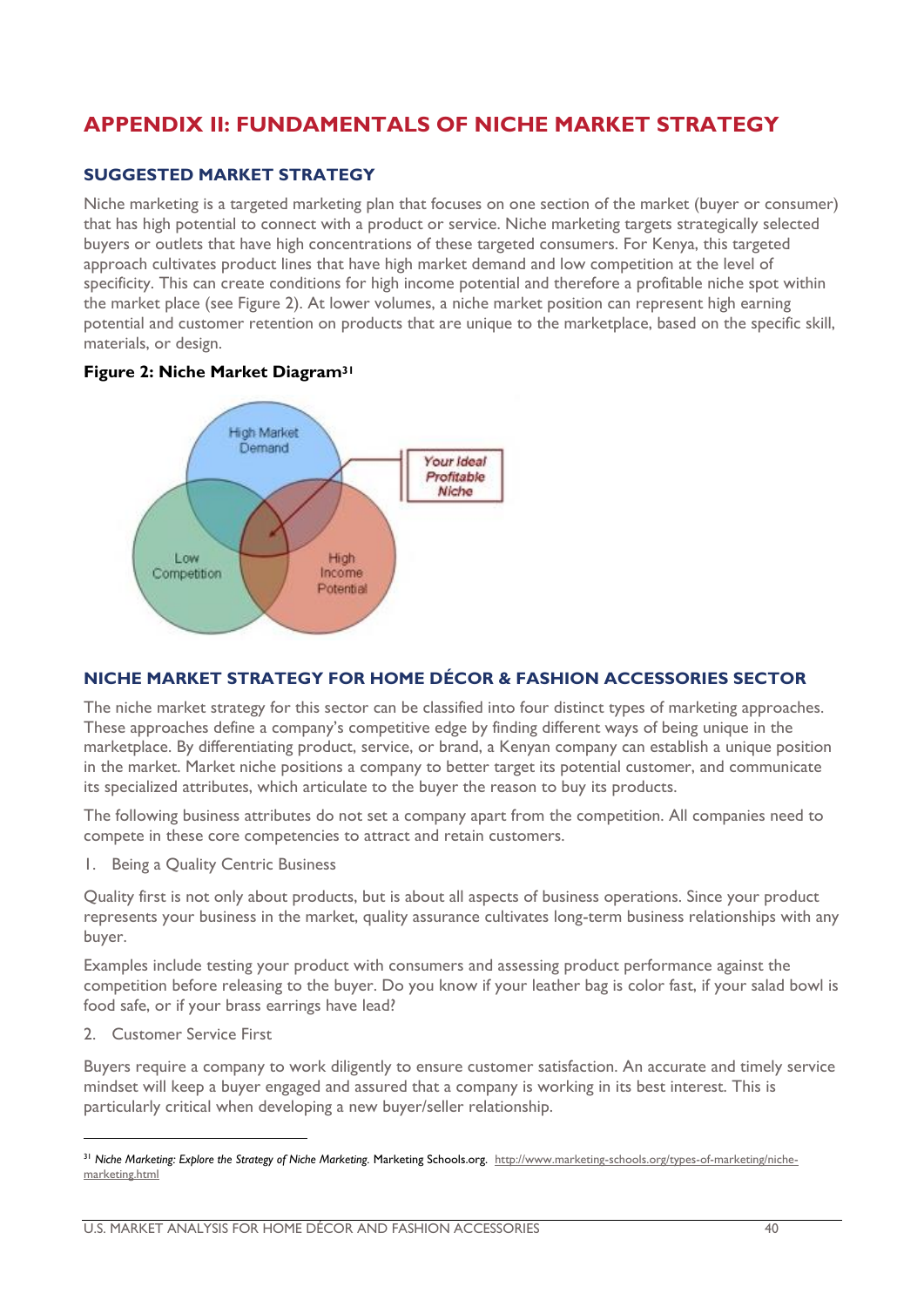Examples include on-time accurate communication with your buyer, easy to use pricelist and clear images of your product offering, and doing research to understand the buyer's market, including price, customer preferences and distribution channels.

3. The Price Value Proposition

Although pricing a product below market price might attract some buyers, it will not differentiate a product in the long run. Being cheaper than the competition on price is not a stable proposition because the competition can change their price to match yours at any time.

Examples include offering price for value on a product, knowing that the product can perform for the consumer, and understanding that your manufacturing process will guarantee equal quality by unit.

4. Focusing Market Expertise

Establish expertise by focusing on one niche to develop market specialization. This market-specific expertise will enable a company to specialize in, and appeal to, the needs of their target market. Otherwise, a company may not hold enough appeal to the wider audience.

Examples include crafting a product point of view and value proposition in your brand to set yourself apart from the competition. Be specialized for your market, your price value, offer your customer a clear reason to buy.

#### **A niche market strategy for this sector can be classified in the following types of marketing approaches.**

1. Product Niche

A product that has a specific characteristic that is not available within an existing supply chain is a niche product. This could include handmade products unique to Kenya, products of indigenous Kenyan materials, products employing unique techniques in weaving fiber or printing material that is not sourced elsewhere or is in short supply from other source locations. The unique product characteristics motivate the buyer. When competing in a product niche in a crowded marketplace, the following strategies can help to distinguish companies by offering a competitive edge.

- a) **Be first in the market:** By being first to market, a company will be able to take advantage of having no competition for their product. This is also known as the first-mover advantage. However, it can take time to gain market acceptance of new ideas, but in a sector built on newness to the customer, being innovative and creative and offering something new is a differentiator, if a company is positioning its product to the right target market.
- b) **Leveraging expertise:** Being perceived as an expert in the market bestows on a company a level of trust, which transfers to trust of products. A company can establish leadership in different areas, such as technology, marketing or sales. Develop a reputation through knowledge-sharing activities, such as writing blogs, and articles or presenting webinars to help new and existing customers recognize the company's area of expertise. For example, what is sisal and how is it grown in Kenya for the purpose of weaving baskets? What are the unique attributes of the Kenyan horn, or the importance of cattle in Kenyan history?
- c) **Make your products stand out:** Study the competitors and learn how they target their products to buyers and consumers, then reposition your product with your solution. A company can capitalize on their competitors' marketing by making sure their product is the next generation either in function, market trend, or product performance. This will give the company a competitive edge. For example, how can you mix materials only available in your region of the world to deliver a new product to the market?
- d) **Maintaining a competitive edge:** Once a company has defined its competitive edge, it must work to maintain it. The competition will constantly work to improve their products and build their expertise to compete. A company must strive to ensure that its product continually solves its customers' problems in new ways. By focusing on this goal, the company can stay ahead of its competition. For example, how does a transparent value chain give the customer information about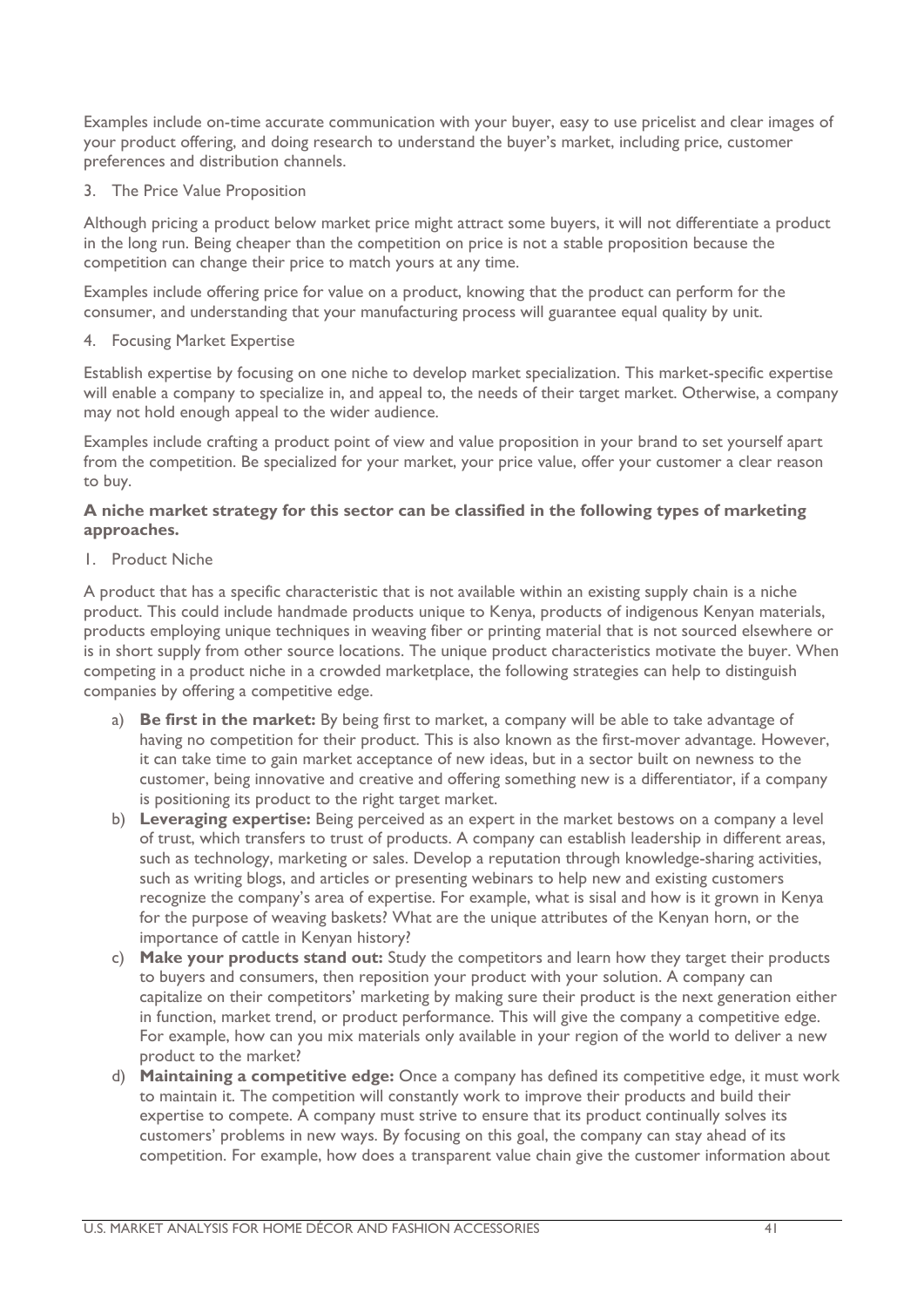how your product was made? How does this build confidence in your product and deliver trust to the consumer?

- e) **Breadth of product line:** It is important for a company to offer a selection of products to the customer. Product coordination, when possible, can offer the customer a reason to buy more than one item. Offering a larger assortment can increase the size of purchases. In today's business environment, it is also important to offer customizable variation to a product if the buyer can meet the purchasing requirements of customization. An example would be developing variation on a product to allow choice, customization based on market demographic to capture more customers or offer more options, all for the results of increased sales.
- 2. Social or CSR niche

A product should provide an opportunity for a buyer organization to demonstrate its principles and desires to effect change within the socio-economic context the purchase provides. CSR programs tend to look for opportunities to reach marginalized populations where the program relationship can have an impact within the local context. The impact potential of the purchase is the reason to buy.

- s) Top CSR statistics<sup>32</sup>
	- Corporations gave \$17.8 billion to charities last year
	- 55 percent of consumers are willing to pay more for products from socially responsible companies
	- 65 percent of Fortune 500 companies offer matching gift programs
	- 93 percent of the world's largest 250 companies now publish annual CSR reports

According to the [2016 PwC Global CEO survey,](http://www.pwc.com/gx/en/ceo-survey/2016/landing-page/pwc-19th-annual-global-ceo-survey.pdf) 64 percent of business leaders say that CSR is core to their business rather than being a stand-alone program. The reason CEOs care about CSR is because they care about building trust with consumers, partners, governments, and their employees (see Figure 3.



#### **Figure 3: Reasons for the Expansion of CSR Programs from 2016-2021<sup>33</sup>**

This is becoming more and more important as trust in business has been declining. According to the [2016](http://www.pwc.com/gx/en/ceo-survey/2016/landing-page/pwc-19th-annual-global-ceo-survey.pdf)  [PwC Global CEO survey:](http://www.pwc.com/gx/en/ceo-survey/2016/landing-page/pwc-19th-annual-global-ceo-survey.pdf) *"There is a body of research supporting the idea that, when there is a high level of trust in a company, it drives business performance by attracting new customers and retaining existing ones. A high level of trust also makes employees more committed to staying with the company, partners are more willing to collaborate* 

1

 $^{32}$  Double the Donation Research

<sup>&</sup>lt;sup>33</sup> Double the Donation Research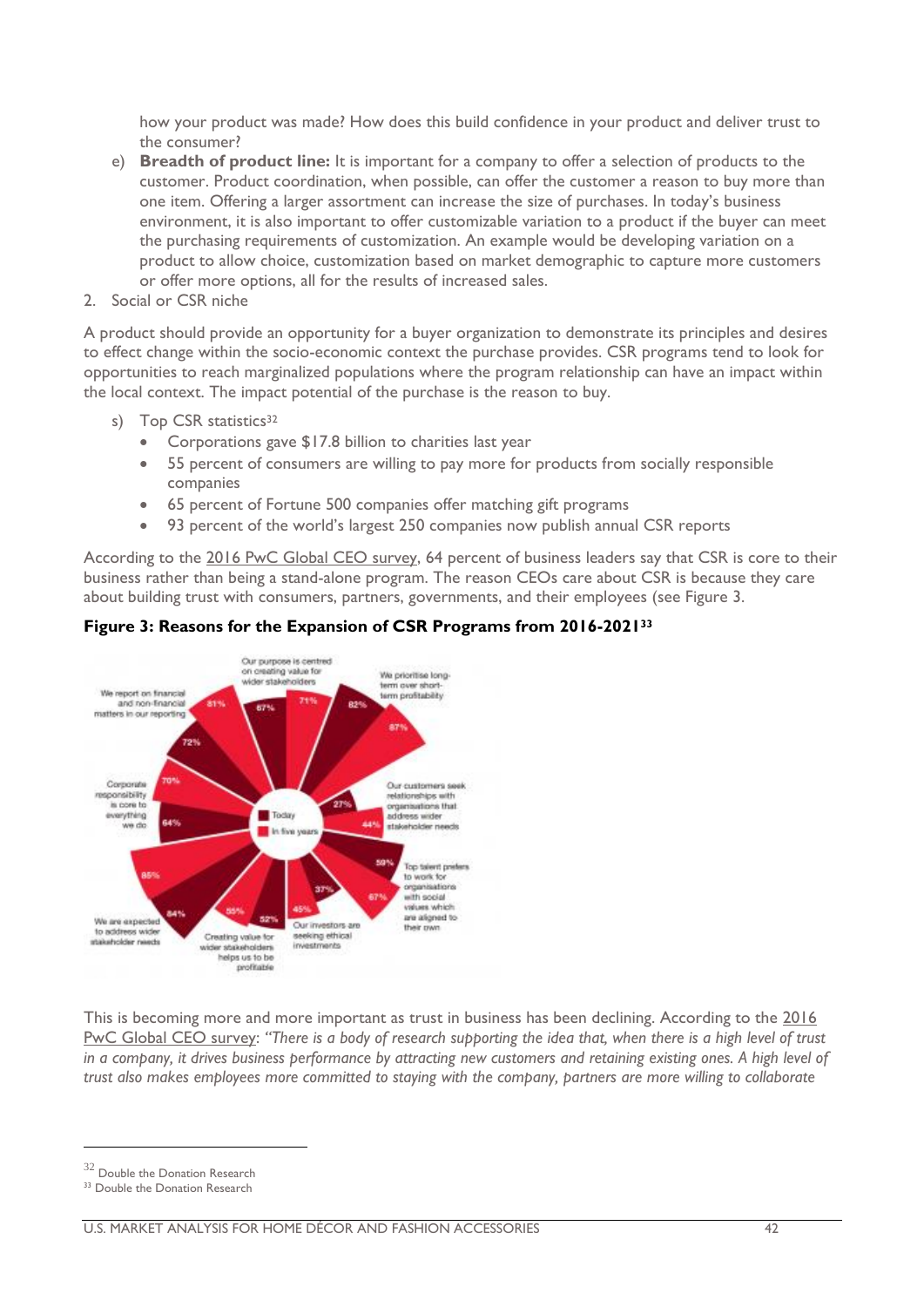*and investors more prepared to entrust stewardship of their funding. Consequently, those organizations that can build trust seem to garner significant benefits."*

- t) There are evidence-based reasons why companies are investing more in CSR. In 2016, the intangible factor of "trust" in business is something most global leaders recognize as something that will impact their bottom line. They acknowledge that CSR is a core business strategy to increase trust among their stakeholders.
- u) As the millennial consumer population grows, it is more critical that companies instill a model of social responsibility. Research shows that CSR is necessary to attract what is becoming one of the largest market segments. Millennials are particularly tech savvy, and easily research a company to understand their ethical record and labor practices. Many millennials believe it is their duty to do their part in making the world a better place, and this demographic does not want to support companies who do not take responsibility for the planet and the people in it.
- v) Employee confidence is also tied to a company's CSR reputation. A recent Deloitte survey found that 70 percent of millennials acknowledged that a company's commitment to social responsibility influenced their choice to work there.<sup>34</sup> Companies looking to hire millennials, soon to be the largest generational segment of the workforce, will need to embrace CSR to attract and retain talent.

The advantages that lead corporations to embrace CSR as a growth strategy are:

- a) **Innovation** in the context of CSR brings a huge benefit to a company and society. For example, during a talk by Geoff McDonald, the Unilever Global Vice President for Human Resources, Marketing, Communications and Sustainability, he shares Unilever's product development strategy using the "lens of sustainability". McDonald says that Unilever has innovated new products such as hair conditioners that use less water. Without the lens of sustainability, and the company's R&D efforts, such a product would not be developed.
- b) **Cost savings** is one of the easiest places for a company to start engaging in sustainability. Whether it's using less packaging or less energy, these savings can add up quickly. For example, based on Unilever's 2011 CSR goals, the company installed energy monitoring meters on several pieces of equipment at its Covington, Ga. Plant and thereby reduced their energy savings by 20% in 2015. This resulted in a cost savings of \$600,000.
- c) **Brand differentiation** is one of the primary reasons for companies embracing CSR. Companies such as Timberland find their voice and incorporate the company's values into their business model. More companies are taking this approach to integrate the values of the companies from stockholder through to consumers.
- d) **Long-term thinking** is critical to protect a company's future. McDonald from Unilever says, "The only reason we're doing sustainability is to drive the growth. CSR is an effort to look at the company's long-term interest and ensuring that the company's future is… well… sustainable."
- e) **Customer engagement** through CSR is a new way for companies to communicate with their customers. For the past few years, Walmart has established itself as a leader on environmental efforts. In 2008, Walmart ran an ad campaign designed to raise awareness about the environment and the product choices consumers could make when shopping at Walmart stores. Since the message is about something "good," it can often be an easier, softer sell, a different way to talk to your customers.

#### **3. Women's empowerment niche**

This niche represents a product or service that is sourced from a women-owned business and that promotes women's economic empowerment. This may include products that are sold retail in the U.S. and are made at a women's cooperative or woman-run SME in an emerging economy. The potential impact of the purchase is the reason to buy. Not only has international trade positively impacted Kenya in the past, it has also impacted gender equality in the export industries that employ mainly women, especially in the formal sector. It has also improved working conditions. Today, women in Kenya work in every area of the

<sup>34</sup> 2018 Deloitte Millennial Survey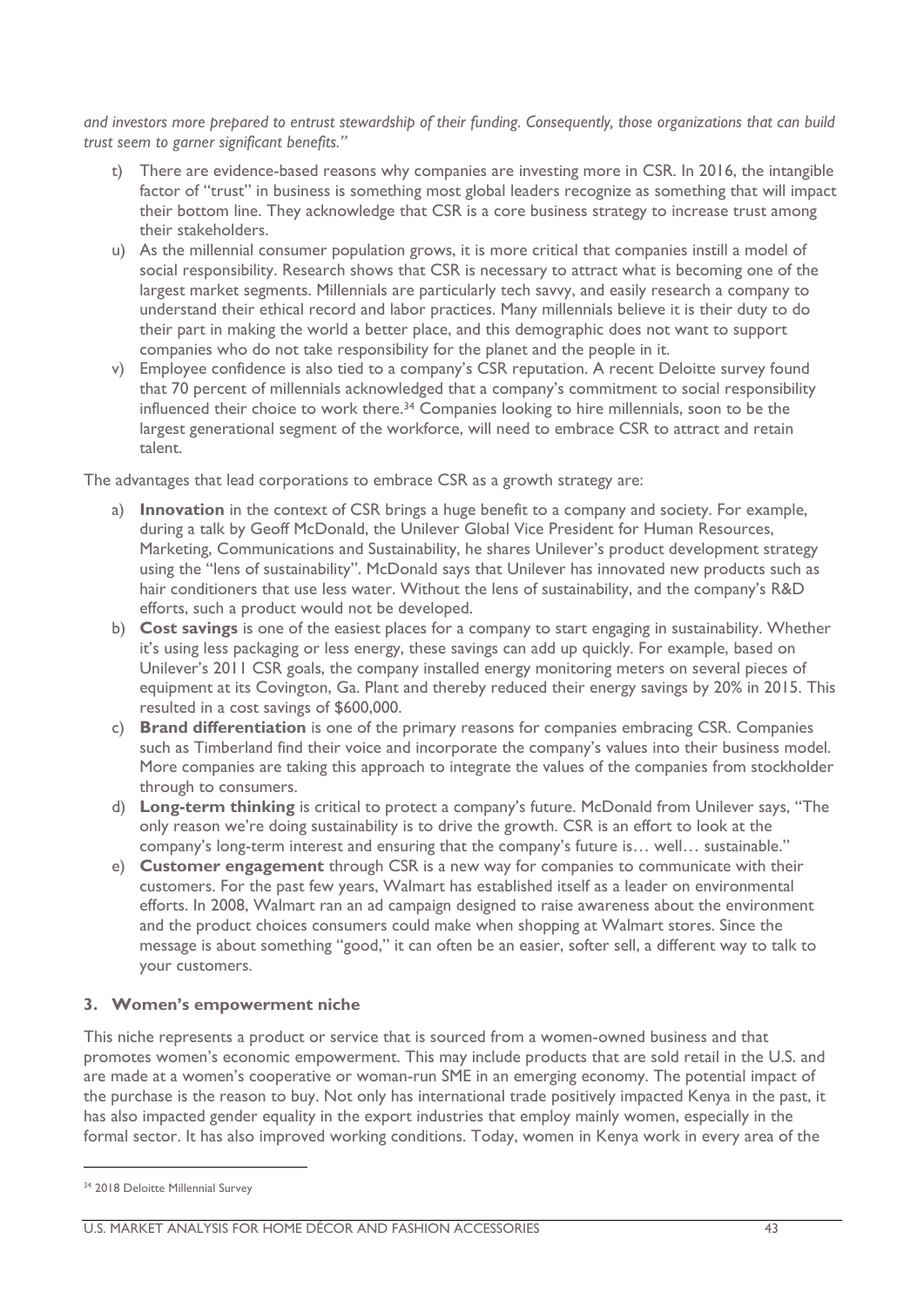economy and must be considered for the country to grow and develop.<sup>35</sup> Kenya has seen high growth in exports and use of female labor in the textile industry.<sup>36</sup> Addressing gender in trade policy and integrating women into more technologically advanced and dynamic sectors facilitates women's empowerment and lessens current gender inequalities.<sup>37</sup>

The challenges that women face in business can be used to successfully position women owned Kenya businesses in this market niche. In addition, the CSR program strategy can be linked to women's empowerment by positioning the needs of women in Kenyan businesses to a U.S. corporation CSR program. In this way, investment in building business infrastructure as well as outlets for product purchases to empower women can be actualized.

1

<sup>&</sup>lt;sup>35</sup> Gender and trade liberalization in Kenya: The case of women retail traders Kiriti-Nganga, T. (2015)

<sup>&</sup>lt;sup>36</sup>Gender and Economic Growth in Kenya Unleashing the Power of Women. Ellis, A., Cutura, J., Dione, N., Gilson, I., Manual, C., and Thongori, J. World Bank. 2003

<sup>&</sup>lt;sup>37</sup> Gender and trade liberalization in Kenya: The case of women retail traders. Kiriti-Nganga, T. (2015)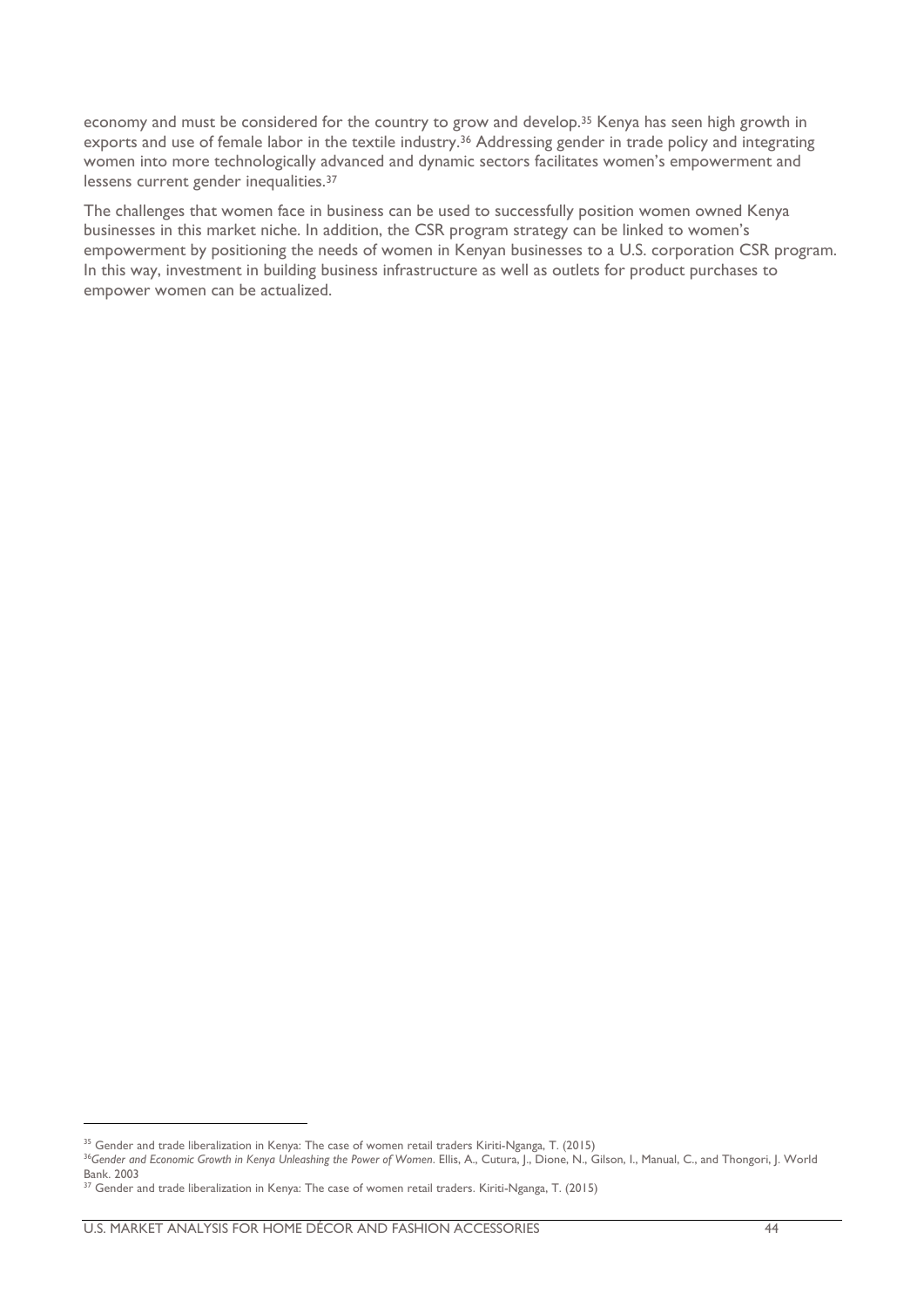# <span id="page-44-0"></span>**APPENDIX III: IMPORT PROGRAM BY HS CODE**

| <b>HS CODE</b> | <b>BRIEF DESCRIPTION</b>                                                                                                                                                                                                                                                                                                                                                                                                                                                                                                                                                                                                                                                                                                 | <b>PROGRAM ELIGIBILITY</b>                                                       |
|----------------|--------------------------------------------------------------------------------------------------------------------------------------------------------------------------------------------------------------------------------------------------------------------------------------------------------------------------------------------------------------------------------------------------------------------------------------------------------------------------------------------------------------------------------------------------------------------------------------------------------------------------------------------------------------------------------------------------------------------------|----------------------------------------------------------------------------------|
|                |                                                                                                                                                                                                                                                                                                                                                                                                                                                                                                                                                                                                                                                                                                                          | (AGOA, GSP-ELIGIBLE FOR<br><b>ALL BENEFICIARY</b><br><b>COUNTRIES/JULY 2017)</b> |
|                | CHAPTER 42: ARTICLES OF LEATHER, SADDLERY AND HARNESS; TRAVEL GOODS, HANDBAGS AND SIMILAR<br>CONTAINERS; ARTICLES OF ANIMAL GUT (OTHER THAN SILKWORM GUT)                                                                                                                                                                                                                                                                                                                                                                                                                                                                                                                                                                |                                                                                  |
|                | CATEGORY 4201: SADDLERY AND HARNESS FOR ANY ANIMAL (INCLUDING TRACES, LEADS, KNEE PADS, MUZZLES,<br>SADDLE CLOTHS, SADDLE BAGS, DOG COATS AND THE LIKE), OF ANY MATERIAL                                                                                                                                                                                                                                                                                                                                                                                                                                                                                                                                                 |                                                                                  |
| 42010030       | Dog leashes, collars, muzzles, harnesses and similar dog equipment, of<br>any material                                                                                                                                                                                                                                                                                                                                                                                                                                                                                                                                                                                                                                   | AGOA, GSP                                                                        |
| 42010060       | Saddlery and harnesses for animals nesi, (incl. traces, leads, knee pads,<br>muzzles, saddle cloths and bags and the like), of any material                                                                                                                                                                                                                                                                                                                                                                                                                                                                                                                                                                              | AGOA, GSP                                                                        |
|                | CATEGORY 4202: TRUNKS, SUITCASES, VANITY CASES, ATTACHÉ CASES, BRIEFCASES, SCHOOL SATCHELS,<br>SPECTACLE CASES, BINOCULAR CASES, CAMERA CASES, MUSICAL INSTRUMENT CASES, GUN CASES, HOLSTERS AND<br>SIMILAR CONTAINERS; TRAVELING BAGS, INSULATED FOOD OR BEVERAGE BAGS, TOILETRY BAGS, KNAPSACKS<br>AND BACKPACKS, HANDBAGS, SHOPPING BAGS, WALLETS, PURSES, MAP CASES, CIGARETTE CASES, TOBACCO<br>POUCHES, TOOL BAGS, SPORTS BAGS, BOTTLE CASES, JEWELRY BOXES, POWDER CASES, CUTLERY CASES AND<br>SIMILAR CONTAINERS, OF LEATHER OR OF COMPOSITION LEATHER, OF SHEETING OF PLASTICS, OF TEXTILE<br>MATERIALS, OF VULCANIZED FIBER OR OF PAPERBOARD, OR WHOLLY OR MAINLY COVERED WITH SUCH<br>MATERIALS OR WITH PAPER |                                                                                  |
| 42021100       | Trunks, suitcases, vanity & all other cases, occupational luggage & like<br>containers, surface of leather, composition or patent leather                                                                                                                                                                                                                                                                                                                                                                                                                                                                                                                                                                                | AGOA, GSP                                                                        |
| 42021221       | Trunks, suitcases, vanity and attaché cases and similar containers, with<br>outer surface of plastics                                                                                                                                                                                                                                                                                                                                                                                                                                                                                                                                                                                                                    | AGOA, GSP                                                                        |
| 42021229       | Occupational luggage and similar containers, with outer surface of<br>plastics                                                                                                                                                                                                                                                                                                                                                                                                                                                                                                                                                                                                                                           | <b>AGOA</b>                                                                      |
| 42021240       | Trunks, suitcases, vanity & attaché cases, occupational luggage & like<br>containers, surfaces of cotton, not of pile or tufted construction                                                                                                                                                                                                                                                                                                                                                                                                                                                                                                                                                                             | AGOA, GSP                                                                        |
| 42021281       | Trunks, suitcases, vanity & attaché cases, occupational luggage and<br>similar containers, with outer surface of manmade fiber (MMF) materials                                                                                                                                                                                                                                                                                                                                                                                                                                                                                                                                                                           | <b>AGOA</b>                                                                      |
| 42021289       | Trunks, suitcases, vanity & attaché cases, occupational luggage and<br>similar containers, with outer surface of textile materials nesi                                                                                                                                                                                                                                                                                                                                                                                                                                                                                                                                                                                  | <b>AGOA</b>                                                                      |
| 42021900       | Trunks, suitcases, vanity cases, attaché cases, occupational luggage & like<br>containers, surface of vulcanized fiber or paperboard nesi                                                                                                                                                                                                                                                                                                                                                                                                                                                                                                                                                                                | <b>AGOA</b>                                                                      |
| 42022130       | Handbags, with or without shoulder strap or without handle, with outer<br>surface of reptile leather                                                                                                                                                                                                                                                                                                                                                                                                                                                                                                                                                                                                                     | <b>AGOA</b>                                                                      |
| 42022160       | Handbags, with or without shoulder strap or without handle, with outer<br>surface of leather, composition or patent leather, nesi, n/o \$20 each                                                                                                                                                                                                                                                                                                                                                                                                                                                                                                                                                                         | AGOA, GSP                                                                        |
| 42022190       | Handbags, with or without shoulder strap or without handle, with outer<br>surface of leather, composition or patent leather, nesi, over \$20 each                                                                                                                                                                                                                                                                                                                                                                                                                                                                                                                                                                        | AGOA, GSP                                                                        |
| 42022215       | Handbags, with or without shoulder straps or without handle, with<br>outer surface of sheeting of plastics                                                                                                                                                                                                                                                                                                                                                                                                                                                                                                                                                                                                               | AGOA, GSP                                                                        |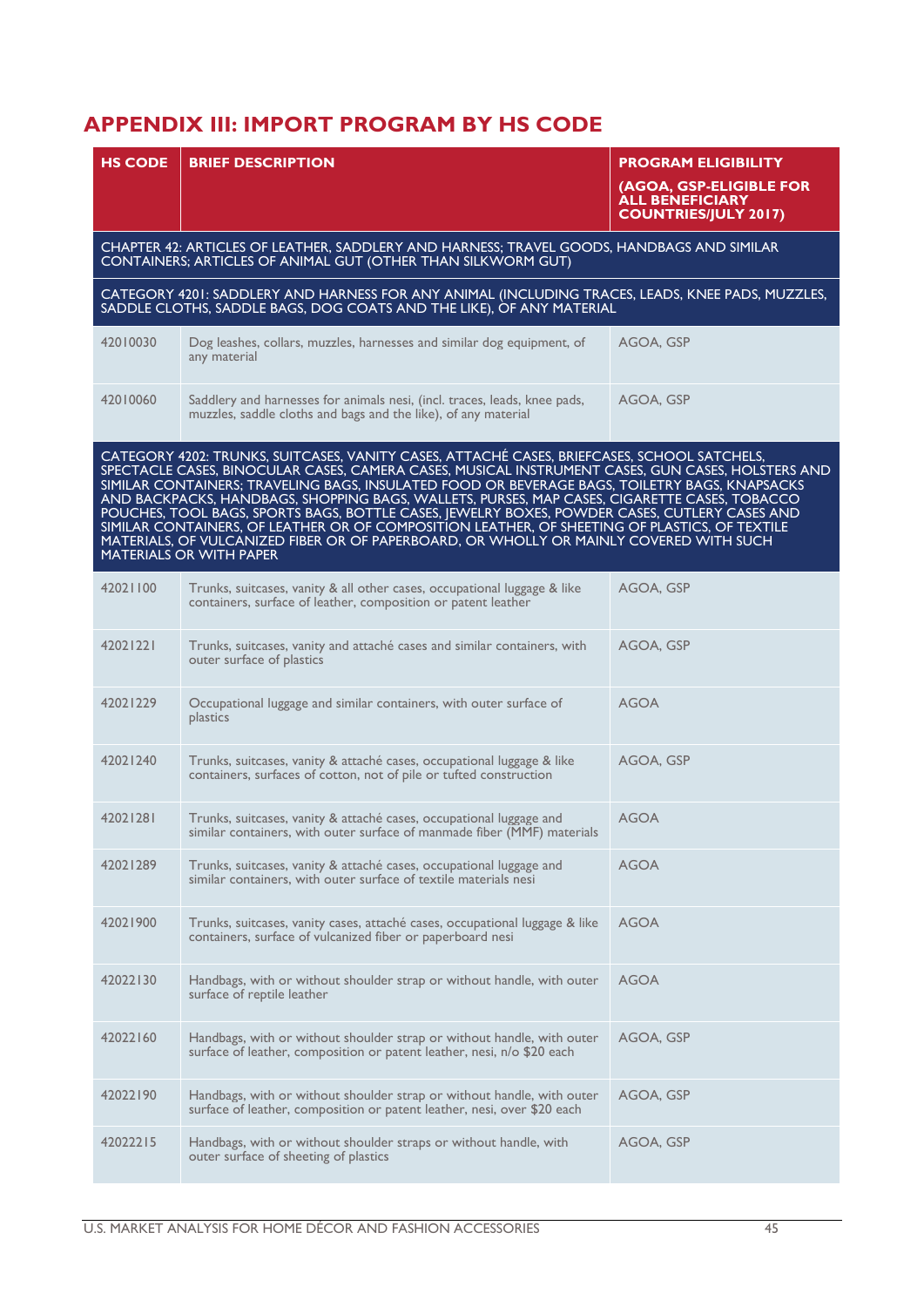| <b>HS CODE</b> | <b>BRIEF DESCRIPTION</b>                                                                                                                                                                                         | <b>PROGRAM ELIGIBILITY</b><br>(AGOA, GSP-ELIGIBLE FOR<br><b>ALL BENEFICIARY</b><br><b>COUNTRIES/JULY 2017)</b> |
|----------------|------------------------------------------------------------------------------------------------------------------------------------------------------------------------------------------------------------------|----------------------------------------------------------------------------------------------------------------|
| 42022235       | Handbags with or without shoulder strap or without handle, with outer<br>surface of textile materials, wholly or in part of braid, of abaca                                                                      | AGOA, GSP                                                                                                      |
| 42022245       | Handbags with or without shoulder strap or without handle, with outer<br>surface of cotton, not of pile or tufted construction or braid                                                                          | AGOA, GSP                                                                                                      |
| 42022270       | Handbags with or without shoulder strap or without handle, with outer<br>surface containing 85% or more of silk, not braided                                                                                     | <b>AGOA</b>                                                                                                    |
| 42022281       | Handbags with or without shoulder strap or without handle, with outer<br>surface of MMF materials                                                                                                                | AGOA, GSP                                                                                                      |
| 42022289       | Handbags with or without shoulder strap or without handle, with outer<br>surface of textile materials nesi                                                                                                       | AGOA                                                                                                           |
| 42022910       | Handbags with or without shoulder strap or without handle of materials<br>(outer surface of leather, sheeting of plastics, textile materials,<br>vulcanized fiber or paperboard), paper cover, of plastics       | AGOA, GSP                                                                                                      |
| 42022920       | Handbags with or without shoulder strap or without handle of materials<br>(outer surface of leather, sheeting of plastics, textile materials,<br>vulcanized fiber or paperboard), paper cover, of wood           | AGOA, GSP                                                                                                      |
| 42022950       | Handbags with or without shoulder strap or without handle of materials<br>(outer surface of leather, sheeting of plastics, textile materials,<br>vulcanized fiber or paperboard), paper cover, of materials nesi | <b>AGOA</b>                                                                                                    |
| 42022990       | Handbags with or without shoulder straps or without handle, with outer<br>surface of vulcanized fiber or of paperboard, not covered with paper                                                                   | <b>AGOA</b>                                                                                                    |
| 42023130       | Articles of a kind normally carried in the pocket or handbag, with outer<br>surface of reptile leather                                                                                                           | AGOA, GSP                                                                                                      |
| 42023160       | Articles of a kind normally carried in the pocket or handbag, with outer<br>surface of leather, composition or patent leather, nesi                                                                              | AGOA, GSP                                                                                                      |
| 42023210       | Articles of a kind normally carried in the pocket or handbag, with outer<br>surface of reinforced or laminated plastics                                                                                          | AGOA, GSP                                                                                                      |
| 42023220       | Articles of a kind normally carried in the pocket or handbag, with outer<br>surface of plastic sheeting, nesi                                                                                                    | AGOA, GSP                                                                                                      |
| 42023240       | Articles of a kind normally carried in the pocket or handbag, with outer<br>surface of cotton, not of pile or tufted construction                                                                                | AGOA, GSP                                                                                                      |
| 42023280       | Articles of a kind normally carried in the pocket or handbag, with outer<br>surface of vegetable fibers, not of pile or tufted construction, nesi                                                                | AGOA, GSP                                                                                                      |
| 42023293       | Articles of a kind normally carried in the pocket or handbag, with outer<br>surface of MMF                                                                                                                       | AGOA, GSP                                                                                                      |
| 42023299       | Articles of a kind normally carried in the pocket or handbag, with outer<br>surface of other textile materials                                                                                                   | AGOA, GSP                                                                                                      |
|                |                                                                                                                                                                                                                  |                                                                                                                |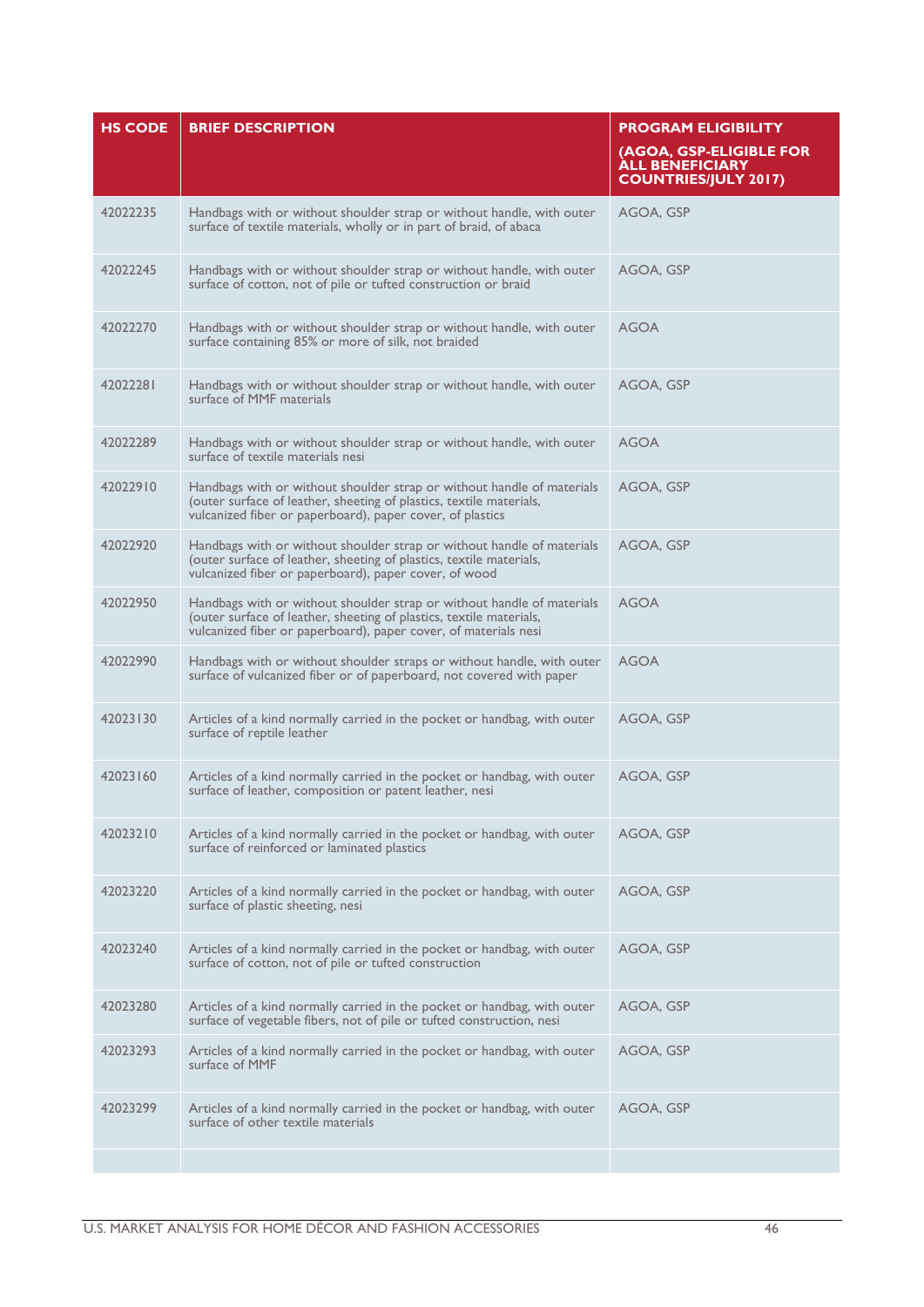| <b>HS CODE</b> | <b>BRIEF DESCRIPTION</b>                                                                                                                                                                     | <b>PROGRAM ELIGIBILITY</b><br>(AGOA, GSP-ELIGIBLE FOR<br><b>ALL BENEFICIARY</b><br><b>COUNTRIES/JULY 2017)</b> |
|----------------|----------------------------------------------------------------------------------------------------------------------------------------------------------------------------------------------|----------------------------------------------------------------------------------------------------------------|
| 42023910       | Articles of kind usually carried in pocket or handbag (outer surface of<br>leather, sheeting of plastics, textile materials, vulcanized fiber or<br>paperboard), paper cover, of plastics    | AGOA, GSP                                                                                                      |
| 42023920       | Articles of kind usually carried in pocket or handbag (outer surface of<br>leather, sheeting of plastics, textile materials, vulcanized fiber or<br>paperboard), paper cover, of wood        | AGOA, GSP                                                                                                      |
| 42023950       | Articles of kind usu. carried in pocket or handbag (outer surface of<br>leather, sheeting of plastics, textile materials, vulcanized fiber or<br>paperboard), paper cover, of materials nesi | <b>AGOA</b>                                                                                                    |
| 42023990       | Articles of a kind normally carried in the pocket or handbag, with outer<br>surface of vulcanized fiber or of paperboard                                                                     | AGOA, GSP                                                                                                      |
| 42029110       | Golf bags, with outer surface of leather or composition leather                                                                                                                              | <b>AGOA</b>                                                                                                    |
| 42029190       | Cases, bags and containers nesi, other than golf bags, with outer surface<br>of leather, of composition leather                                                                              | AGOA, GSP                                                                                                      |
| 42029204       | Insulated beverage bag w/outer surface textiles, interior only flexible<br>plastic container storing/dispensing beverage thru flexible tubing                                                | AGOA, GSP                                                                                                      |
| 42029210       | Insulated food or beverage bags with outer surface of sheeting of plastic                                                                                                                    | AGOA, GSP                                                                                                      |
| 42029215       | Travel, sports and similar bags with outer surface of cotton, not of pile<br>or tufted construction                                                                                          | AGOA, GSP                                                                                                      |
| 42029220       | Travel, sports and similar bags with outer surface of vegetable fibers,<br>excl. cotton, not of pile construction                                                                            | AGOA, GSP                                                                                                      |
| 42029231       | Travel, sports and similar bags with outer surface of MMF textile<br>materials                                                                                                               | AGOA, GSP                                                                                                      |
| 42029239       | Travel, sports and similar bags with outer surface of textile materials<br>other than MMF, paper yarn, silk, cotton                                                                          | AGOA, GSP                                                                                                      |
| 42029245       | Travel, sports and similar bags with outer surface of plastic sheeting                                                                                                                       | AGOA, GSP                                                                                                      |
| 42029250       | Musical instrument cases, with outer surface of plastic sheeting or of<br>textile materials                                                                                                  | AGOA, GSP                                                                                                      |
| 42029291       | Bags, cases and similar containers with outer surface of textile materials,<br>of MMF except jewelry boxes                                                                                   | AGOA, GSP                                                                                                      |
| 42029297       | Bags, cases & similar containers with outer surface of sheeting of plastic<br>materials, not containers for CDs or cassettes, or CD or cassette<br>players                                   | AGOA, GSP                                                                                                      |
| 42029910       | Cases, bags and similar containers, nesi, of mat. (outer surface of<br>leather, sheeting of plastics, textile materials, vulcanized fiber, or<br>paperboard), paper cover, of plastics       | AGOA, GSP                                                                                                      |
|                |                                                                                                                                                                                              |                                                                                                                |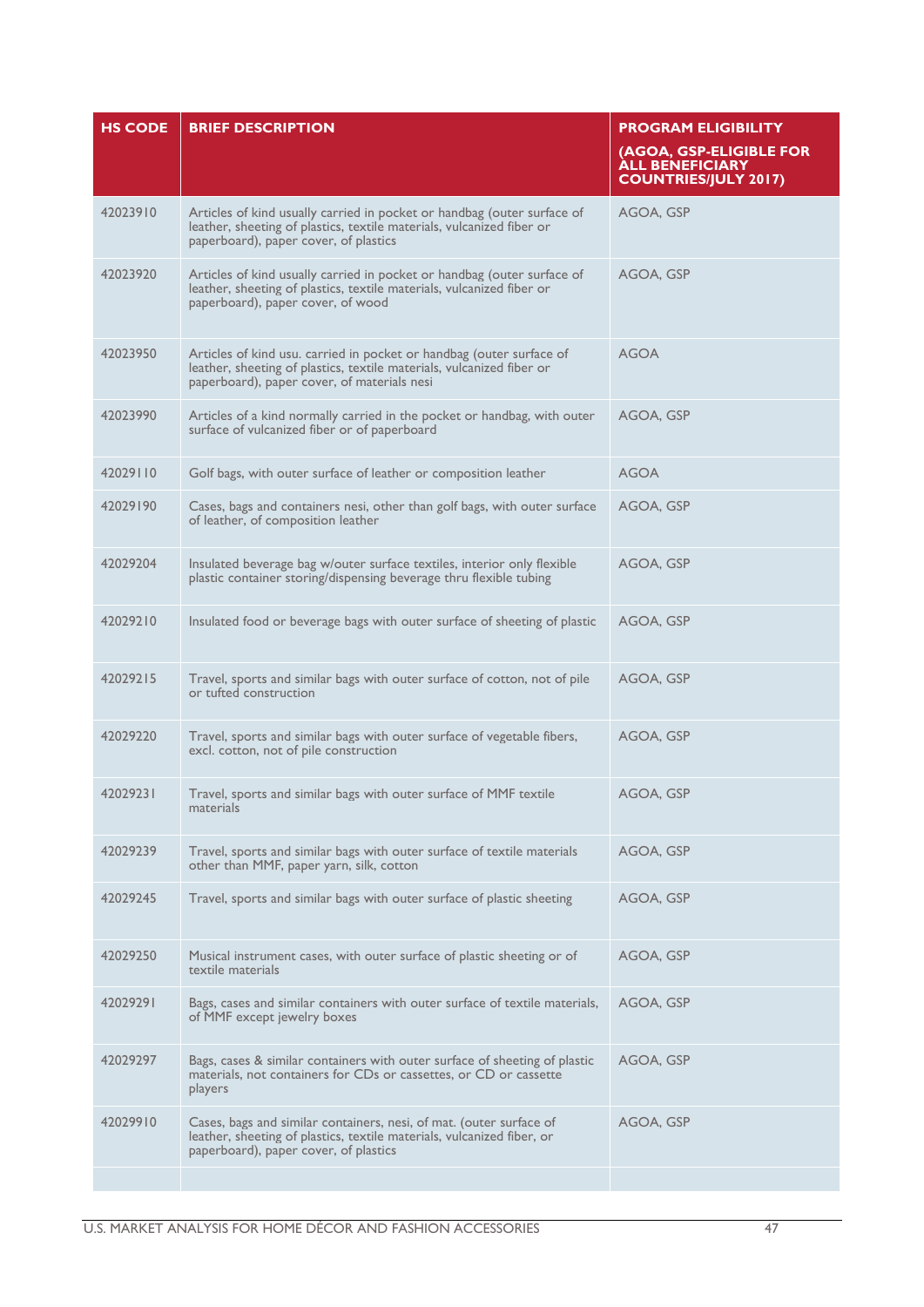| <b>HS CODE</b> | <b>BRIEF DESCRIPTION</b>                                                                                                                                                                                       | <b>PROGRAM ELIGIBILITY</b>                                                       |
|----------------|----------------------------------------------------------------------------------------------------------------------------------------------------------------------------------------------------------------|----------------------------------------------------------------------------------|
|                |                                                                                                                                                                                                                | (AGOA, GSP-ELIGIBLE FOR<br><b>ALL BENEFICIARY</b><br><b>COUNTRIES/JULY 2017)</b> |
| 42029920       | Cases & similar containers, nesi, of materials (outer surface of leather,<br>sheeting of plastics, textile materials, vulcanized fiber, or paperboard),<br>paper cover, of wood, not lined with textile fabric | AGOA, GSP                                                                        |
| 42029950       | Cases, bags & similar containers, nesi, of materials (outer surface of<br>leather, sheeting of plastics, textile materials, vulcanized fiber, or<br>paperboard), paper cover, except of wood or plastic        | <b>AGOA</b>                                                                      |
| 42029990       | Cases, bags and similar containers, nesi, with outer surface of vulcanized<br>fiber or of paperboard                                                                                                           | AGOA, GSP                                                                        |
| LEATHER:       | CATEGORY 4203: ARTICLES OF APPAREL AND CLOTHING ACCESSORIES, OF LEATHER OR OF COMPOSITION                                                                                                                      |                                                                                  |
| 42031020       | Articles of apparel, of reptile leather                                                                                                                                                                        | AGOA, GSP                                                                        |
| 42031040       | Articles of apparel, of leather or of composition leather, nesi                                                                                                                                                | <b>AGOA</b>                                                                      |
| 42032120       | Batting gloves, of leather or of composition leather                                                                                                                                                           | AGOA, GSP                                                                        |
| 42032155       | Cross-country ski gloves, mittens and mitts, of leather or of<br>composition leather                                                                                                                           | AGOA, GSP                                                                        |
| 42032160       | Ski or snowmobile gloves, mittens and mitts, nesi, of leather or of<br>composition leather                                                                                                                     | AGOA, GSP                                                                        |
| 42032180       | Gloves, mittens and mitts specially designed for use in sports, nesi, of<br>leather or of composition leather                                                                                                  | AGOA, GSP                                                                        |
| 42032905       | Gloves, wholly of horsehide or cowhide leather not specially designed<br>for use in sports, with fourchettes or sidewalls                                                                                      | <b>AGOA</b>                                                                      |
| 42032908       | Gloves, wholly of horsehide or cowhide (except calfskin) leather, not<br>specially designed for use in sports, nesi                                                                                            | <b>AGOA</b>                                                                      |
| 42032915       | Gloves not wholly of horsehide or cowhide leather not specially<br>designed for use in sports, with fourchettes or sidewalls                                                                                   | <b>AGOA</b>                                                                      |
| 42032918       | Gloves not wholly of horsehide or cowhide leather not specially<br>designed for use in sports, nesi                                                                                                            | <b>AGOA</b>                                                                      |
| 42032920       | Gloves, mittens and mitts of leather or composition leather, nesi, not<br>seamed                                                                                                                               | <b>AGOA</b>                                                                      |
| 42032930       | Men's gloves, mittens and mitts of leather or composition leather, nesi,<br>seamed                                                                                                                             | <b>AGOA</b>                                                                      |
| 42032940       | Gloves, mittens and mitts of leather or composition leather, nesi, not<br>lined, for persons other than men                                                                                                    | <b>AGOA</b>                                                                      |
| 42032950       | Gloves, mittens and mitts of leather or composition leather, nesi, lined,<br>for persons other than men                                                                                                        | <b>AGOA</b>                                                                      |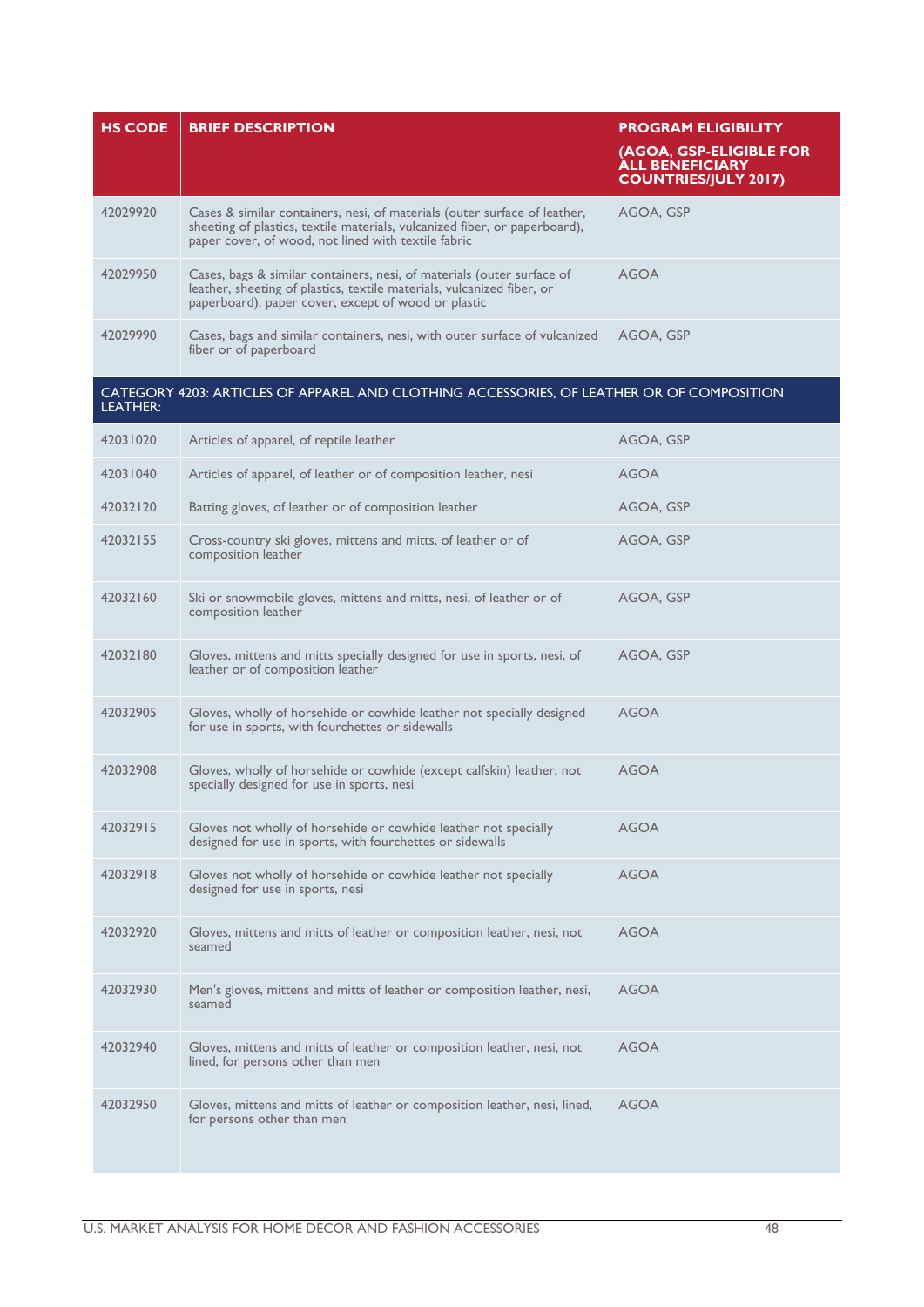| <b>HS CODE</b>       | <b>BRIEF DESCRIPTION</b>                                                                                                                                                                                                                                                        | <b>PROGRAM ELIGIBILITY</b><br>(AGOA, GSP-ELIGIBLE FOR<br><b>ALL BENEFICIARY</b><br><b>COUNTRIES/JULY 2017)</b> |
|----------------------|---------------------------------------------------------------------------------------------------------------------------------------------------------------------------------------------------------------------------------------------------------------------------------|----------------------------------------------------------------------------------------------------------------|
| 42033000             | Belts and bandoliers with or without buckles, of leather or of<br>composition leather                                                                                                                                                                                           | AGOA, GSP                                                                                                      |
| 42034030             | Clothing accessories nesi, of reptile leather                                                                                                                                                                                                                                   | AGOA, GSP                                                                                                      |
|                      | CATEGORY 4205: OTHER ARTICLES OF LEATHER OR OF COMPOSITION LEATHER: OF A KIND USED IN MACHINERY<br>OR MECHANICAL APPLIANCES OR FOR OTHER TECHNICAL USES:                                                                                                                        |                                                                                                                |
| 42050005             | Belting leather cut or wholly or partly manufactured into forms or<br>shapes suit. for conversion into belting for machinery or appliances                                                                                                                                      | AGOA, GSP                                                                                                      |
| 42050040             | Straps and strops of leather or of composition leather                                                                                                                                                                                                                          | AGOA, GSP                                                                                                      |
| 42050060             | Articles of reptile leather, nesi                                                                                                                                                                                                                                               | AGOA, GSP                                                                                                      |
|                      | CHAPTER 44: WOOD AND ARTICLES OF WOOD; WOOD CHARCOAL; CORK AND ARTICLES OF CORK                                                                                                                                                                                                 |                                                                                                                |
| <b>CATEGORY 4405</b> |                                                                                                                                                                                                                                                                                 |                                                                                                                |
| 44050000             | Wood wool (excelsior); wood flour                                                                                                                                                                                                                                               | <b>AGOA</b>                                                                                                    |
| <b>END-JOINTED:</b>  | CATEGORY 4409: WOOD (INCLUDING STRIPS AND FRIEZES FOR PARQUET FLOORING, NOT ASSEMBLED)<br>CONTINUOUSLY SHAPED (TONGUED, GROOVED, REBATED, CHAMFERED, V-JOINTED, BEADED, MOLDED,<br>ROUNDED OR THE LIKE) ALONG ANY OF ITS EDGES, ENDS OR FACES, WHETHER OR NOT PLANED, SANDED OR |                                                                                                                |
| 44091005             | Coniferous wood continuously shaped along any of its ends, whether or<br>not also continuously shaped along any of its edges or faces                                                                                                                                           | AGOA, GSP                                                                                                      |
| 44091065             | Coniferous wood dowel rod, sanded/grooved/otherwise advanced in<br>condition, continuously shaped along any of its edges or faces but not its<br>ends                                                                                                                           | <b>AGOA</b>                                                                                                    |
| 44092105             | Nonconiferous wood (bamboo) continuously shaped along any of its<br>ends, whether or not also continuously shaped along any of its edges or<br>faces                                                                                                                            | AGOA, GSP                                                                                                      |
| 44092905             | Nonconiferous wood continuously shaped along any of its ends,<br>whether or not also continuously shaped along any of its edges or faces                                                                                                                                        | <b>AGOA</b>                                                                                                    |
| 44092965             | Nonconiferous wood dowel rods, sanded/grooved/otherwise advanced<br>in condition, continuously shaped along any of edges or faces but not<br>ends                                                                                                                               | <b>AGOA</b>                                                                                                    |
|                      | CATEGORY 4411: FIBERBOARD OF WOOD OR OTHER LIGNEOUS MATERIALS, WHETHER OR NOT BONDED WITH<br><b>RESINS OR OTHER ORGANIC SUBSTANCES:</b>                                                                                                                                         |                                                                                                                |
| 44111220             | Medium density Fiberboard (MDF), <= 5 mm thick, for construction,<br>laminated                                                                                                                                                                                                  | AGOA, GSP                                                                                                      |
| 44111290             | MDF, <= 5 mm thick, not for construction, nesoi                                                                                                                                                                                                                                 | AGOA, GSP                                                                                                      |
| 44111320             | MDF, >5 mm but <= 9 mm thick, for construction, laminated                                                                                                                                                                                                                       | AGOA, GSP                                                                                                      |
| 44111390             | MDF, $>5$ mm but $\leq$ 9 mm thick, not for construction, nesoi                                                                                                                                                                                                                 | AGOA, GSP                                                                                                      |
| 44111420             | Fiberboard of a thickness exceeding 9 mm, edge worked continuously,<br>laminated, for construction uses                                                                                                                                                                         | AGOA, GSP                                                                                                      |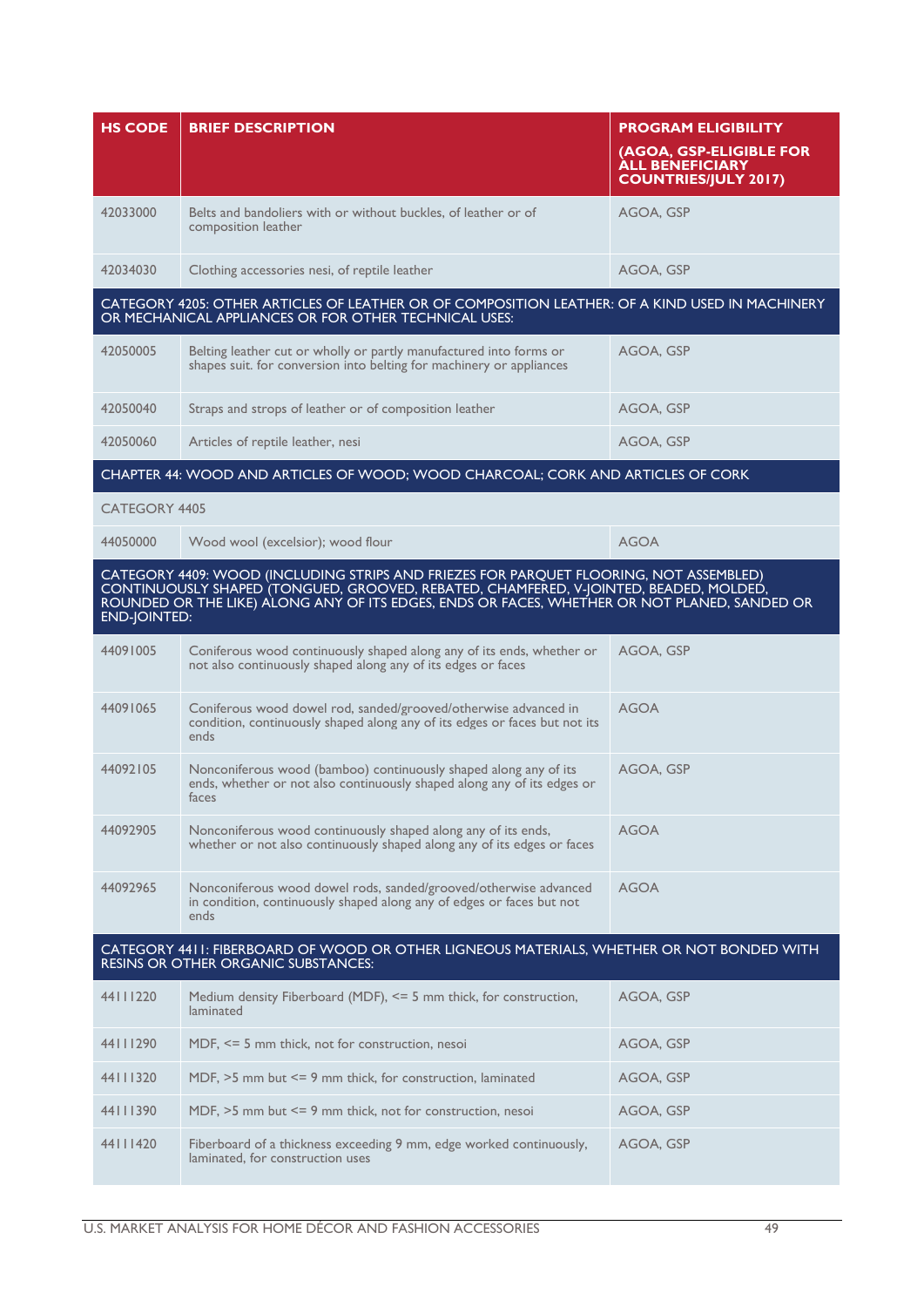| <b>HS CODE</b> | <b>BRIEF DESCRIPTION</b>                                                                                                                                    | <b>PROGRAM ELIGIBILITY</b><br>(AGOA, GSP-ELIGIBLE FOR<br><b>ALL BENEFICIARY</b><br><b>COUNTRIES/JULY 2017)</b> |
|----------------|-------------------------------------------------------------------------------------------------------------------------------------------------------------|----------------------------------------------------------------------------------------------------------------|
| 44111490       | Fiberboard nesoi, of a thickness exceeding 9 mm                                                                                                             | AGOA, GSP                                                                                                      |
| 44119240       | Fiberboard nesoi, density exceeding $0.8$ g/cm <sup>3</sup>                                                                                                 | AGOA, GSP                                                                                                      |
| 44119320       | Fiberboard, not MDF, of a density $>0.5$ g/cm <sup>3</sup> but $\leq$ 0.8 g/cm <sup>3</sup> , edge<br>worked continuously, laminated, for construction uses | AGOA, GSP                                                                                                      |
| 44119390       | Fiberboard, not MDF, of a density > 0.5 $g/cm^3$ but <= 0.8 $g/cm^3$ , nesoi                                                                                | AGOA, GSP                                                                                                      |
| CATEGORY 4412  |                                                                                                                                                             |                                                                                                                |
| 44121005       | Plywood, veneered panels and similar laminated wood, of bamboo                                                                                              | AGOA, GSP                                                                                                      |
| 44123125       | Plywood sheet n/o 6 mm thick, tropical hard wood outer ply, face ply of<br>Spanish cedar or walnut, not surface covered beyond clear/transparent            | <b>AGOA</b>                                                                                                    |
| 44123140       | Plywood sheets n/o 6 mm thick, with specified tropical wood outer ply,<br>with face ply nesoi, not surface covered beyond clear/transparent                 | <b>AGOA</b>                                                                                                    |
| 44123151       | Plywood sheets n/o 6 mm thick, tropical wood nesoi at least one outer<br>ply, with face ply nesoi, not surface covered beyond clear/transparent             | <b>AGOA</b>                                                                                                    |
| 44123160       | Plywood sheets n/o 6 mm thick, with certain specified tropical wood<br>outer ply, surface covered beyond clear or transparent                               | <b>AGOA</b>                                                                                                    |
| 44123191       | Plywood sheets n/o 6 mm thick, tropical wood nesoi at least one outer<br>ply, surface covered beyond clear or transparent                                   | <b>AGOA</b>                                                                                                    |
| 44123225       | Plywood sheet n/o 6 mm thick, outer ply of nonconiferous wood, face<br>ply Spanish Cedar or walnut, not surface covered beyond<br>clear/transparent         | AGOA                                                                                                           |
| 44123231       | Plywood sheet n/o 6 mm thick, at least one outer ply of nonconiferous<br>wood, with face ply nesoi, not surface covered beyond clear/transparent            | <b>AGOA</b>                                                                                                    |
| 44123256       | Plywood sheets n/o 6 mm thick, at least one outer ply of nonconiferous<br>wood, surface covered other than clear or transparent                             | <b>AGOA</b>                                                                                                    |
| 44123930       | Plywood of wood sheets, n/o 6 mm thick each, with outer plies of<br>coniferous wood, European red pine face ply, not or clear surface<br>covered            | AGOA, GSP                                                                                                      |
| 44123940       | Plywood of wood sheets, n/o 6 mm thick each, with outer plies of<br>coniferous wood, with face ply nesoi, not or clear surface covered                      | AGOA, GSP                                                                                                      |
| 44123950       | Plywood of wood sheets, n/o 6 mm thick each, with outer plies of<br>coniferous wood, nesoi, surface covered, nesoi                                          | <b>AGOA</b>                                                                                                    |
| 44129431       | Blockboard etc.: plywood nesoi, at least one nonconif outer ply, not<br>surface covered beyond clear/transparent, not w/face ply of birch                   | AGOA, GSP                                                                                                      |
| 44129441       | Blockboard etc.: plywood nesoi, at least one nonconiferous outer ply,<br>surface covered other than clear or transparent                                    | AGOA, GSP                                                                                                      |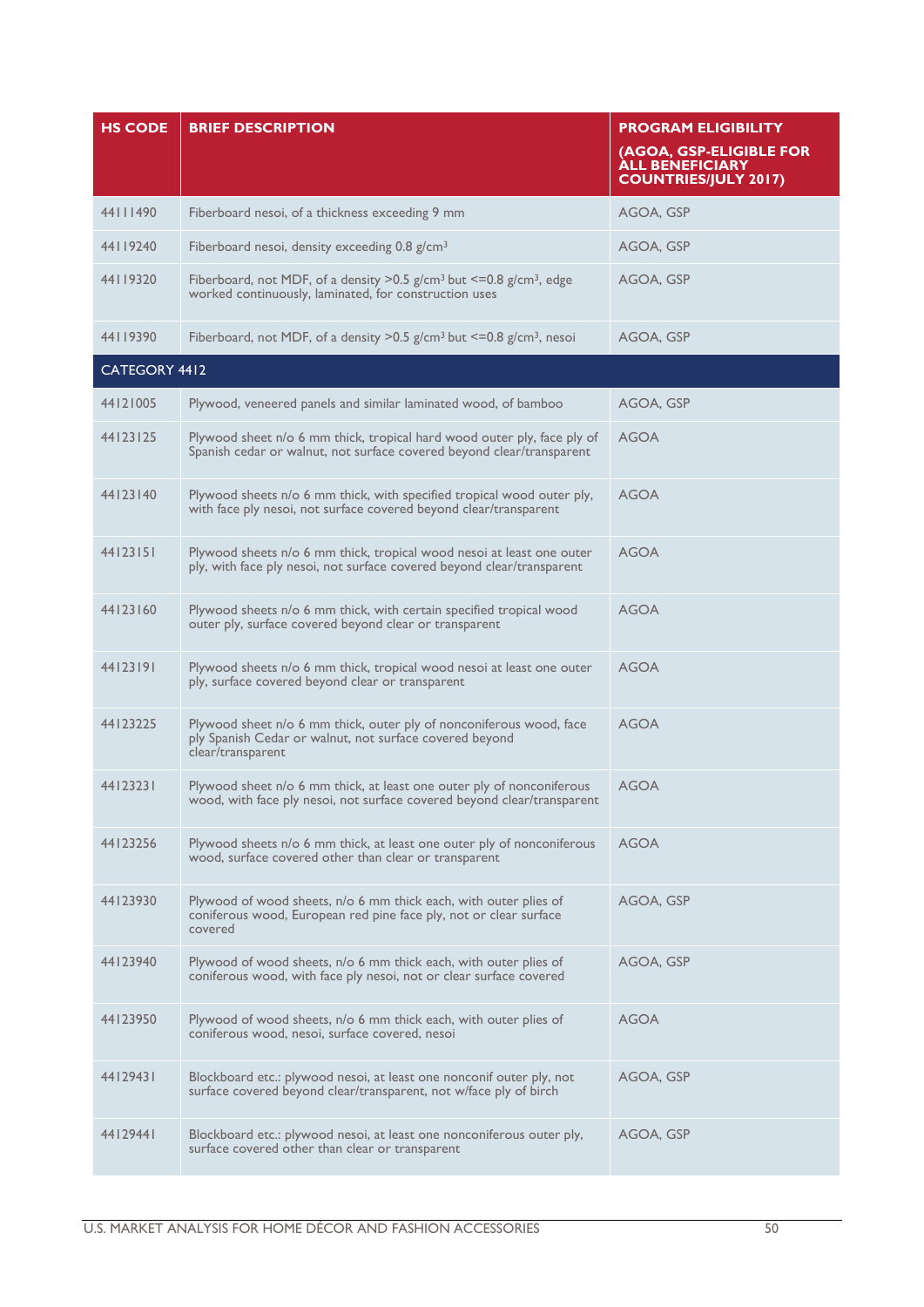| <b>HS CODE</b>       | <b>BRIEF DESCRIPTION</b>                                                                                                                                             | <b>PROGRAM ELIGIBILITY</b><br>(AGOA, GSP-ELIGIBLE FOR<br><b>ALL BENEFICIARY</b><br><b>COUNTRIES/JULY 2017)</b> |
|----------------------|----------------------------------------------------------------------------------------------------------------------------------------------------------------------|----------------------------------------------------------------------------------------------------------------|
| 44129470             | Blockboard etc.: plywood nesoi, other outer plies, not surface covered<br>beyond clear/transparent, face ply Europe red pine                                         | AGOA, GSP                                                                                                      |
| 44129480             | Blockboard etc.: plywood nesoi, other outer plies, not surface covered<br>beyond clear/transparent, face ply nesoi                                                   | AGOA, GSP                                                                                                      |
| 44129490             | Blockboard etc.: plywood nesoi, other outer plies, surface covered<br>other than clear or transparent                                                                | AGOA, GSP                                                                                                      |
| 44129931             | Not blockboard: plywood nesoi, at least one nonconiferous outer ply,<br>not surface covered beyond clear/transparent, not w/face ply of birch                        | AGOA, GSP                                                                                                      |
| 44129941             | Not blockboard: plywood nesoi, at least one nonconiferous outer ply,<br>surface covered other than clear or transparent                                              | AGOA, GSP                                                                                                      |
| 44129970             | Not blockboard: plywood nesoi, at least one nonconiferous outer ply,<br>no particle board, not surface covered beyond clear/transparent, face<br>ply Europe red pine | AGOA, GSP                                                                                                      |
| 44129980             | Not blockboard: plywood nesoi, at least one nonconiferous outer ply,<br>no particle board, not surface covered beyond clear/transparent, face<br>ply nesoi           | AGOA, GSP                                                                                                      |
| 44129990             | Not blockboard: plywood, veneer panels and similar laminated wood, at<br>least one nonconiferous outer ply, nesoi                                                    | AGOA, GSP                                                                                                      |
| CATEGORY 4413        |                                                                                                                                                                      |                                                                                                                |
| 44130000             | Densified wood, in blocks, plates, strips or profile shapes                                                                                                          | AGOA, GSP                                                                                                      |
| CATEGORY 4414        |                                                                                                                                                                      |                                                                                                                |
| 44140000             | Wooden frames for paintings, photographs, mirrors or similar objects                                                                                                 | AGOA, GSP                                                                                                      |
| CATEGORY 4415        |                                                                                                                                                                      |                                                                                                                |
| 44151090             | Wood cases, boxes, crates, drums and similar packings nesi; cable-drums<br>of wood                                                                                   | AGOA, GSP                                                                                                      |
| 44152080             | Wooden pallets, box-pallets and other load boards, other than designed<br>for use in the harvesting of fruits and vegetables                                         | AGOA, GSP                                                                                                      |
| CATEGORY 4416        |                                                                                                                                                                      |                                                                                                                |
| 44160090             | Wooden vats, tubs and other coopers' products and parts thereof                                                                                                      | AGOA, GSP                                                                                                      |
| CATEGORY 4417        |                                                                                                                                                                      |                                                                                                                |
| 44170080             | Wooden tools, tool bodies, tool handles, broom or brush bodies and<br>handles nesi: wooden boot or shoe lasts and trees                                              | AGOA, GSP                                                                                                      |
| <b>CATEGORY 4418</b> |                                                                                                                                                                      |                                                                                                                |
| 44181000             | Wooden windows, French windows and their frames                                                                                                                      | AGOA, GSP                                                                                                      |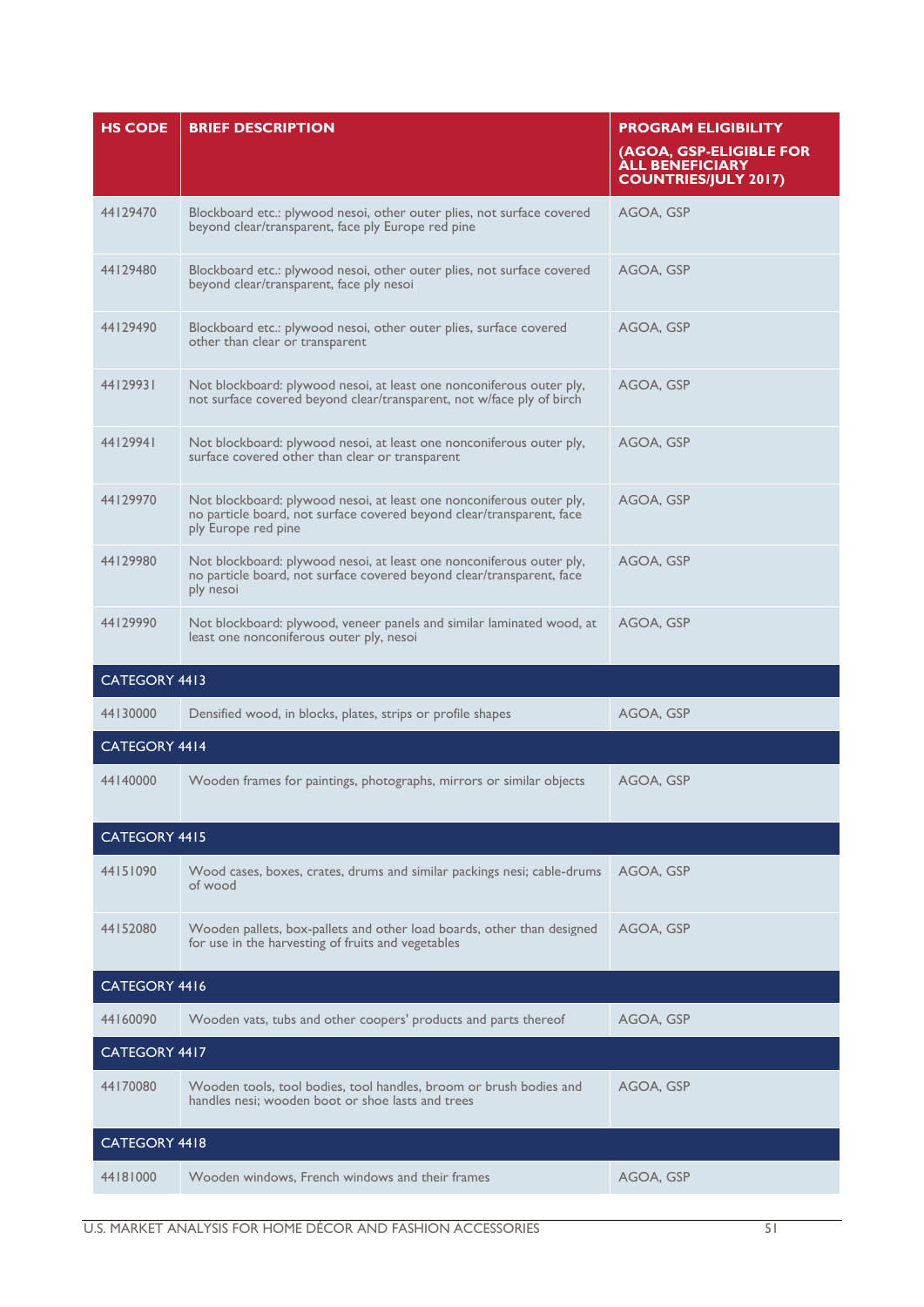| <b>HS CODE</b>       | <b>BRIEF DESCRIPTION</b>                                                                                                                       | <b>PROGRAM ELIGIBILITY</b><br>(AGOA, GSP-ELIGIBLE FOR<br><b>ALL BENEFICIARY</b><br><b>COUNTRIES/JULY 2017)</b> |
|----------------------|------------------------------------------------------------------------------------------------------------------------------------------------|----------------------------------------------------------------------------------------------------------------|
| 44182040             | French doors of wood                                                                                                                           | AGOA, GSP                                                                                                      |
| 44182080             | Doors of wood, other than French doors                                                                                                         | AGOA, GSP                                                                                                      |
| 44184000             | Wooden formwork (shuttering) for concrete constructional work                                                                                  | AGOA, GSP                                                                                                      |
| 44186000             | Builders' joinery and carpentry of wood, posts and beams                                                                                       | AGOA, GSP                                                                                                      |
| 44187190             | Assembled flooring panels for mosaic floors other than those having a<br>face ply more than 6 mm in thickness                                  | <b>AGOA</b>                                                                                                    |
| 44187220             | Assembled wood flooring panels, other than for mosaic, multilayer,<br>having a face ply more than 6 mm in thickness                            | <b>AGOA</b>                                                                                                    |
| 44187900             | Assembled flooring panels, nesoi                                                                                                               | <b>AGOA</b>                                                                                                    |
| 44189046             | Builders' joinery and carpentry of wood, nesoi                                                                                                 | <b>AGOA</b>                                                                                                    |
| CATEGORY 4419        |                                                                                                                                                |                                                                                                                |
| 44190040             | Wooden forks and spoons for tableware and kitchenware                                                                                          | <b>AGOA</b>                                                                                                    |
| 44190080             | Wooden tableware and kitchenware, other than forks and spoons                                                                                  | <b>AGOA</b>                                                                                                    |
| <b>CATEGORY 4420</b> |                                                                                                                                                |                                                                                                                |
| 44201000             | Wooden statuettes and other wood ornaments                                                                                                     | AGOA, GSP                                                                                                      |
| 44209045             | Wooden jewelry boxes, silverware chests, microscope, tool or utensil<br>cases, similar boxes, cases and chests, not lined with textile fabrics | AGOA, GSP                                                                                                      |
| 44209080             | Wood marquetry and inlaid wood; wooden articles of furniture, nesi                                                                             | AGOA, GSP                                                                                                      |
| CATEGORY 4421        |                                                                                                                                                |                                                                                                                |
| 44211000             | Wooden clothes hangers                                                                                                                         | <b>AGOA</b>                                                                                                    |
| 44219020             | Wood dowel pins, sanded, grooved or otherwise advanced in condition                                                                            | <b>AGOA</b>                                                                                                    |
| 44219030             | Wood blinds, shutters, screens and shades consisting of wooden frames<br>in the center of which are fixed louver boards or slats               | <b>AGOA</b>                                                                                                    |
| 44219040             | Wood blinds, shutters, screens and shades, not consisting of wooden<br>frames in the center of which are fixed louver boards or slats          | <b>AGOA</b>                                                                                                    |
| 44219060             | Wooden skewers, candy sticks, ice cream sticks, tongue depressors,<br>drink mixers and similar small wares, other than toothpicks              | <b>AGOA</b>                                                                                                    |
| 44219080             | Spring-type clothespins made of wood                                                                                                           | <b>AGOA</b>                                                                                                    |
| 44219085             | Clothespins made of wood, other than the spring-type                                                                                           | <b>AGOA</b>                                                                                                    |
| 44219097             | Articles of wood, not elsewhere specified or included                                                                                          | <b>AGOA</b>                                                                                                    |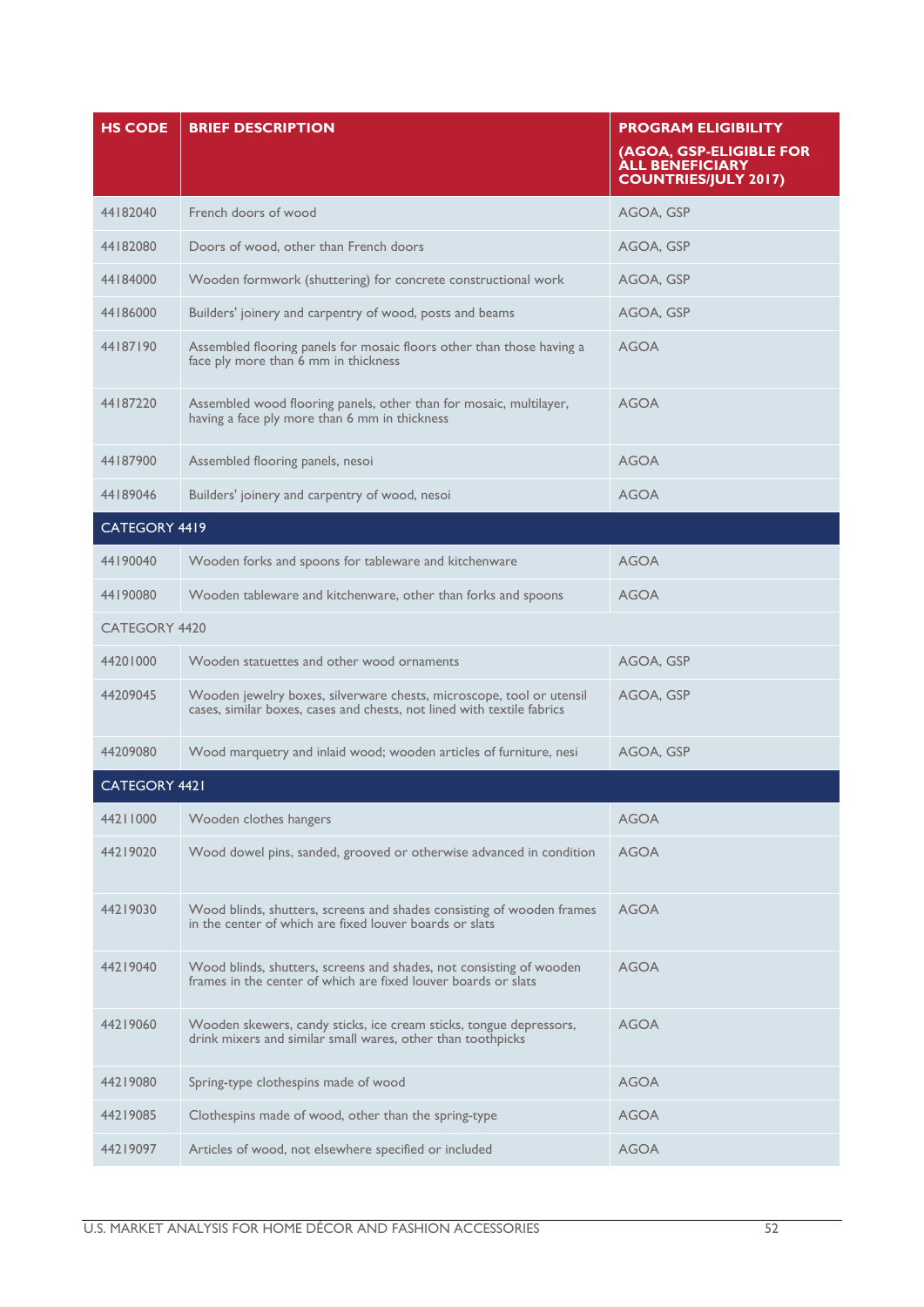|                      |                                                                                                                            | (AGOA, GSP-ELIGIBLE FOR<br><b>ALL BENEFICIARY</b><br><b>COUNTRIES/JULY 2017)</b> |
|----------------------|----------------------------------------------------------------------------------------------------------------------------|----------------------------------------------------------------------------------|
| <b>WICKERWORK</b>    | CHAPTER 46: MANUFACTURES OF STRAW, OF ESPARTO OR OF OTHER PLANTING MATERIALS; BASKETWARE AND                               |                                                                                  |
| <b>CATEGORY 4601</b> |                                                                                                                            |                                                                                  |
| 46012140             | Woven or partly assembled materials of bamboo, for mats, matting and<br>screens                                            | AGOA, GSP                                                                        |
| 46012190             | Mats, matting and screens of bamboo, nesoi                                                                                 | AGOA, GSP                                                                        |
| 46012240             | Woven or partly assembled materials of rattan for mats, matting and<br>screens                                             | AGOA, GSP                                                                        |
| 46012290             | Mats, matting and screens of rattan, nesoi                                                                                 | AGOA, GSP                                                                        |
| 46012940             | Woven or partly assembled materials of willow for mats, matting and<br>screens                                             | AGOA, GSP                                                                        |
| 46012960             | Woven or partly assembled vegetable materials other than bamboo,<br>rattan or willow, for mats, matting and screens        | AGOA, GSP                                                                        |
| 46012990             | Mats, matting and screens of willow, nesoi                                                                                 | AGOA, GSP                                                                        |
| 46019205             | Plaits of bamboo and similar products of such plaiting materials, whether<br>or not assembled into strips                  | AGOA, GSP                                                                        |
| 46019220             | Products of bamboo other than plaits and similar products such as<br>plaiting materials.                                   | AGOA, GSP                                                                        |
| 46019305             | Plaits of rattan and similar products of such plaiting materials, whether<br>or not assembled into strips                  | AGOA, GSP                                                                        |
| 46019320             | Products of rattan other than plaits and similar products such as plaiting<br>materials.                                   | AGOA, GSP                                                                        |
| 46019405             | Plaits of vegetable materials and similar products of such plaiting<br>materials, whether or not assembled into strips     | AGOA, GSP                                                                        |
| 46019420             | Products nesoi, of plaiting materials, bound together in parallel strands<br>or woven, in sheet form, of willow or wood    | AGOA, GSP                                                                        |
| 46019905             | Plaits and similar products of plaiting materials (not vegetable), whether<br>or not assembled into strips                 | AGOA, GSP                                                                        |
| 46019990             | Products nesoi of plaiting materials (not vegetable), bound together in<br>parallel strands or woven, in sheet form, nesoi | <b>AGOA</b>                                                                      |
| CATEGORY 4602        |                                                                                                                            |                                                                                  |
| 46021105             | Fishing baskets or creels made from bamboo                                                                                 | AGOA, GSP                                                                        |
| 46021109             | Baskets and bags of bamboo other than wickerwork                                                                           | AGOA, GSP                                                                        |
| 46021121             | Luggage, handbags and flat goods, whether or not lined, of bamboo                                                          | <b>AGOA</b>                                                                      |
| 46021145             | Basketwork and other articles, nesoi, of one or more of bamboo                                                             | AGOA, GSP                                                                        |

**HS CODE BRIEF DESCRIPTION PROGRAM ELIGIBILITY**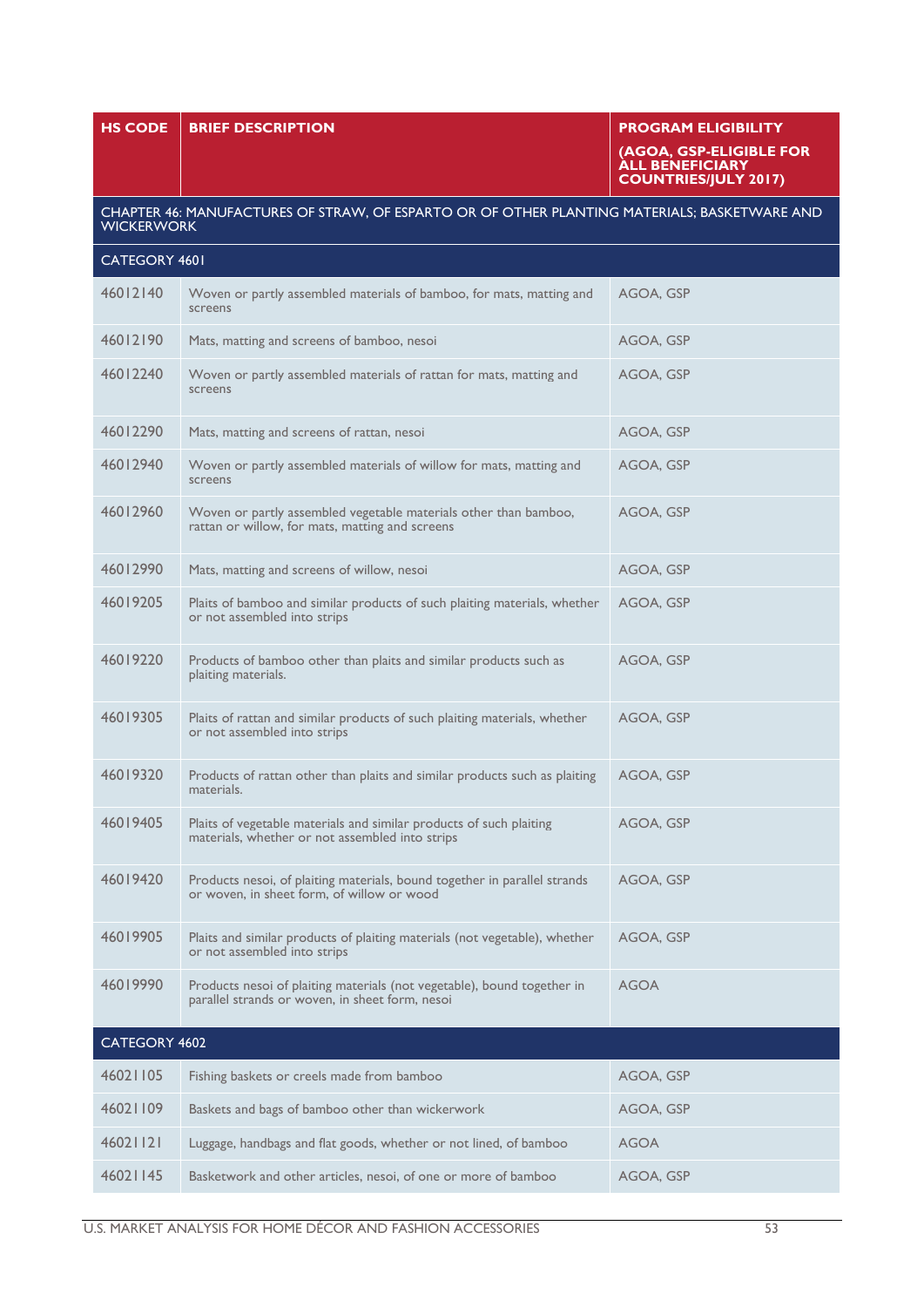| <b>HS CODE</b> | <b>BRIEF DESCRIPTION</b>                                                                                                                   | <b>PROGRAM ELIGIBILITY</b><br>(AGOA, GSP-ELIGIBLE FOR<br><b>ALL BENEFICIARY</b><br><b>COUNTRIES/JULY 2017)</b> |
|----------------|--------------------------------------------------------------------------------------------------------------------------------------------|----------------------------------------------------------------------------------------------------------------|
| $46021205=$    | Fishing baskets or creels made from rattan                                                                                                 | AGOA, GSP                                                                                                      |
| 46021216       | Baskets and bags of rattan other than wickerwork                                                                                           | AGOA, GSP                                                                                                      |
| 46021223       | Articles of a kind normally carried in the pocket or in the handbag, of<br>rattan                                                          | AGOA, GSP                                                                                                      |
| 46021225       | Luggage, handbags and flat goods, whether or not lined, of rattan, nesoi                                                                   | <b>AGOA</b>                                                                                                    |
| 46021245       | Basketwork and other articles, nesoi, of rattan                                                                                            | AGOA, GSP                                                                                                      |
| 46021905       | Fishing baskets or creels made from vegetable materials                                                                                    | AGOA, GSP                                                                                                      |
| 46021912       | Baskets and bags, nesi, whether or not lined, of willow                                                                                    | AGOA, GSP                                                                                                      |
| 46021916       | Baskets and bags of palm leaf other than wickerwork                                                                                        | AGOA, GSP                                                                                                      |
| 46021918       | Baskets and bags of vegetable material, nesoi                                                                                              | AGOA, GSP                                                                                                      |
| 46021922       | Luggage, handbags and flat goods, whether or not lined, of willow                                                                          | <b>AGOA</b>                                                                                                    |
| 46021923       | Articles of a kind normally carried in the pocket or in the handbag, of<br>palm leaf                                                       | AGOA, GSP                                                                                                      |
| 46021925       | Luggage, handbags and flat goods, whether or not lined, of palm leaf,<br>nesoi                                                             | <b>AGOA</b>                                                                                                    |
| 46021929       | Luggage, handbags and flat goods, whether or not lined, made from<br>plaiting materials nesoi                                              | <b>AGOA</b>                                                                                                    |
| 46021945       | Basketwork and other articles, nesoi, of willow or wood                                                                                    | AGOA, GSP                                                                                                      |
| 46021980       | Basketwork and other articles, nesoi, of vegetables materials, nesoi                                                                       | AGOA, GSP                                                                                                      |
| 46029000       | Basketwork, wickerwork and other articles made directly from plaiting<br>materials or from articles of heading 4601, nesi; loofah articles | AGOA, GSP                                                                                                      |

#### CHAPTER 63: OTHER MADE-UP TEXTILE ARTICLES; NEEDLECRAFT SETS; WORN CLOTHING AND WORN TEXTILE ARTICLES; RAGS

| <b>CATEGORY 6301</b> |                                                                                    |                                               |
|----------------------|------------------------------------------------------------------------------------|-----------------------------------------------|
| 63011000             | Electric blankets - apparel provisions                                             | AGOA eligible under the apparel<br>provisions |
| 63013000             | Blankets (other than electric blankets) and traveling rugs, of cotton              | AGOA eligible under the apparel<br>provisions |
| 63014000             | Blankets (other than electric blankets) and traveling rugs, of synthetic<br>fibers | AGOA eligible under the apparel<br>provisions |
| 63019000             | Blankets and traveling rugs, nesoi                                                 | AGOA eligible under the apparel<br>provisions |
| <b>CATEGORY 6302</b> |                                                                                    |                                               |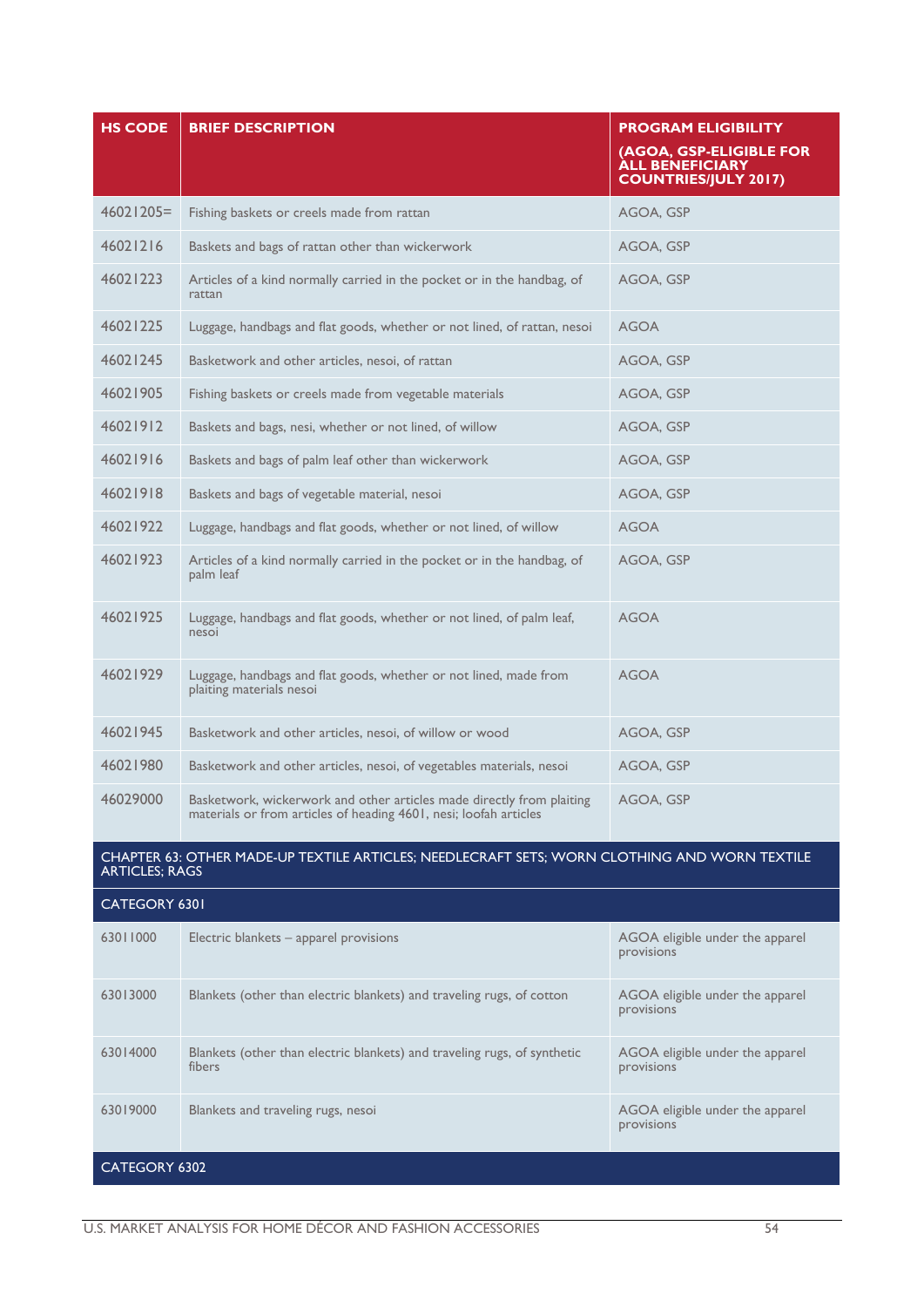| <b>HS CODE</b> | <b>BRIEF DESCRIPTION</b>                                                                                                                                             | <b>PROGRAM ELIGIBILITY</b>                                                       |
|----------------|----------------------------------------------------------------------------------------------------------------------------------------------------------------------|----------------------------------------------------------------------------------|
|                |                                                                                                                                                                      | (AGOA, GSP-ELIGIBLE FOR<br><b>ALL BENEFICIARY</b><br><b>COUNTRIES/JULY 2017)</b> |
| 63021000       | Bed linen, knitted or crocheted                                                                                                                                      | AGOA eligible under the apparel<br>provisions                                    |
| 63022130       | Bed linen, not knitted or crocheted, printed, of cotton, containing any<br>embroidery, lace, braid, edging, trimming, piping or applique work,<br>napped             | AGOA eligible under the apparel<br>provisions                                    |
| 63022150       | Bed linen, not knit or crocheted, printed, of cotton, containing any<br>embroidery, lace, braid, edging, trimming, piping or applique work,<br>n/napped              | AGOA eligible under the apparel<br>provisions                                    |
| 63022170       | Bed linen, not knit or crocheted, printed, of cotton, not containing any<br>embroidery, lace, braid, edging, trimming, piping or applique work,<br>napped            | AGOA eligible under the apparel<br>provisions                                    |
| 63022190       | Bed linen, not knit or crocheted, printed, of cotton, not containing any<br>embroidery, lace, braid, edging, trimming, piping or applique work, not<br>napped        | AGOA eligible under the apparel<br>provisions                                    |
| 63022210       | Bed linen, not knitted or crocheted, printed, of manmade fibers,<br>containing embroidery, lace, braid, etc. or applique work                                        | AGOA eligible under the apparel<br>provisions                                    |
| 63022220       | Bed linen, not knitted or crocheted, printed, of manmade fibers, nesoi                                                                                               | AGOA eligible under the apparel<br>provisions                                    |
| 63022900       | Bed linen, not knitted or crocheted, printed, of textile materials nesoi                                                                                             | AGOA eligible under the apparel<br>provisions                                    |
| 63023130       | Bed linen, not knitted or crocheted, not printed, of cotton, containing<br>any embroidery, lace, braid, edging, trimming, piping or applique work,<br>napped         | AGOA eligible under the apparel<br>provisions                                    |
| 63023150       | Bed linen, not knitted or crocheted, not printed, of cotton, containing<br>any embroidery, lace, braid, edging, trimming, piping or applique work,<br>not napped     | AGOA eligible under the apparel<br>provisions                                    |
| 63023170       | Bed linen, not knitted or crocheted, not printed, of cotton, not<br>containing any embroidery, lace, braid, edging, trimming, piping or<br>applique work, napped     | AGOA eligible under the apparel<br>provisions                                    |
| 63023190       | Bed linen, not knitted or crocheted, not printed, of cotton, not<br>containing any embroidery, lace, braid, edging, trimming, piping or<br>applique work, not napped | AGOA eligible under the apparel<br>provisions                                    |
| 63023210       | Bed linen, not knitted or crocheted, not printed, of manmade fiber,<br>containing embroidery, lace, braid, etc. or applique work                                     | AGOA eligible under the apparel<br>provisions                                    |
| 63023220       | Bed linen, not knitted or crocheted, not printed, of manmade fibers,<br>nesoi                                                                                        | AGOA eligible under the apparel<br>provisions                                    |
| 63023900       | Bed linen, not knitted or crocheted, not printed, of textile materials<br>nesoi                                                                                      | AGOA eligible under the apparel<br>provisions                                    |
| 63024010       | Table linen, knitted or crocheted, of vegetable fiber (except of cotton)                                                                                             | AGOA eligible under the apparel<br>provisions                                    |
|                |                                                                                                                                                                      |                                                                                  |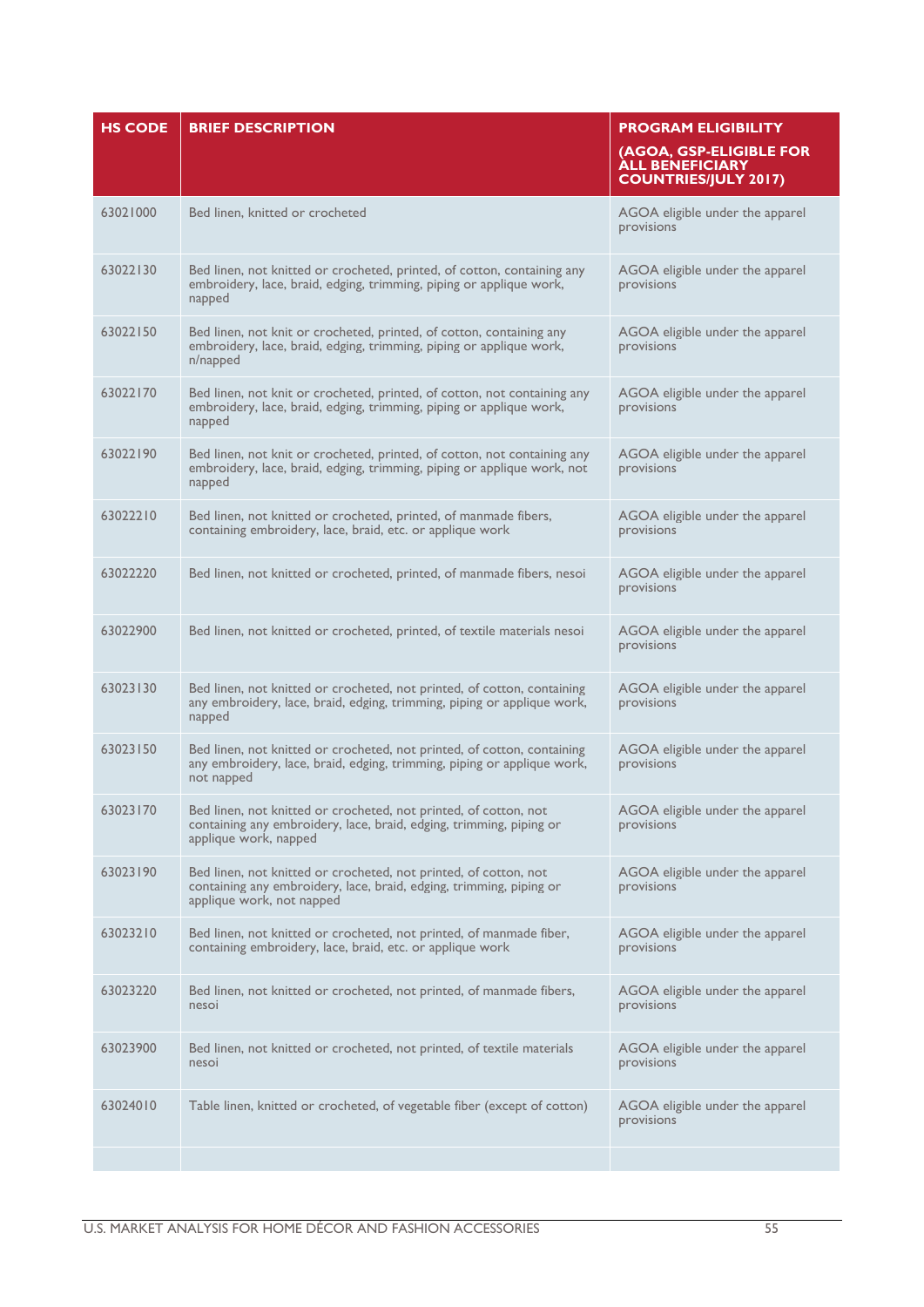| <b>HS CODE</b> | <b>BRIEF DESCRIPTION</b>                                                                                         | <b>PROGRAM ELIGIBILITY</b><br>(AGOA, GSP-ELIGIBLE FOR<br><b>ALL BENEFICIARY</b><br><b>COUNTRIES/JULY 2017)</b> |
|----------------|------------------------------------------------------------------------------------------------------------------|----------------------------------------------------------------------------------------------------------------|
| 63024020       | Table linen, knitted or crocheted, nesoi                                                                         | AGOA eligible under the apparel<br>provisions                                                                  |
| 63025110       | Damask tablecloths and napkins, not knitted or crocheted, of cotton                                              | AGOA eligible under the apparel<br>provisions                                                                  |
| 63025120       | Plain woven tablecloths and napkins, not knitted or crocheted, of cotton                                         | AGOA eligible under the apparel<br>provisions                                                                  |
| 63025130       | Tablecloths and napkins, other than plain woven or damask, not knitted<br>or crocheted, of cotton                | AGOA eligible under the apparel<br>provisions                                                                  |
| 63025140       | Table linen, other than tablecloths and napkins, not knitted or<br>crocheted, of cotton, nesoi                   | AGOA eligible under the apparel<br>provisions                                                                  |
| 63025300       | Table linen of manmade fibers, not knitted or crocheted                                                          | AGOA eligible under the apparel<br>provisions                                                                  |
| 63025910       | Tablecloths and napkins of flax, not knitted or crocheted                                                        | AGOA eligible under the apparel<br>provisions                                                                  |
| 63025930       | Table linen, of textile materials other than of cotton, flax or manmade<br>fibers, not knitted or crocheted      | AGOA eligible under the apparel<br>provisions                                                                  |
| 63026000       | Toilet linen and kitchen linen, of terry toweling or similar terry fabrics,<br>of cotton                         | AGOA eligible under the apparel<br>provisions                                                                  |
| 63029100       | Toilet and kitchen linen, other than terry toweling or similar terry<br>fabrics of cotton                        | AGOA eligible under the apparel<br>provisions                                                                  |
| 63029310       | Toilet and kitchen linen, of manmade fibers, of pile or tufted<br>construction                                   | AGOA eligible under the apparel<br>provisions                                                                  |
| 63029320       | Toilet and kitchen linen, of manmade fibers, nesoi                                                               | AGOA eligible under the apparel<br>provisions                                                                  |
| 63029910       | Toilet and kitchen linen of textile materials nesoi, containing 85% or<br>more by weight of silk or silk waste   | AGOA, GSP                                                                                                      |
| 63029920       | Toilet and kitchen linen of textile materials nesoi, containing less than<br>85% by weight of silk or silk waste | AGOA eligible under the apparel<br>provisions                                                                  |
| CATEGORY 6303  |                                                                                                                  |                                                                                                                |
| 63031200       | Curtains (including drapes), interior blinds and valances of synthetic<br>fibers, knitted or crocheted           | AGOA eligible under the apparel<br>provisions                                                                  |
| 63031911       | Curtains (including drapes), interior blinds and valances of cotton,<br>knitted or crocheted                     | AGOA eligible under the apparel<br>provisions                                                                  |
|                |                                                                                                                  |                                                                                                                |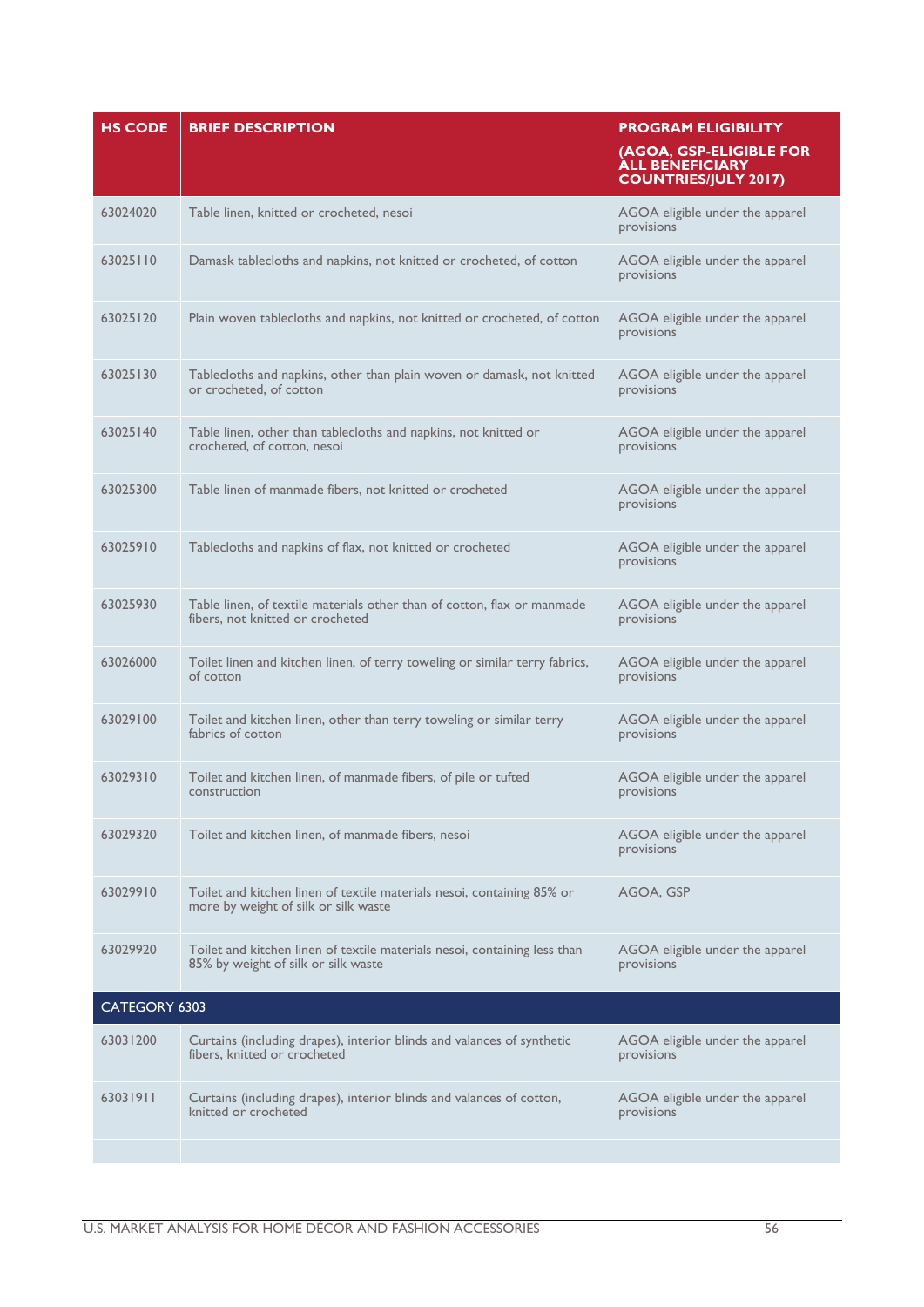| <b>HS CODE</b> | <b>BRIEF DESCRIPTION</b>                                                                                                                                      | <b>PROGRAM ELIGIBILITY</b><br>(AGOA, GSP-ELIGIBLE FOR<br><b>ALL BENEFICIARY</b><br><b>COUNTRIES/JULY 2017)</b> |
|----------------|---------------------------------------------------------------------------------------------------------------------------------------------------------------|----------------------------------------------------------------------------------------------------------------|
| 63031921       | Curtains (including drapes), interior blinds and valances of textile<br>materials other than of cotton or synthetic fibers, knitted or crocheted              | AGOA eligible under the apparel<br>provisions                                                                  |
| 63039100       | Curtains (including drapes), interior blinds and valances of cotton, not<br>knitted or crocheted                                                              | AGOA eligible under the apparel<br>provisions                                                                  |
| 63039210       | Curtains/drapes, interior blinds, etc. of synthetic fiber, made-up from<br>fabric of subheading 5407.60.11/5407.60.21/5407.60.91, not knitted or<br>crocheted | AGOA eligible under the apparel<br>provisions                                                                  |
| 63039220       | Curtains (including drapes), interior blinds and valances, nesoi, of<br>synthetic fibers, not knitted or crocheted                                            | AGOA eligible under the apparel<br>provisions                                                                  |
| 63039900       | Curtains (including drapes), interior blinds, valances of textile materials<br>other than of cotton or of synthetic fibers, not knitted/crocheted             | AGOA eligible under the apparel<br>provisions                                                                  |
| CATEGORY 6304  |                                                                                                                                                               |                                                                                                                |
| 63041110       | Bedspreads of cotton, knitted or crocheted, excluding those of heading<br>9404                                                                                | AGOA eligible under the apparel<br>provisions                                                                  |
| 63041120       | Bedspreads of manmade fibers, knitted or crocheted, excluding those of<br>heading 9404                                                                        | AGOA eligible under the apparel<br>provisions                                                                  |
| 63041130       | Bedspreads of textile materials other than of cotton or of manmade<br>fibers, knitted or crocheted, excluding those of heading 9404                           | AGOA eligible under the apparel<br>provisions                                                                  |
| 63041905       | Bedspreads, not knitted or crocheted, of cotton, containing any<br>embroidery, lace, etc.                                                                     | AGOA eligible under the apparel<br>provisions                                                                  |
| 63041910       | Bedspreads, not knitted or crocheted, of cotton, nesoi                                                                                                        | AGOA eligible under the apparel<br>provisions                                                                  |
| 63041915       | Bedspreads, not knitted or crocheted, of manmade fibers, containing any AGOA eligible under the apparel<br>embroidery, lace, etc.                             | provisions                                                                                                     |
| 63041920       | Bedspreads, not knitted or crocheted, of manmade fibers, nesoi                                                                                                | AGOA eligible under the apparel<br>provisions                                                                  |
| 63041930       | Bedspreads, not knitted or crocheted, other than those of cotton or<br>manmade fibers, excluding those of heading 9404                                        | AGOA eligible under the apparel<br>provisions                                                                  |
| 63049100       | Furnishing articles (excluding those of heading 9404 and other than<br>bedspreads) knitted or crocheted                                                       | AGOA eligible under the apparel<br>provisions                                                                  |
| 63049200       | Furnishing articles (excluding those of heading 9404 and other than<br>bedspreads) not knitted or crocheted, of cotton                                        | AGOA eligible under the apparel<br>provisions                                                                  |
| 63049300       | Furnishing articles (excluding those of heading 9404 and other than<br>bedspreads) not knitted or crocheted, of synthetic fibers                              | AGOA eligible under the apparel<br>provisions                                                                  |
| 63049910       | Wall hangings, not knitted or crocheted, of wool or fine animal hair, the<br>foregoing certified hand-loomed and folklore products                            | AGOA, GSP                                                                                                      |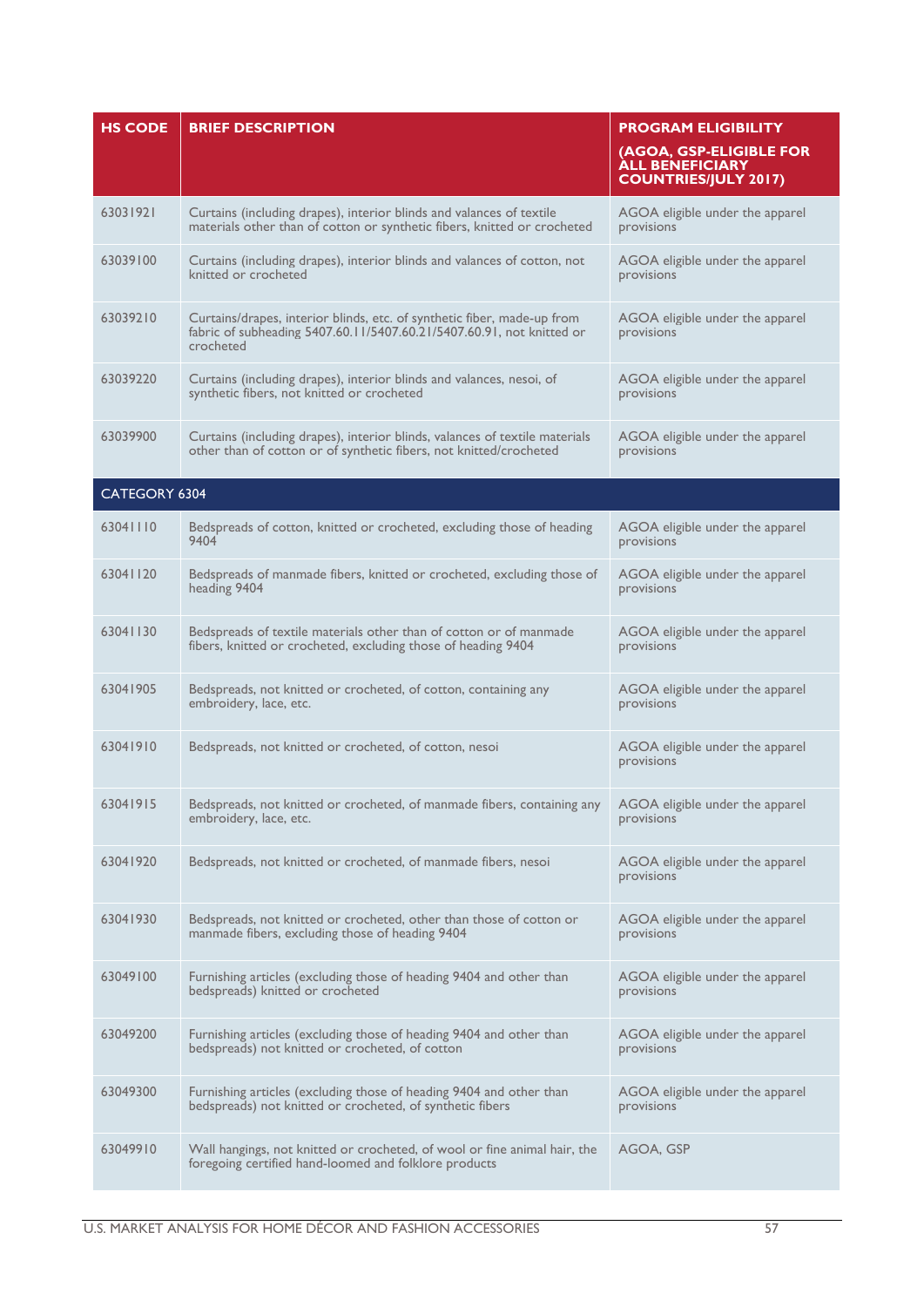| <b>HS CODE</b> | <b>BRIEF DESCRIPTION</b>                                                                                                                                                      | <b>PROGRAM ELIGIBILITY</b>                                                       |
|----------------|-------------------------------------------------------------------------------------------------------------------------------------------------------------------------------|----------------------------------------------------------------------------------|
|                |                                                                                                                                                                               | (AGOA, GSP-ELIGIBLE FOR<br><b>ALL BENEFICIARY</b><br><b>COUNTRIES/JULY 2017)</b> |
| 63049915       | Wall hangings, not knitted or crocheted, of wool or fine animal hair,<br>nesoi                                                                                                | AGOA eligible under the apparel<br>provisions                                    |
| 63049925       | Wall hangings of jute, excluding those of heading 9404                                                                                                                        | AGOA, GSP                                                                        |
| 63049935       | Furnishing articles (excluding those of heading 9404 and other than<br>bedspreads and jute wall hangings) of vegetable fibers (excluding cotton),<br>not knitted or crocheted | AGOA eligible under the apparel<br>provisions                                    |
| 63049940       | Certified hand-loomed and folklore pillow covers of wool or fine animal<br>hair, not knitted or crocheted                                                                     | AGOA, GSP                                                                        |
| 63049960       | Furnishing articles (excluding those of heading 9404 and other than<br>bedspreads) not knitted or crocheted, of textile materials, nesoi                                      | AGOA eligible under the apparel<br>provisions                                    |
| CATEGORY 6305  |                                                                                                                                                                               |                                                                                  |
| 63052000       | Sacks and bags of a kind used for the packing of goods, of cotton                                                                                                             | AGOA eligible under the apparel<br>provisions                                    |
| 63053200       | Flexible intermediate bulk containers of a kind used for packing goods,<br>of manmade textile materials                                                                       | AGOA eligible under the apparel<br>provisions                                    |
| 63053300       | Other sacks/bags for packing goods, of mm textile materials (not flexible<br>intermediate bulk containers), of polyethylene or polypropylene strip or<br>the like             | AGOA eligible under the apparel<br>provisions                                    |
| 63053900       | Sacks and bags of a kind used for the packing of goods, of manmade<br>textile materials, nesoi                                                                                | AGOA eligible under the apparel<br>provisions                                    |
| 63059000       | Sacks and bags of a kind used for the packing of goods, of textile<br>materials, nesoi                                                                                        | AGOA eligible under the apparel<br>provisions                                    |
| CATEGORY 6306  |                                                                                                                                                                               |                                                                                  |
| 63061200       | Tarpaulins, awnings and sunblinds, of synthetic fibers                                                                                                                        | AGOA eligible under the apparel<br>provisions                                    |
| 63061911       | Tarpaulins, awnings and sunblinds, of cotton                                                                                                                                  | AGOA eligible under the apparel<br>provisions                                    |
| 63061921       | Tarpaulins, awnings and sunblinds, of textile materials other than of<br>cotton or synthetic fibers                                                                           | AGOA eligible under the apparel<br>provisions                                    |
| 63062290       | Tents other than backpacking tents, of synthetic fibers                                                                                                                       | AGOA eligible under the apparel<br>provisions                                    |
| 63062911       | Tents of cotton                                                                                                                                                               | AGOA eligible under the apparel<br>provisions                                    |
| 63062921       | Tents of textile materials other than of cotton or synthetic fibers                                                                                                           | AGOA eligible under the apparel<br>provisions                                    |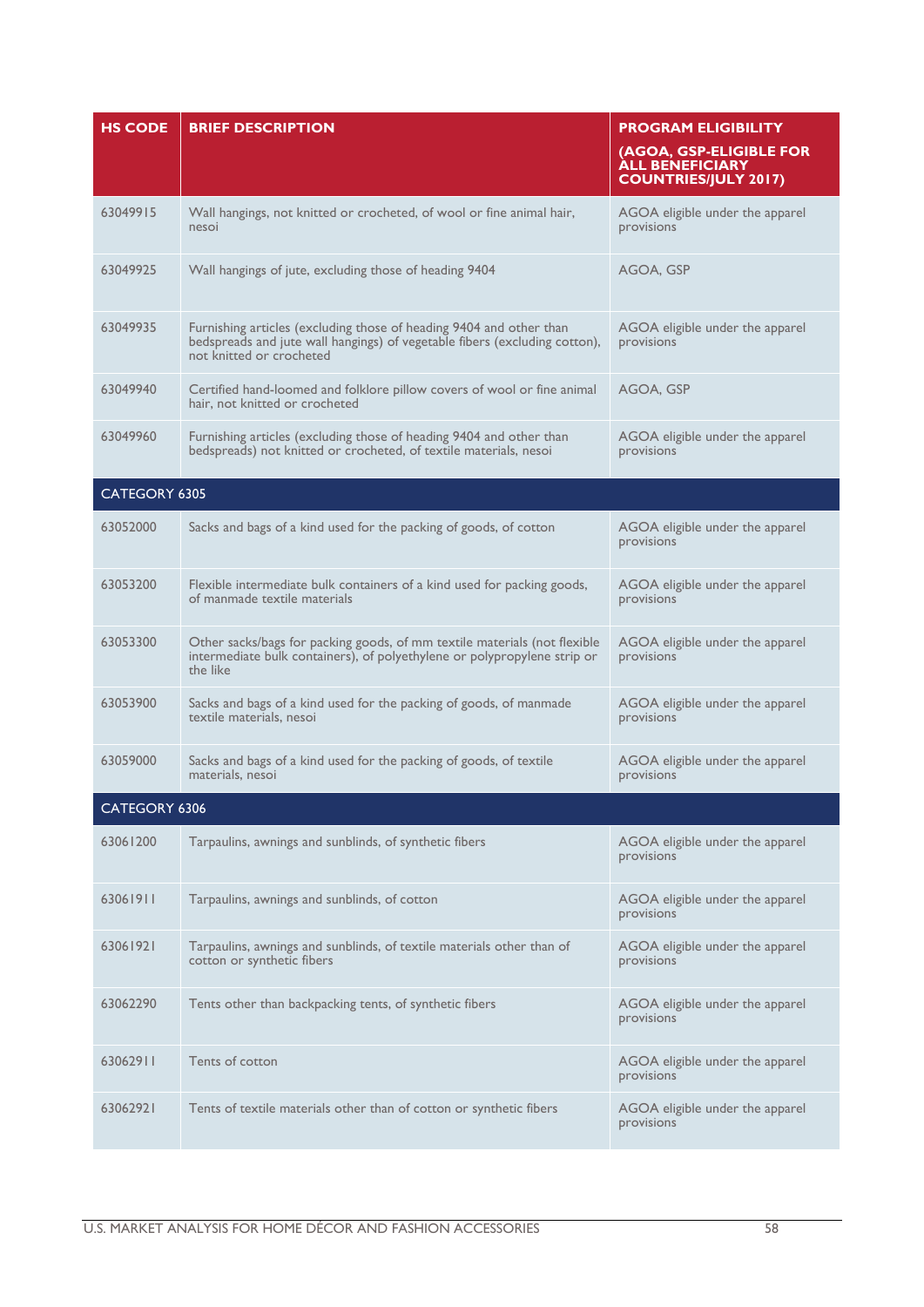| <b>HS CODE</b> | <b>BRIEF DESCRIPTION</b>                                                                                                                                                              | <b>PROGRAM ELIGIBILITY</b><br>(AGOA, GSP-ELIGIBLE FOR<br><b>ALL BENEFICIARY</b><br><b>COUNTRIES/JULY 2017)</b> |
|----------------|---------------------------------------------------------------------------------------------------------------------------------------------------------------------------------------|----------------------------------------------------------------------------------------------------------------|
| 63064041       | Pneumatic mattresses of cotton                                                                                                                                                        | AGOA eligible under the apparel<br>provisions                                                                  |
| 63064049       | Pneumatic mattresses of textile materials other than of cotton                                                                                                                        | AGOA, GSP                                                                                                      |
| 63069010       | Camping goods, nesoi, of cotton                                                                                                                                                       | AGOA eligible under the apparel<br>provisions                                                                  |
| 63069050       | Camping goods, nesoi, of textile materials other than of cotton                                                                                                                       | AGOA eligible under the apparel<br>provisions                                                                  |
| CATEGORY 6307  |                                                                                                                                                                                       |                                                                                                                |
| 63071010       | Dustcloths, mop cloths and polishing cloths, of cotton                                                                                                                                | AGOA eligible under the apparel<br>provisions                                                                  |
| 63071020       | Floor cloths, dishcloths and similar cleaning cloths of textile materials<br>(except dustcloths, mops cloths and polishing cloths of cotton)                                          | AGOA eligible under the apparel<br>provisions                                                                  |
| 63072000       | Lifejackets and lifebelts of textile materials                                                                                                                                        | AGOA eligible under the apparel<br>provisions                                                                  |
| 63079030       | Made-up labels of textile materials                                                                                                                                                   | AGOA eligible under the apparel<br>provisions                                                                  |
| 63079072       | Surgical drapes, nesoi, not spun laced or bonded fiber fabric                                                                                                                         | AGOA eligible under the apparel<br>provisions                                                                  |
| 63079075       | Toys for pets, of textile materials                                                                                                                                                   | AGOA eligible under the apparel<br>provisions                                                                  |
| 63079085       | Wall banners, of manmade fibers                                                                                                                                                       | AGOA, GSP                                                                                                      |
| 63079089       | Surgical towels; cotton towels of pile or tufted construction, pillow<br>shells, of cotton, shells for quilts etc., and similar articles of cotton                                    | AGOA eligible under the apparel<br>provisions                                                                  |
| 63079098       | National flags and other made-up articles of textile materials, nesoi                                                                                                                 | AGOA, GSP                                                                                                      |
|                | CATEGORY 6309: WORN CLOTHING AND WORN TEXTILE ARTICLES; RAGS                                                                                                                          |                                                                                                                |
| 6309000010     | Worn clothing                                                                                                                                                                         | <b>GSP</b>                                                                                                     |
|                | CHAPTER 71: NATURAL OR CULTURED PEARLS, PRECIOUS OR SEMIPRECIOUS STONES, PRECIOUS METALS, METALS<br>CLAD WITH PRECIOUS METAL AND METAL, AND ARTICLES THEREOF; IMITATION JEWELRY; COIN |                                                                                                                |
| CATEGORY 7103  |                                                                                                                                                                                       |                                                                                                                |
| 71031040       | Precious stones (other than diamonds) & semiprecious stones, simply<br>sawn or roughly shaped                                                                                         | AGOA, GSP                                                                                                      |
| 71039950       | Precious or semiprecious stones, nesoi, worked, whether or not graded,<br>but not strung (excluding ungraded temporarily strung), mtd. or set                                         | AGOA, GSP                                                                                                      |
| CATEGORY 7104  |                                                                                                                                                                                       |                                                                                                                |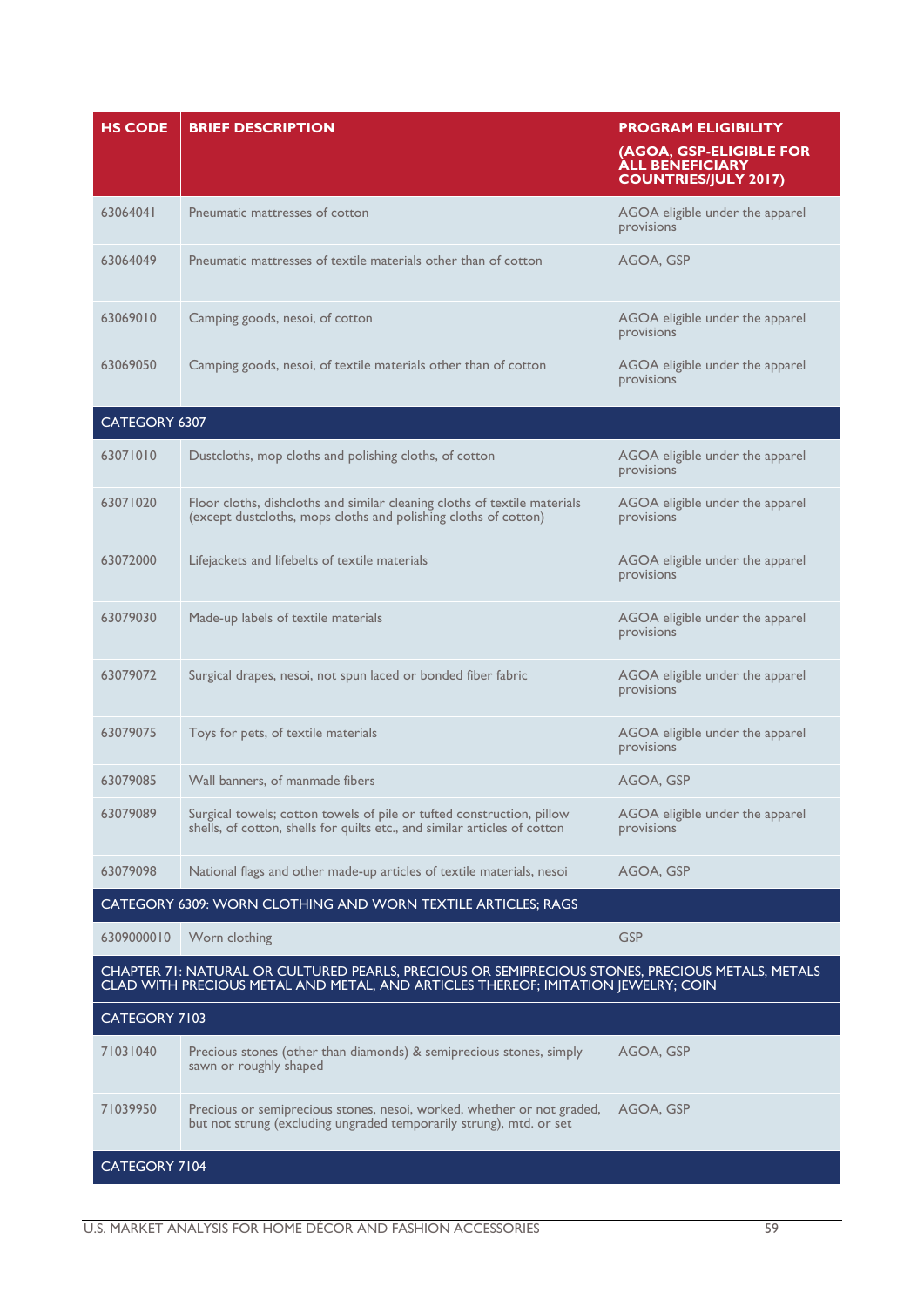| <b>HS CODE</b>       | <b>BRIEF DESCRIPTION</b>                                                                                                                                                | <b>PROGRAM ELIGIBILITY</b><br>(AGOA, GSP-ELIGIBLE FOR<br><b>ALL BENEFICIARY</b><br><b>COUNTRIES/JULY 2017)</b> |
|----------------------|-------------------------------------------------------------------------------------------------------------------------------------------------------------------------|----------------------------------------------------------------------------------------------------------------|
| 71041000             | Piezo-electric quartz                                                                                                                                                   | AGOA, GSP                                                                                                      |
| 71042000             | Synthetic or reconstructed precious or semiprecious stones, unworked<br>or simply sawn or roughly shaped                                                                | <b>AGOA</b>                                                                                                    |
| 71049050             | Synth. or reconstruct. precious or semiprecious stones, worked,<br>whether or not graded, but not strung (excluding ungraded temporarily<br>strung), mtd. or set, nesoi | AGOA, GSP                                                                                                      |
| <b>CATEGORY 7108</b> |                                                                                                                                                                         |                                                                                                                |
| 71081250             | Gold, nonmonetary, unwrought (other than gold bullion and dore)                                                                                                         | AGOA, GSP                                                                                                      |
| 71081370             | Gold (including gold plated with platinum), nonmonetary, in semi<br>manufactured forms (except gold leaf), nesoi                                                        | AGOA, GSP                                                                                                      |
| CATEGORY 7113        |                                                                                                                                                                         |                                                                                                                |
| 71131110             | Silver rope, curb, etc. in continuous lengths, whether or not plated or<br>clad with other precious metal, suitable for jewelry manufacture                             | AGOA, GSP                                                                                                      |
| 71131120             | Silver articles of jewelry and parts thereof, nesoi, valued not over \$18<br>per dozen pieces or parts                                                                  | AGOA, GSP                                                                                                      |
| 71131150             | Silver articles of jewelry and parts thereof, nesoi, valued over \$18 per<br>dozen pieces or parts                                                                      | AGOA, GSP                                                                                                      |
| 71131910             | Precious metal (other than silver) rope, curb, etc. in continuous lengths,<br>whether or not plated or clad precious metal, for jewelry manufacture                     | AGOA, GSP                                                                                                      |
| 71131921             | Gold rope necklaces and neck chains                                                                                                                                     | AGOA, GSP                                                                                                      |
| 71131925             | Gold mixed link necklaces and neck chains                                                                                                                               | AGOA, GSP                                                                                                      |
| 71131929             | Gold necklaces and neck chains (other than of rope or mixed links)                                                                                                      | AGOA, GSP                                                                                                      |
| 71131930             | Precious metal (other than silver) clasps and parts thereof                                                                                                             | AGOA, GSP                                                                                                      |
| 71131950             | Precious metal (o/than silver) articles of jewelry and parts thereof,<br>whether or not plated or clad with precious metal, nesoi                                       | AGOA, GSP                                                                                                      |
| 71132010             | Base metal clad with precious metal, rope, curb & like articles in<br>continuous lengths, suitable for use in jewelry manufacture                                       | AGOA, GSP                                                                                                      |
| 71132021             | Base metal clad with gold rope necklaces and neck chains                                                                                                                | AGOA, GSP                                                                                                      |
| 71132025             | Base metal clad with gold mixed link necklaces and neck chains                                                                                                          | AGOA, GSP                                                                                                      |
| 71132029             | Base metal clad with gold necklaces and neck chains, nesoi                                                                                                              | AGOA, GSP                                                                                                      |
| 71132030             | Base metal clad with precious metal clasps and parts thereof                                                                                                            | AGOA, GSP                                                                                                      |
| 71132050             | Base metal clad with precious metal articles of jewelry and parts thereof,<br>nesoi                                                                                     | AGOA, GSP                                                                                                      |
| CATEGORY 7115        |                                                                                                                                                                         |                                                                                                                |
| 71151000             | Platinum catalysts in the form of wire cloth or grill                                                                                                                   | AGOA, GSP                                                                                                      |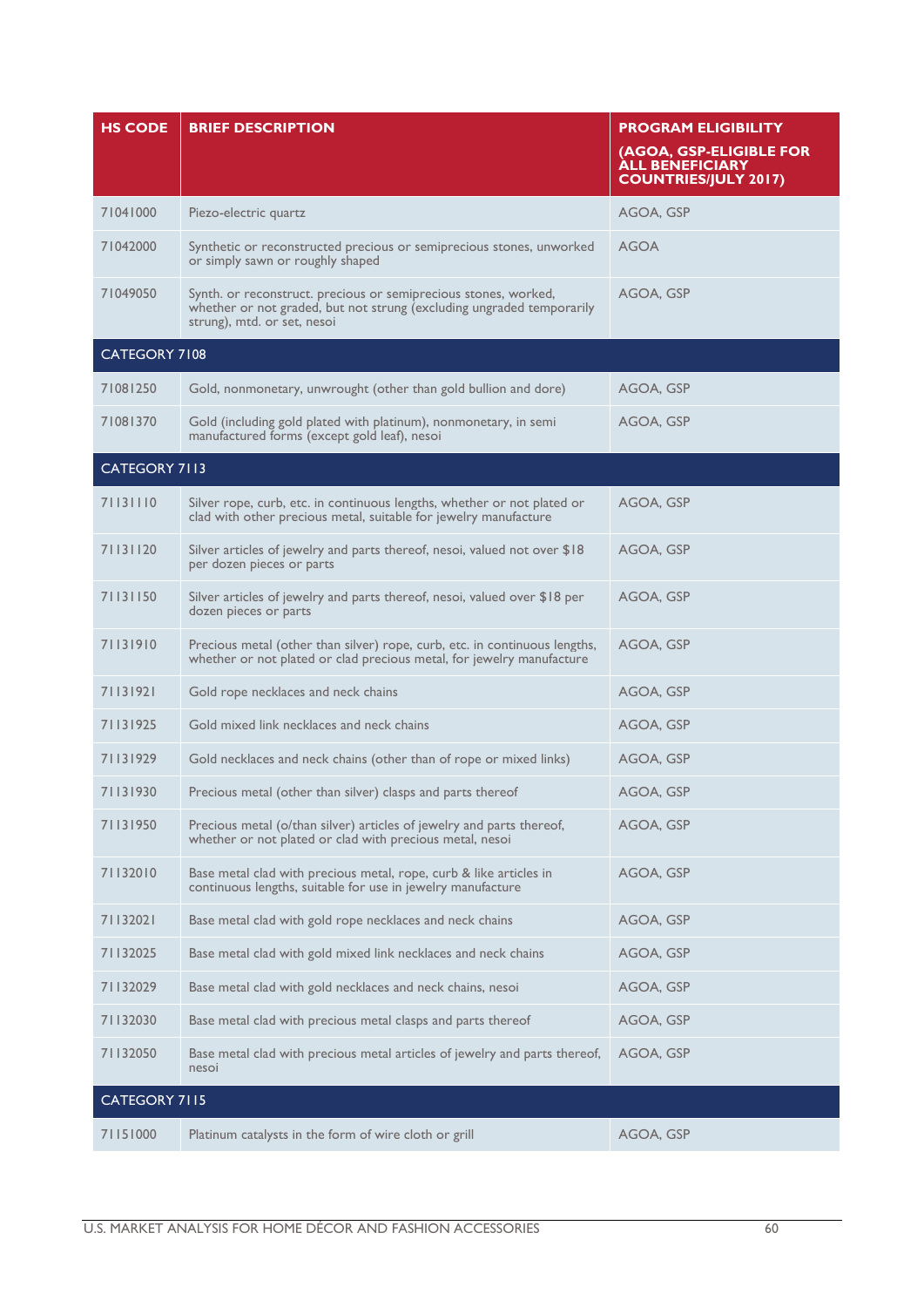| <b>HS CODE</b> | <b>BRIEF DESCRIPTION</b>                                                                                                                                     | <b>PROGRAM ELIGIBILITY</b>                                                       |  |  |
|----------------|--------------------------------------------------------------------------------------------------------------------------------------------------------------|----------------------------------------------------------------------------------|--|--|
|                |                                                                                                                                                              | (AGOA, GSP-ELIGIBLE FOR<br><b>ALL BENEFICIARY</b><br><b>COUNTRIES/JULY 2017)</b> |  |  |
| 71159030       | Gold (including metal clad with gold) articles (other than jewelry or<br>goldsmiths' wares), nesoi                                                           | AGOA, GSP                                                                        |  |  |
| 71159040       | Silver (including metal clad with silver) articles (other than jewelry or<br>silversmiths' wares), nesoi                                                     | AGOA, GSP                                                                        |  |  |
| 71159060       | Articles of precious metal (other than gold or silver), including metal<br>clad with precious metal, nesoi                                                   | AGOA, GSP                                                                        |  |  |
| CATEGORY 7116  |                                                                                                                                                              |                                                                                  |  |  |
| 71161010       | Natural pearl articles                                                                                                                                       | AGOA, GSP                                                                        |  |  |
| 71161025       | Cultured pearl articles                                                                                                                                      | AGOA, GSP                                                                        |  |  |
| 71162005       | Jewelry articles of precious or semiprecious stones, valued not over \$40<br>per piece                                                                       | AGOA, GSP                                                                        |  |  |
| $71162015=$    | Jewelry articles of precious or semiprecious stones, valued over \$40 per<br>piece                                                                           | AGOA, GSP                                                                        |  |  |
| 71162030       | Semiprecious stones (except rock crystal), graded and strung<br>temporarily for convenience of transport                                                     | AGOA, GSP                                                                        |  |  |
| 71162035       | Semiprecious stone (except rock crystal) figurines                                                                                                           | AGOA, GSP                                                                        |  |  |
| 71162040       | Semiprecious stone (except rock crystal) articles (other than jewelry<br>and figurines)                                                                      | AGOA, GSP                                                                        |  |  |
| CATEGORY 7117  |                                                                                                                                                              |                                                                                  |  |  |
| 71171100       | Cuff links and studs of base metal (whether plated with precious metal)                                                                                      | AGOA, GSP                                                                        |  |  |
| 71171915       | Rope, curb, cable, chain, etc., of base metal (whether or not plated with<br>precious metal), valued at not over 33 cents/meter for jewelry<br>manufactured  | AGOA, GSP                                                                        |  |  |
| 71171920       | Rope, curb, cable, chain, etc., of base metal (whether or not plated with AGOA, GSP<br>precious metal), valued over 33 cents/meter, for jewelry manufactured |                                                                                  |  |  |
| 71171930       | Religious articles of a devotional character, design. to be carried on the<br>person, of base metal (whether or not plated with precious metal)              | AGOA, GSP                                                                        |  |  |
| 71171990       | Imitation jewelry (other than toy jewelry & rope, curb, cable, chain,<br>etc.), of base metal (whether or not plated with precious metal), nesoi             | AGOA, GSP                                                                        |  |  |
| 71179020       | Rosaries and chaplets of a purely devotional character for personal use,<br>of a material other than precious or base metals, nesoi                          | AGOA, GSP                                                                        |  |  |
| 71179030       | Religious articles of a purely devotional character designed to be carried<br>on the person, nesoi                                                           | AGOA, GSP                                                                        |  |  |
| 71179055       | Imitation jewelry nesoi, not of base metal, not over 20 cents/dozen<br>pieces or parts                                                                       | AGOA, GSP                                                                        |  |  |
| 71179090       | Imitation jewelry not of base metal or plastics, nesoi, over 20<br>cents/dozen pieces or parts                                                               | AGOA, GSP                                                                        |  |  |
|                | CHAPTER 97: WORKS OF ART, COLLECTORS' PIECES AND ANTIQUES                                                                                                    |                                                                                  |  |  |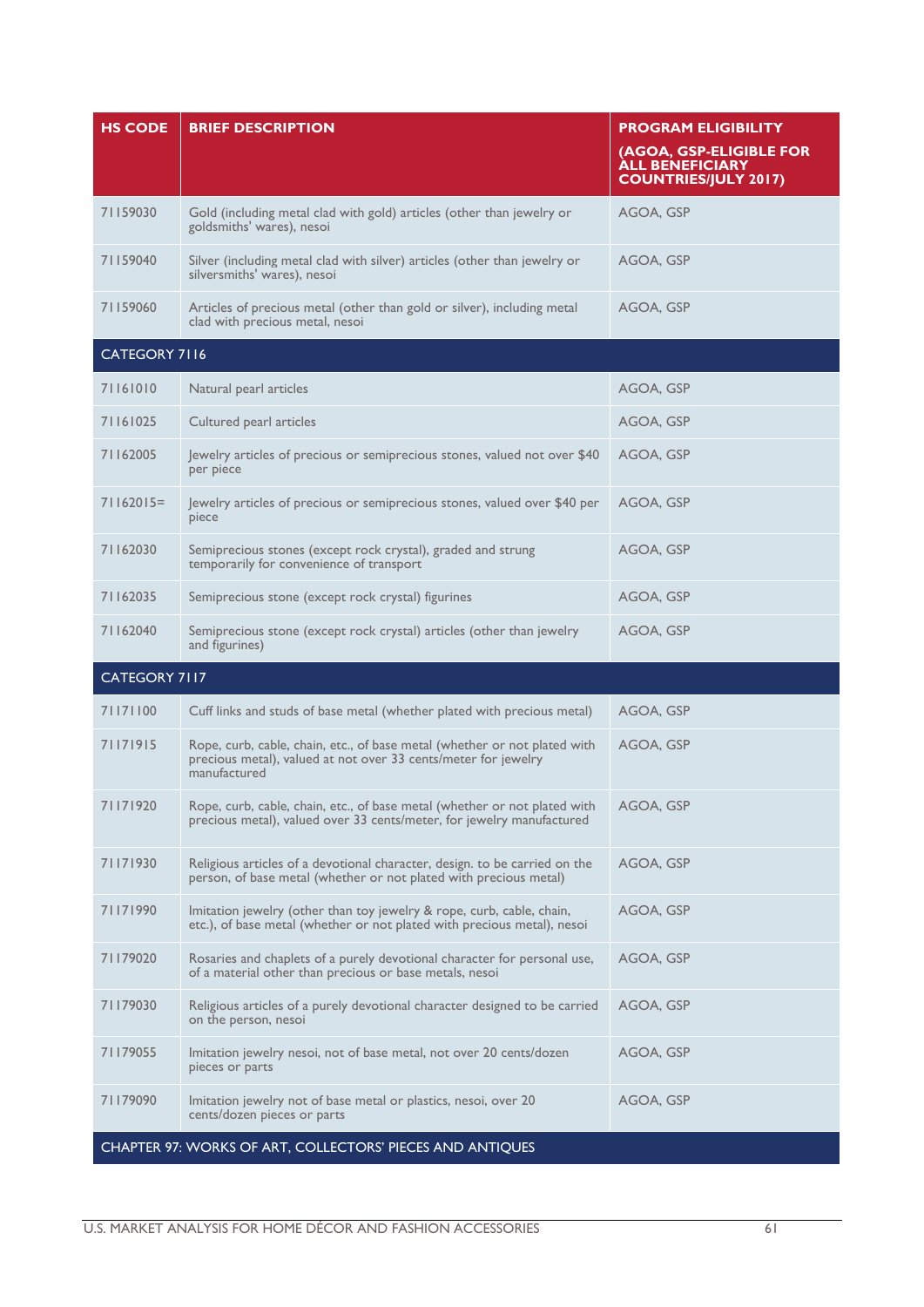| <b>HS CODE</b>                                                                                                                                                                                                                                                            | <b>BRIEF DESCRIPTION</b>                                                                                                                                      | <b>PROGRAM ELIGIBILITY</b><br>(AGOA, GSP-ELIGIBLE FOR<br><b>ALL BENEFICIARY</b><br><b>COUNTRIES/JULY 2017)</b> |  |  |
|---------------------------------------------------------------------------------------------------------------------------------------------------------------------------------------------------------------------------------------------------------------------------|---------------------------------------------------------------------------------------------------------------------------------------------------------------|----------------------------------------------------------------------------------------------------------------|--|--|
| CATEGORY 9701: PAINTINGS, DRAWINGS AND PASTELS, EXECUTED ENTIRELY BY HAND, OTHER THAN<br>DRAWINGS OF HEADING 4906 AND OTHER THAN HAND PAINTED OR HAND-DECORATED MANUFACTURED<br>ARTICLES; COLLAGES AND SIMILAR DECORATIVE PLAQUES; ALL THE FOREGOING FRAMED OR NOT FRAMED |                                                                                                                                                               |                                                                                                                |  |  |
| 9701100000                                                                                                                                                                                                                                                                | Paintings, drawings and pastels other than of heading 4906                                                                                                    | <b>GSP</b>                                                                                                     |  |  |
| 9701900000                                                                                                                                                                                                                                                                | Collages and similar decorative plaques, whether or not framed                                                                                                | <b>GSP</b>                                                                                                     |  |  |
| CATEGORY 9702                                                                                                                                                                                                                                                             |                                                                                                                                                               |                                                                                                                |  |  |
| 9702000000                                                                                                                                                                                                                                                                | Original engravings, prints and lithographs, framed or not framed                                                                                             | <b>GSP</b>                                                                                                     |  |  |
| <b>CATEGORY 9703</b>                                                                                                                                                                                                                                                      |                                                                                                                                                               |                                                                                                                |  |  |
| 9703000000                                                                                                                                                                                                                                                                | Original sculptures and statuary, in any material                                                                                                             | <b>GSP</b>                                                                                                     |  |  |
| CATEGORY 9704                                                                                                                                                                                                                                                             |                                                                                                                                                               |                                                                                                                |  |  |
| 9704000000                                                                                                                                                                                                                                                                | Postage or revenue stamps, stamps-postmarks, first day covers, postal<br>stationary (stamped paper) and the like, used, or if unused not of<br>current or new | <b>GSP</b>                                                                                                     |  |  |
| CATEGORY 9705                                                                                                                                                                                                                                                             |                                                                                                                                                               |                                                                                                                |  |  |
| 9705000030                                                                                                                                                                                                                                                                | Gold numismatic (collectors') coins                                                                                                                           | <b>GSP</b>                                                                                                     |  |  |
| 9705000060                                                                                                                                                                                                                                                                | Numismatic (collectors') coins, except gold                                                                                                                   | <b>GSP</b>                                                                                                     |  |  |
| 9705000070                                                                                                                                                                                                                                                                | Collections and collectors' pieces of archeological historical or<br>ethnographic interest                                                                    | <b>GSP</b>                                                                                                     |  |  |
| 9705000091                                                                                                                                                                                                                                                                | Collections and collectors' pieces of zoological, botanical, mineralogical,<br>anatomical or paleontological interest                                         | <b>GSP</b>                                                                                                     |  |  |
| CATEGORY 9706                                                                                                                                                                                                                                                             |                                                                                                                                                               |                                                                                                                |  |  |
| 9706000060                                                                                                                                                                                                                                                                | Antiques of age exceeding one hundred years, nesoi                                                                                                            | <b>GSP</b>                                                                                                     |  |  |
| 9706000020                                                                                                                                                                                                                                                                | Silverware                                                                                                                                                    | <b>GSP</b>                                                                                                     |  |  |
| 9706000040                                                                                                                                                                                                                                                                | Furniture                                                                                                                                                     | <b>GSP</b>                                                                                                     |  |  |

\*Nesoi; nesi; nes: "Not elsewhere specific or indicated"

Sources: www.agoa.info; https://www.cbp.gov/trade/priority-issues/trade-agreements/special-tradelegislation/generalized- system-preferences;

https://ustr.gov/sites/default/files/files/gsp/GSP%20eligible%20products%20for%20all%20BDCs%20July%202017.pdf; https://hts.usitc.gov/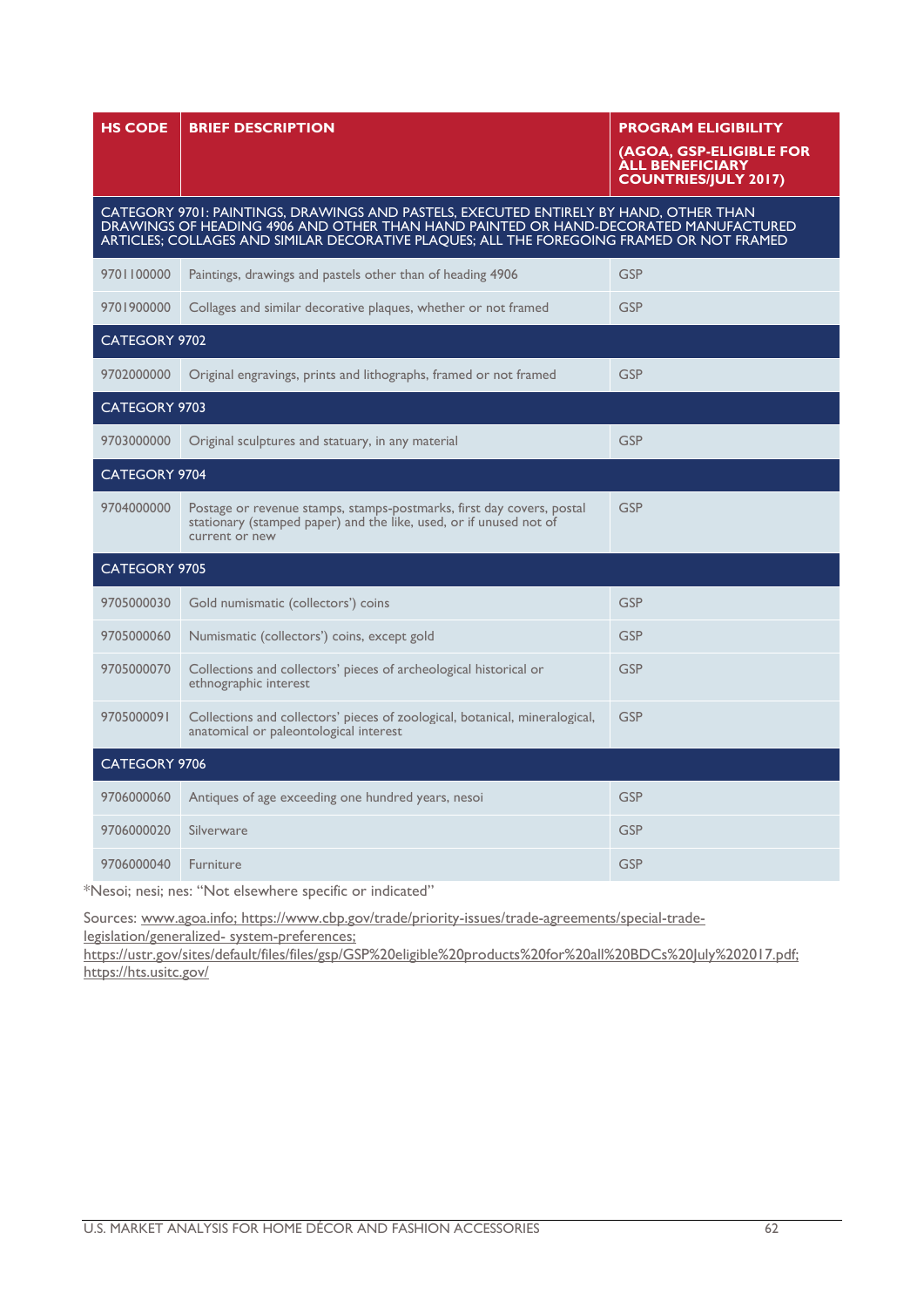### <span id="page-62-0"></span>**APPENDIX IV: BIBLIOGRAPHY**

Alibaba Group (1999-2017) https:/[/www.alibabagroup.com](http://www.alibabagroup.com/)

AGOA.info. The African Growth and Opportunity Act.<https://agoa.info/>

Chemengich, M., Vaid, V., and Kariuki, F.G. *Policy Research on the Kenyan Textile Industry: Findings and Recommendations*. 2013. African Cotton and Textiles Industry Federation (ACTIF). [http://www.coton](http://www.coton-acp.org/modules/docpool/files/etudespolicy-research-kenyan-textile-industry.pdf)[acp.org/modules/docpool/files/etudespolicy-research-kenyan-textile-industry.pdf](http://www.coton-acp.org/modules/docpool/files/etudespolicy-research-kenyan-textile-industry.pdf)

Double the Donation Research: Matching Gifts Made Easy. [https://doublethedonation.com/why-corporate](https://doublethedonation.com/why-corporate-social-responsibility-is-important/#stats)[social-responsibility-is-important/#stats](https://doublethedonation.com/why-corporate-social-responsibility-is-important/#stats)

Ellis, A., Cutura, J., Dione, N., Gilson, I., Manual, C., and Thongori, J. World Bank. 2003. *Gender and Economic Growth in Kenya Unleashing the Power of Women*. Research Report. Washington D.C..: The International Bank for Reconstruction and Development/World Bank.

[https://openknowledge.worldbank.org/bitstream/handle/10986/6810/405220REPLACEM101OFFICIAL0USE0](https://openknowledge.worldbank.org/bitstream/handle/10986/6810/405220REPLACEM101OFFICIAL0USE0ONLY1.pdf?sequence=1&isAllowed=y) [ONLY1.pdf?sequence=1&isAllowed=y](https://openknowledge.worldbank.org/bitstream/handle/10986/6810/405220REPLACEM101OFFICIAL0USE0ONLY1.pdf?sequence=1&isAllowed=y)

Government of Kenya. 1997. *Kenya Welfare Monitoring Survey III*. Nairobi: Central Bureau of Statistics, Ministry of Planning and National Development. "Sessional Paper No. 2 of 2005 of Development of Micro and Small Enterprises for Wealth and Employment Creation for Poverty Reduction." Nairobi.

Government of the Republic of Kenya. *Kenya Vision 2030*. 2007. Nairobi, Kenya.

*Guides for Select Leather and Imitation Leather Products.* Federal Trade Commission. <https://www.ftc.gov/enforcement/rules/rulemaking-regulatory-reform-proceedings/leather-guides>

Hinkelman, E. G. *Importers Manual USA: The Single Source Reference for Importing 4th edition.* 2003. World Trade Press.

*Home Decor Market by Product (Furniture, Textiles (Rugs, Bath Textiles, Bed Textiles, Kitchen and Dining Textiles, Living room Textiles), Floor coverings (Tiles, Wood & Laminate, Vinyl & Rubber, Carpet & Rugs) - Global Opportunity Analysis and Industry Forecast, 2014 – 2020.* Allied Market Research. 2015. https://www.alliedmarketresearch.com/home-decor-furnishing-market

IBM DeveloperWorks. http:/[/www.ibm.com/developerworks/community/blogs/d27b1c65-986e-4a4f-a491-](http://www.ibm.com/developerworks/community/blogs/d27b1c65-986e-4a4f-a491-5e8eb23980be/entry/Ecommerce_Statistics_Technology_Trendsetters_for_20171?lang=en) [5e8eb23980be/entry/Ecommerce\\_Statistics\\_Technology\\_Trendsetters\\_for\\_20171?lang=en](http://www.ibm.com/developerworks/community/blogs/d27b1c65-986e-4a4f-a491-5e8eb23980be/entry/Ecommerce_Statistics_Technology_Trendsetters_for_20171?lang=en)

*Importing into the United States: A Guide for Commercial Importers. Revised 2006. United States Customs and* Border Protection.

<https://www.cbp.gov/sites/default/files/documents/Importing%20into%20the%20U.S.pdf>

Kiriti-Nganga, T. (2015) *Gender and trade liberalization in Kenya: The case of women retail traders.* United Nations Conference on Trade and Development (UNCTAD): Teaching material on trade and gender localization for Kenya. 2015. School of Economics University of Nairobi. <https://vi.unctad.org/tag/docs/localizations/tagkenyaloc15.pdf>

Mason, Andrew D.; King, Elizabeth M. 2001. *Engendering development through gender equality in rights, resources, and voice*. A World Bank policy research report. Washington DC: World Bank; New York: Oxford University Press.

National Association of Retailers.<https://www.nar.realtor/research-and-statistics/research-reports>

The National University of Singapore Business School. http://bizfaculty.nus.edu/publications

*Niche Marketing: Explore the Strategy of Niche Marketing.* Marketing Schools.org. [http://www.marketing](http://www.marketing-schools.org/types-of-marketing/niche-marketing.html)[schools.org/types-of-marketing/niche-marketing.html](http://www.marketing-schools.org/types-of-marketing/niche-marketing.html)

Noah, E. and Waithaka, M. *Jemstones and Jewellry in Kenya*. 2005. Export Processing Zone Authority. Nairobi, Kenya.<http://www.epzakenya.com/UserFiles/files/Gemstonekenya.pdf>

Noah, E. and Waithaka, M. *Kenya Sisal Industry Report*. 2005. Export Processing Zone Authority. Nairobi, Kenya.<http://www.epzakenya.com/UserFiles/files/kenyaSisal.pdf>